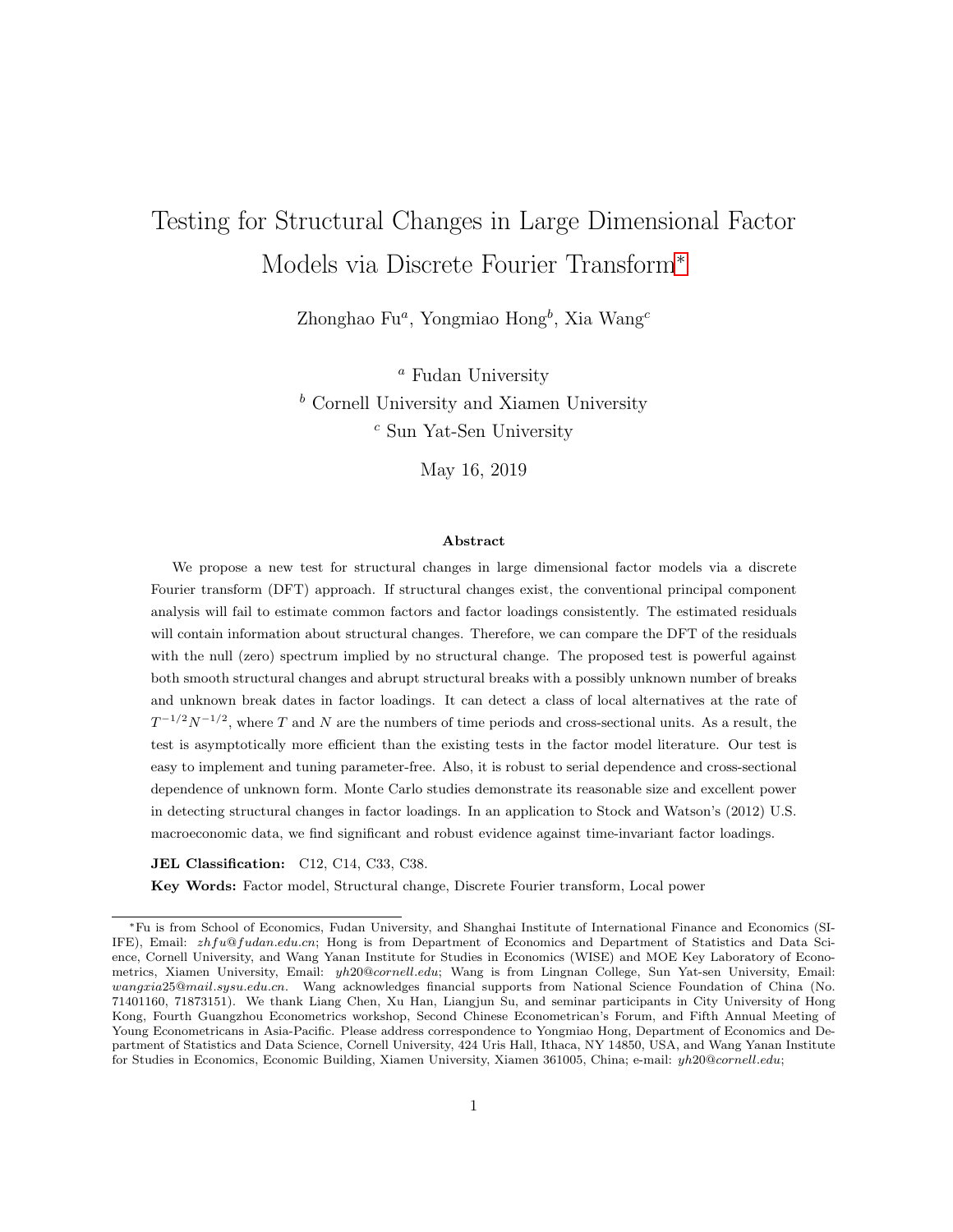## 1 Introduction

Factor models are useful for analyzing large dimensional macroeconomic and financial datasets. Principal Component Analysis (PCA) has been extensively used to deal with latent factor models. Most existing works (e.g., Stock and Watson, 2002; Bai and Ng, 2002; Bai, 2003) assume factor loadings, which capture the relationship between economic variables and unobserved common factors, are time invariant. However, it is likely that the underlying structure of the data generating process changes over time when the time span is long. Even though Stock and Watson (2002, 2009) point out that the estimated factors by PCA are still consistent when factor loadings undergo small instabilities, it is difficult to believe that factor loadings are time-invariant or only have small changes during a long sampling period for macroeconomic and financial data. The changing economic environment, such as policy shifts, economic transition, preference changes, and technological progress, may affect the relationship between economic variables and unobserved common factors, which is expected to induce the time-varying behavior of factor loadings. If the assumption of time-invariant factor loadings fails, the estimated common factors may not be consistent and the inference and forecasting based on such an assumption would lead to misleading conclusions. Furthermore, if factor loadings suffer from structural changes, most of the existing methods such as Bai and Ng (2002), Onatski (2009), and Ahn and Horenstein (2013) will tend to deliver a wrong number of common factors.

Testing for structural changes in time series models is pioneered by Chow (1960). In the past decade, along with broad applications of factor models, a growing literature starts to focus on modeling and testing structural changes in factor models. Stock and Watson (2009) investigate forecasting reliability when there exist abrupt structural breaks in factor loadings. Breitung and Eickmeier (2011) propose LR, LM and Wald tests to detect the existence of a single structural break in factor loadings. Chen et al. (2014) propose a two-stage procedure to detect a big break in factor loadings in which they first obtain the estimated common factors via PCA and then test parameter stability in a regression of one estimated factor on the remaining factors. Corradi and Swanson (2014) propose a test for structural stability in both factor loadings and factoraugmented forecasting regression coefficients. Han and Inoue (2015) propose a joint test for structural breaks in factor loadings by comparing the pre- and post-break subsample second moments of estimated factors. Yamamoto and Tanaka (2015) propose a modified version of Breitung and Eickmeier's (2011) test that avoids a non-monotonic power problem. Cheng *et al.*  $(2016)$  consider the case in which both factor loadings and the number of common factors may change simultaneously. Although the aforementioned works provide useful econometric tools on detecting possible structural breaks in factor loadings, they focus on testing for abrupt structural breaks, especially a single structural break. In fact, the sources of structural changes, such as preference changes, technological progress, and institutional transformation, usually take effect gradually over time. Even if some policy switches occur immediately, it may take some time for economic agents to react. Due to price stickiness, for instance, a company may not be able to adjust the price of its product when facing a corporate tax increase. Thus, it is more realistic to assume smooth changes rather than abrupt breaks in many scenarios. In fact, several papers study time-varying factor models, e.g., Stock and Watson (2002), Banerjee et al. (2008), Bates et al. (2013) and Eickmeier et al. (2015). All these papers model time-varying factor loadings as a random walk process or a vector autoregressive process and discuss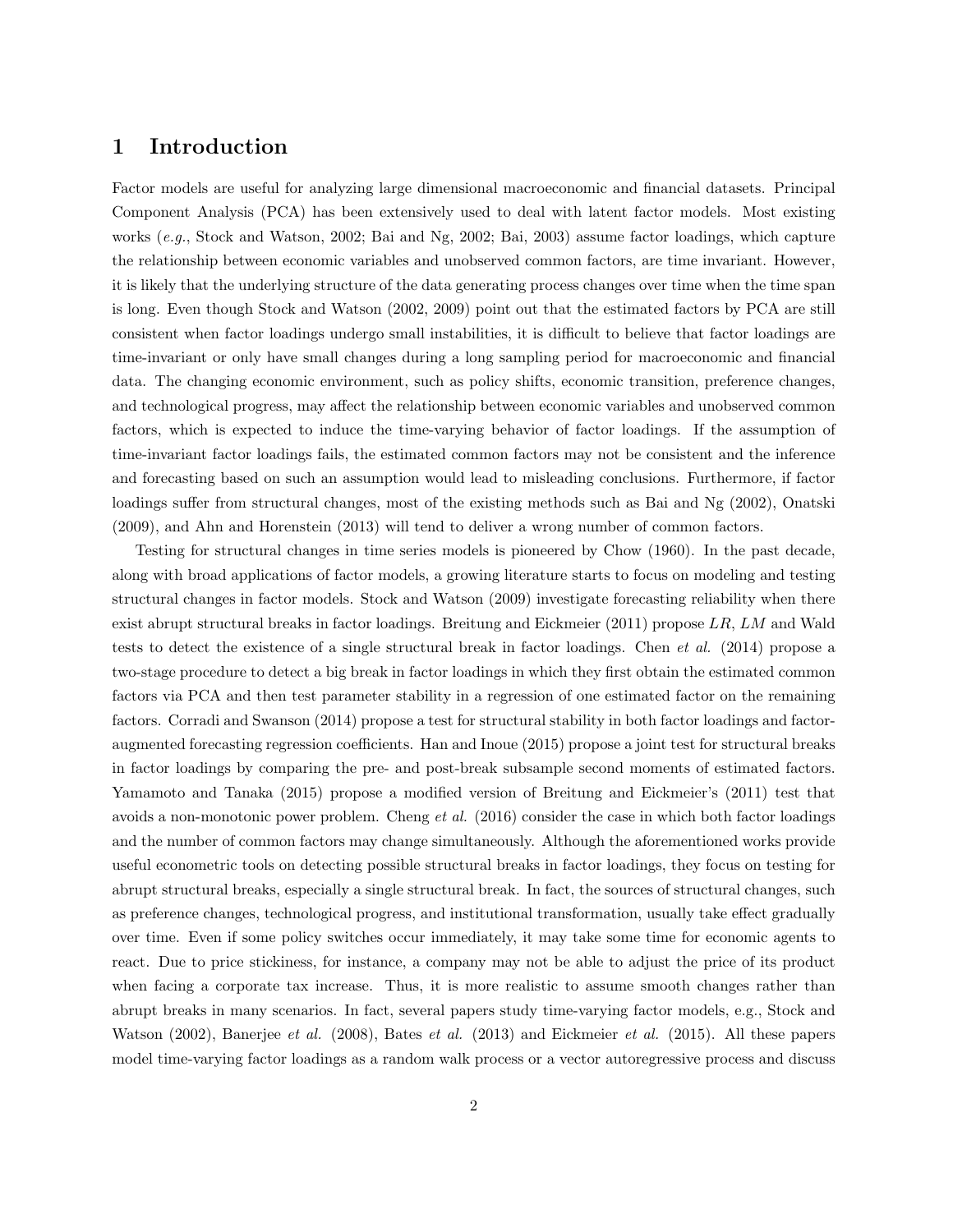the estimation problem. However, they do not consider the testing problem of structural changes. Recently, Su and Wang  $(2017)$  propose an  $L_2$ -distance-based test to examine the stability of factor loadings. They estimate time-varying factor loadings and latent common factors by a local version of PCA and construct a test for the null hypothesis of no structural change by comparing the fitted values of common components with those estimated by the conventional PCA.

In this paper, we propose a new test for structural changes in large dimensional factor models via a discrete Fourier transform (DFT) approach that is first proposed in Fu et al. (2018) in a time series context. Unlike the existing tests for structural changes in time series regressions that are based on time domain analysis, Fu et al. (2018) propose a novel method that investigates structural changes in frequency domain. Our test is constructed using a similar idea but in a different framework. Fu et al. (2018) consider linear time series regressions with observed regressors. In contrast, for large dimensional factor models, both factor loadings and common factors are unobservable. Moreover, the asymptotic analysis is substantively different, because, for large dimensional factor models, a joint asymptotic approach is called for to deal with the large N and large T problem, where N and T are the numbers of cross-sectional units and time periods, respectively. Among other things, we need to impose conditions on the relative speed between  $N$  and  $T$  in order to control the impact of estimating latent factors and factor loadings and achieve robustness to serially correlated and/or cross-sectionally dependent error terms. The intuition behind our test is straightforward. If factor loadings change over time, the conventional PCA will fail to capture the time-varying feature of true factor loadings. As a result, the estimated residuals based on the conventional PCA will contain the time-varying component. By a DFT, we can project the estimated residuals onto frequency domain and infer the existence of structural changes. Compared with the existing tests in the factor model literature, the proposed test has the following appealing features.

First, our test has power against a wide range of alternatives for structural changes, including smooth structural changes as well as abrupt structural breaks. For abrupt structural breaks, we require that neither the number of breaks nor break dates be known. This is different from the existing parametric tests for stability of factor loadings, most of which focus on abrupt structural breaks, especially the case with a single break point.

Second, our test can detect a class of local alternatives that converges to the null hypothesis at a faster rate than the existing tests for structural changes in factor models. The rate of local alternatives that our test can detect is  $T^{-1/2}N^{-1/2}$ , which is faster than the rate of local alternatives for such parametric tests as Breitung and Eickmeier (2011), Chen et al. (2014), Han and Inoue (2015) and the nonparametric test proposed by Su and Wang (2017). This is an appealing advantage of the DFT, which avoids smoothed nonparametric estimation. In comparison, Su and Wang (2017) can only detect a class of local alternatives at a rate of  $T^{-1/2}N^{-1/4}h^{-1/4}$ , where h is a bandwidth, while the existing parametric tests can only capture a single structural break with a rate of  $T^{-1/2}$ . More importantly, as mentioned by Chen *et al.* (2014), the order  $T^{-1/2}N^{-1/2}$  is the upper bound of structural changes in factor loadings that guarantees consistent estimation of true factor space and the number of common factors. That is, if the order of magnitude of structural changes in factor loadings dominates  $T^{-1/2}N^{-1/2}$ , the estimated factor loadings and number of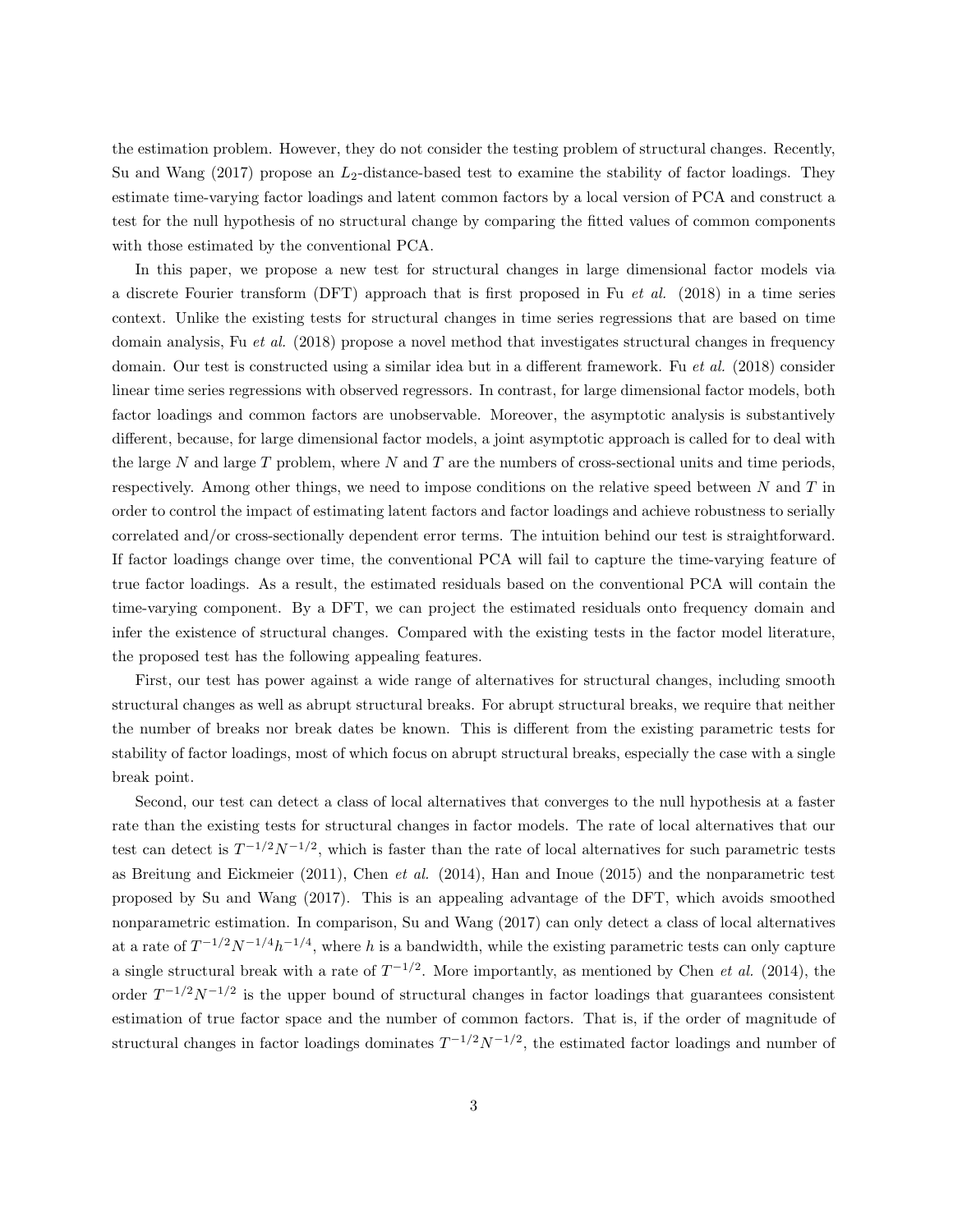factors would be inconsistent. As a result, we can detect structural changes in factor loadings that may lead to inconsistent estimation of factor loadings and the number of common factors. Simulation studies also demonstrate the significant power improvement of our test over the existing tests in the factor model literature.

Third, our test is tuning parameter-free and so is practically simple. It avoids the delicate business of choosing a bandwidth and the arbitrariness of specifying a trimming parameter. In comparison, the power of the smoothed nonparametric test by Su and Wang  $(2017)$  depends on the choice of bandwidth h. While they propose a bootstrap test to relieve this problem, the power of their test is still sensitive to the choice of bandwidth  $h$  in finite samples. On the other hand, the supremum-type tests of Breitung and Eickmeier  $(2011)$ , Chen et al.  $(2014)$ , Han and Inoue  $(2015)$ , and Cheng et al.  $(2016)$  all rely on a pre-specified trimming parameter and hence will miss structural changes in the boundary regions of the sample.

Finally, our test is robust to both cross-sectional dependence and serial correlation of unknown form in error terms. Su and Wang (2017) allow for cross-sectional dependence, but require error terms to be martingale difference sequences. Hence, it assumes that all serial dependence in mean in observed data is due to the small dimensional common factors. This may be restrictive for factor analysis with macroeconomic time series, including multi-country or multi-sector factor models. We relax this assumption to allow for serial dependence of unknown form in error terms, and hence broaden applicability of the proposed test.

The paper is organized as follows. We introduce our test in Section 2 and establish its asymptotic theory in Section 3. We then examine its finite sample performance in Section 4 and provide an empirical application to U.S. macroeconomic data in Section 5. We conclude in Section 6. Throughout, we denote  $\mathbf{i} = \sqrt{-1}$  to be an imaginary number. For an  $m \times n$  real matrix A, we denote its transpose as  $A'$ , its Euclidean norm as  $||A|| \equiv \left[\sum_{i=1}^m \sum_{j=1}^n |A_{ij}|^2\right]^{1/2}$ , its spectral norm as  $||A||_{\text{sp}} \equiv \sqrt{\mu_1(A'A)}$ , where " $\equiv$ " means "is defined as", and  $\mu_s(\cdot)$  denotes the sth largest eigenvalue of a real symmetric matrix by counting eigenvalues of multiplicity multiple times. We use " $\stackrel{p}{\rightarrow}$ " to denote convergence in probability, " $\stackrel{d}{\rightarrow}$ " convergence in distribution, " $\Rightarrow$ " weak convergence, "plim" the probability limit, and  $C \in (0,\infty)$  a generic positive constant that may vary from case to case. We use  $(T, N) \to \infty$  to denote that T and N go to infinity jointly.

## 2 Hypotheses and Test Statistic

In this section, we introduce the hypotheses of interest and propose how to detect structural changes in factor models via a DFT approach.

#### 2.1 Hypotheses

Let  $\{X_{it}, i = 1, 2, \ldots, N; t = 1, 2, \ldots, T\}$  be an N-dimensional time series with T observations. The index i represents the ith cross-sectional unit in a panel dataset or the ith random variable in a multivariate time series dataset. We assume that  $X_{it}$  is generated via the following factor model

<span id="page-3-0"></span>
$$
X_{it} = \lambda'_{it} F_t + \varepsilon_{it},\tag{2.1}
$$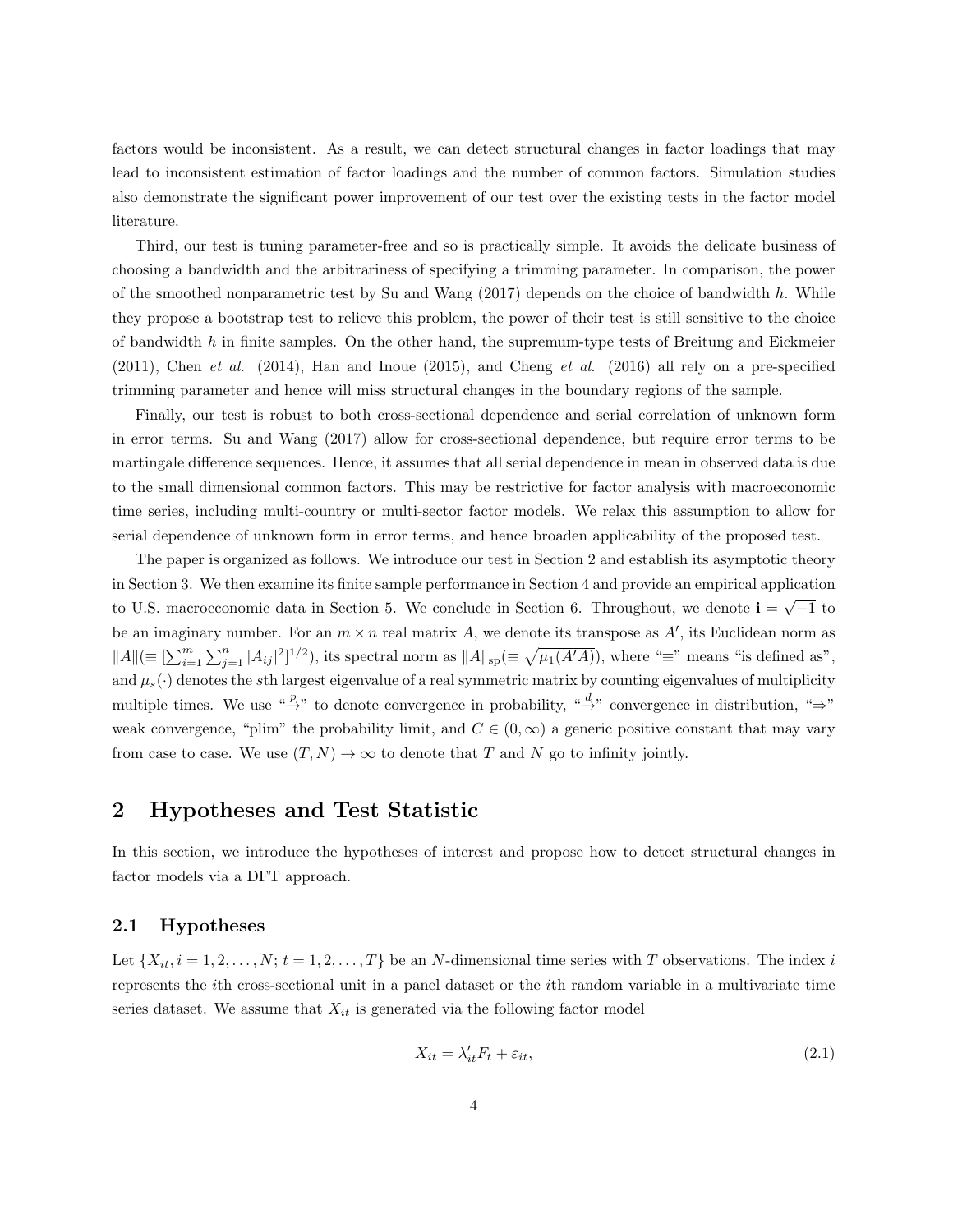where  $F_t$  is an  $R \times 1$  vector of unobserved common factors,  $\lambda_{it}$  is an  $R \times 1$  vector of factor loadings that can admit abrupt and/or smooth structural changes over time, and  $\varepsilon_{it}$  is the idiosyncratic error term.

The null hypothesis of no structural change is

$$
\mathbb{H}_0: \lambda_{it} = \lambda_{i0} \text{ for } i = 1, 2, ..., N \text{ and } t = 1, 2, ..., T.
$$
 (2.2)

The alternative hypothesis is

<span id="page-4-0"></span>
$$
\mathbb{H}_A: \lambda_{it} \neq \lambda_{i0} \text{ for some non-negligible values of } (i, t). \tag{2.3}
$$

Obviously, under  $\mathbb{H}_0$ ,  $\lambda_{it}$  is time-invariant, and model [\(2.1\)](#page-3-0) degenerates to a conventional factor model with time-invariant factor loadings. This model has been elaborately studied in the factor model literature (e.g., Stock and Watson, 2002; Bai and Ng, 2002; Bai, 2003). However, since a dataset may span a long time period, factor loadings may change over time during the sampling period. In this regard, testing for structural changes in factor models has drawn more and more attention. See, e.g., Breitung and Eickmeier  $(2011)$ , Chen et al.  $(2014)$ , Han and Inoue  $(2015)$ , and Cheng et al.  $(2016)$ . Most existing works focus on testing for a single structural break in factor loadings by using some supremum-type test statistics. However, it is rather restrictive to assume only a single abrupt structural break in factor loadings, since usually, no prior information about possible structural changes is available in practice. Su and Wang (2017) model  $\lambda_{it} = \lambda_i(t/T)$ , where  $\lambda_i(\cdot)$  is a deterministic function of scaled time ratio  $t/T$ . By assuming  $\lambda_{it}$  to be a piecewise smooth function, Su and Wang (2017) allow for both smooth structural changes and abrupt structural breaks in factor loadings. In comparison, the setting of our test is more general. We do not need to assume that  $\lambda_{it}$  is a smooth deterministic function of scaled time ratio  $t/T$ . Thus, the alternative (2.[3\)](#page-4-0) allows for various kinds of structural changes in factor loadings, including smooth structural changes, a single structural break as well as multiple structural breaks, with possibly unknown break dates and/or an unknown number of breaks.

#### 2.2 Test Statistic

Under  $\mathbb{H}_0$ , we can follow Bai and Ng (2002) and Bai (2003) to apply the PCA method to estimate the following model

<span id="page-4-1"></span>
$$
X_{it} = \lambda_{i0}' F_t + \varepsilon_{it}^\dagger,\tag{2.4}
$$

where  $\varepsilon_{it}^{\dagger} = \varepsilon_{it}$  under  $\mathbb{H}_0$  and they are different under  $\mathbb{H}_A$ .

Let  $X_t \equiv (X_{1t}, \ldots, X_{Nt})'$ ,  $\varepsilon_t \equiv (\varepsilon_{1t}, \ldots, \varepsilon_{Nt})'$ ,  $\varepsilon_t^{\dagger} \equiv (\varepsilon_{1t}^{\dagger}, \ldots, \varepsilon_{Nt}^{\dagger})'$ ,  $F \equiv (F_1, \ldots, F_T)'$ , and  $\Lambda_0 \equiv$  $(\lambda_{10},...,\lambda_{N0})'$ . Put  $X = (X_1,...,X_T)'$ ,  $\varepsilon \equiv (\varepsilon_1,...,\varepsilon_T)'$ , and  $\varepsilon^{\dagger} \equiv (\varepsilon_1^{\dagger},...,\varepsilon_T^{\dagger})'$ . Then we can rewrite  $(2.4)$ in vector form

$$
X = F\Lambda_0' + \varepsilon^{\dagger}.
$$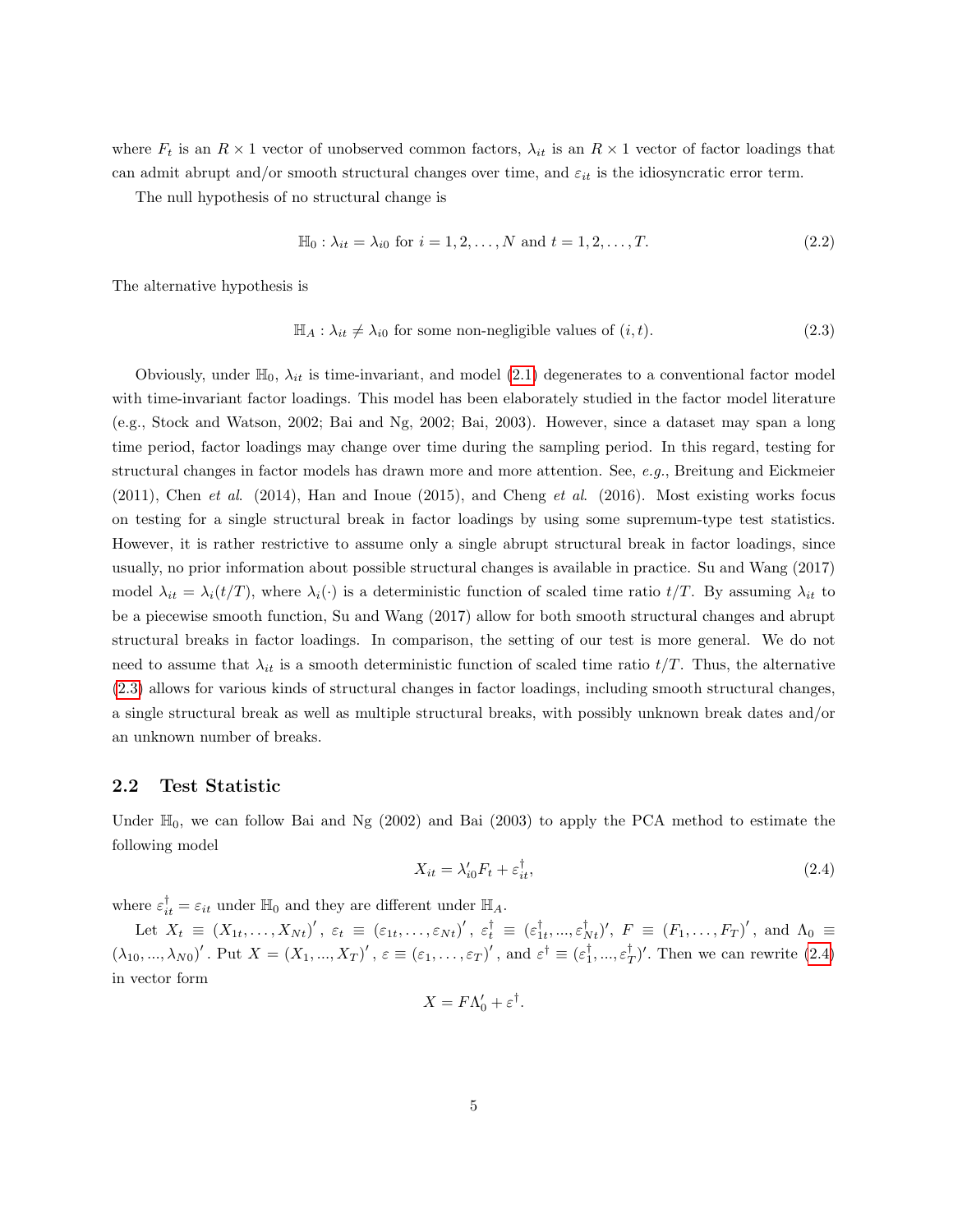The PCA method solves the following minimization problem:

$$
\min_{F,\Lambda_0} \text{tr}\left(X - F\Lambda_0'\right)\left(X - F\Lambda_0'\right)' = \sum_{i=1}^N \sum_{t=1}^T \left(X_{it} - \lambda_{i0}' F_t\right)^2
$$

under certain identification restrictions. We follow Bai (2003) and consider the following identification restrictions:

 $T^{-1}F'F = \mathbb{I}_R$  and  $\Lambda'_0\Lambda_0$  is a diagonal matrix.

Let  $\hat{F}_t$  and  $\hat{\lambda}_{i0}$  be the principal component estimators of  $F_t$  and  $\lambda_{i0}$  under the above identification restrictions. Put  $\hat{F} = (\hat{F}_1, ..., \hat{F}_T)'$  and  $\hat{\Lambda}_0 = (\hat{\lambda}_{10}, ..., \hat{\lambda}_{N0})'$ . It is well known that  $\hat{F}$  is  $\sqrt{T}$  times the eigenvectors corresponding to the R largest eigenvalues of the  $T \times T$  matrix  $XX'$ , and  $\hat{\Lambda}'_0 = (\hat{F}'\hat{F})^{-1}\hat{F}'X = T^{-1}\hat{F}'X$ . Under  $\mathbb{H}_0$ ,  $\hat{F}$  and  $\hat{\Lambda}_0$  are consistent for F and  $\Lambda_0$  up to a rotation matrix H as shown in Bai (2003). While under the alternative  $\mathbb{H}_A$ ,  $\hat{\Lambda}_0$  cannot capture the time-varying property of  $\Lambda_t \equiv (\lambda_{1t},...,\lambda_{Nt})'$ , and it is no longer consistent for the true common factor loadings  $\Lambda_t$  up to the rotation matrix H. Fortunately, unlike such existing tests as Su and Wang (2017), our approach does not require to estimate the unrestricted model under  $\mathbb{H}_{A}$ . Hence, we do not need to impose additional smoothness conditions on the time-varying factor loadings, which allows our test to capture a broader range of structural changes in factor loadings.

Having obtained the restricted estimators  $\hat{F}_t$  and  $\hat{\lambda}_{i0}$ , we define the following complex-valued empirical process:

$$
\hat{A}(u) = \frac{1}{NT} \sum_{i=1}^{N} \sum_{t=1}^{T} \hat{F}_t \hat{\varepsilon}_{it} e^{\mathbf{i}u2\pi t/T},
$$

where  $\hat{\varepsilon}_{it} = X_{it} - \hat{\lambda}'_{i0} \hat{F}_t$  is the estimated residuals from PCA. To construct  $\hat{A}(u)$ , we first perform a DFT of  $\hat{F}_t \hat{\epsilon}_{it}$  for each i, and then take an average over cross-sectional units. Our test is based on  $\hat{A}(u)$ . The intuition behind is straightforward: if the factor loadings suffer from structural changes, then PCA fails to capture the time-varying behavior of  $\lambda_{it}$ , and such information will be hidden in the estimated residuals  $\hat{\varepsilon}_{it}$ . With DFT, we can reveal such information in frequency domain, because the possible time-varying behavior of the factor loadings can be entirely captured by the DFT of  $\hat{\varepsilon}_{it}$ . By examining the pattern of DFT at each frequency, we can detect structural changes of unknown type. Compared to the existing tests that are based on time domain analysis, the DFT-based approach does not require prior information about the types of structural change. For instance, to apply the tests by Breitung and Eickmeier (2011), Chen et al. (2014), and Han and Inoue (2015), one needs to specify an abrupt type of structural change. On the other hand, while Su and Wang's (2017) test does not require to specify the change to be abrupt or smooth, it requires nonparametric local smoothing in time domain. In contrast, our DFT-based test is free of the aforementioned issues.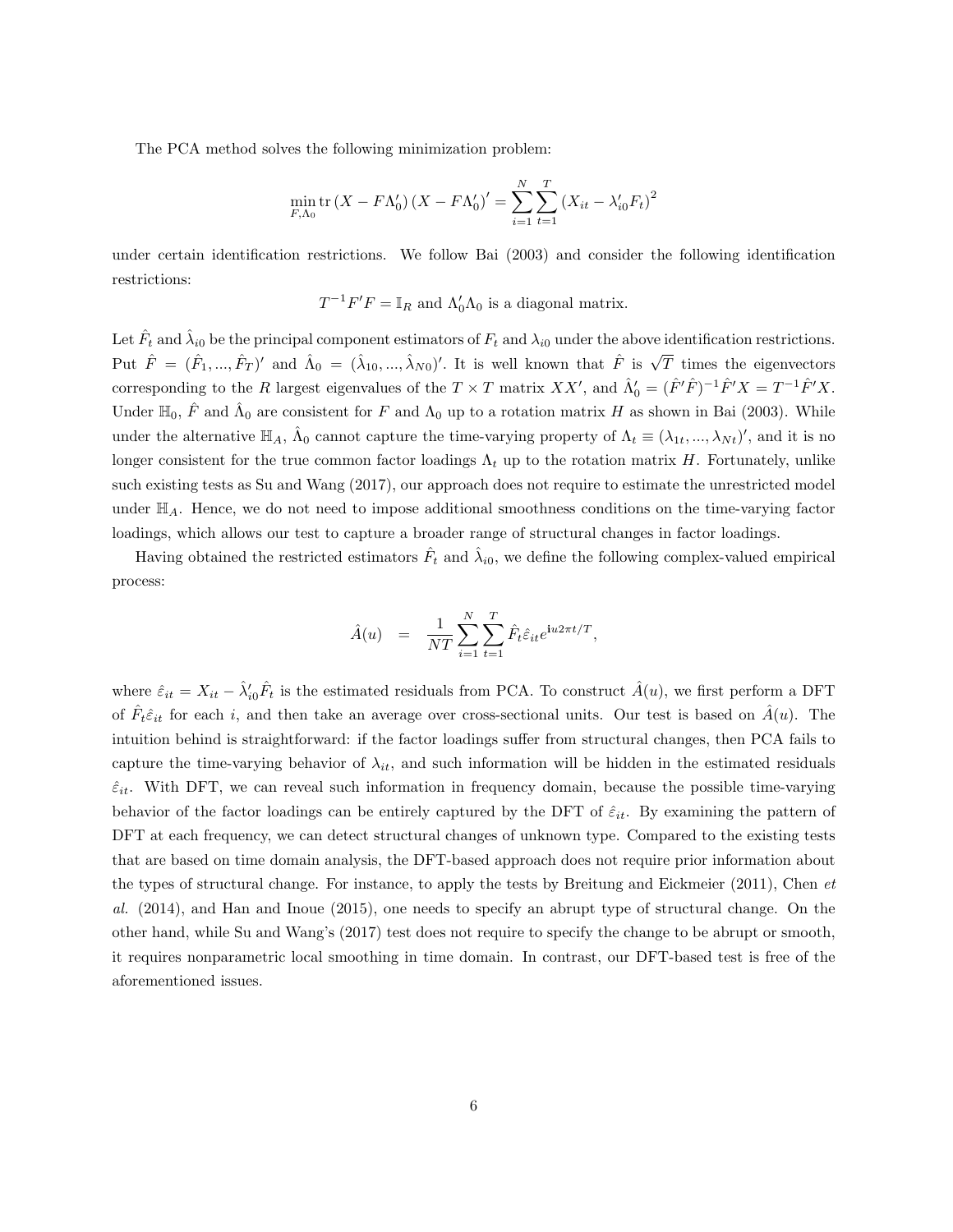To gain insight into  $\hat{A}(u)$ , we further decompose it as follows:

$$
\hat{A}(u) = \frac{1}{NT} \sum_{i=1}^{N} \sum_{t=1}^{T} \hat{F}_t \hat{\varepsilon}_{it} e^{iu2\pi t/T}
$$
\n
$$
= \frac{1}{NT} \sum_{i=1}^{N} \sum_{t=1}^{T} \hat{G}_t(u) F'_t \lambda_{it} + \frac{1}{NT} \sum_{i=1}^{N} \sum_{t=1}^{T} \hat{G}_t(u) \varepsilon_{it}
$$
\n
$$
\equiv \hat{A}_1(u) + \hat{A}_2(u),
$$

where we define

$$
\hat{A}_1(u) = \frac{1}{NT} \sum_{i=1}^N \sum_{t=1}^T \hat{G}_t(u) F'_t \lambda_{it},
$$
  

$$
\hat{A}_2(u) = \frac{1}{NT} \sum_{i=1}^N \sum_{t=1}^T \hat{G}_t(u) \varepsilon_{it},
$$

and  $\hat{G}_t(u) = \left(e^{\mathbf{i}u2\pi t/T} - T^{-1}\sum_{t=1}^T \hat{F}_t\hat{F}_t' e^{\mathbf{i}u2\pi t/T}\right)\hat{F}_t$ . Under regularity conditions (see assumptions in Proposition 1), we can show that  $\hat{G}_t(u)$  is asymptotically equivalent to

$$
G_t(u) \equiv H_0' F_t \left( e^{i u 2\pi t/T} - \int_0^1 e^{i u 2\pi \tau} d\tau \right),
$$

where  $H_0$  is the probability limit of the rotation matrix H as defined in Bai (2003). The first component  $\hat{A}_1(u)$  captures the structural changes in factor loadings since it is asymptotically equivalent to a pseudocovariance between  $\lambda_{it}$  and the Fourier basis function of time. Given the orthogonality conditions between  $F_t$  and  $\varepsilon_{it}$ , the second component  $\hat{A}_2(u)$  is a pure noise term, and it determines the asymptotic distribution. Intuitively, the DFT  $\hat{A}(u)$  is equivalent to a linear projection of  $X_{it}$  onto frequency domain. The projection vector  $\hat{G}_t(u)$  can be viewed as a filter in the space spanned by  $\hat{F}_t$  and time  $t/T$ . It is asymptotically orthogonal to  $X_{it}$  when factor loadings are constant over time. If the unknown factor loadings have structural changes, *i.e.*,  $\lambda_{it}$  is an unknown function of time, then it can be represented as an infinite sum of Fourier series. Since  $\lambda_{it}$  is contained in  $X_{it}$ , the linear projection of  $X_{it}$  cannot pass the filter  $\hat{G}_t(u)$  and will converge to a non-constant spectrum. In contrast, when there is no structural change, *i.e.*,  $\lambda_{it}$  is a constant function of time, the linear projection of  $X_{it}$  converges to a zero spectrum at all frequencies.

To ensure that our DFT approach can detect a wide range of structural changes of unknown type, we shall examine the deviation of  $\tilde{A}(u)$  from a zero spectrum at each frequency u. We consider the following test statistic:

<span id="page-6-0"></span>
$$
\hat{D} = NT \int_{\mathbb{R}} ||\hat{A}(u)||^2 W(u) du,
$$
\n(2.5)

where  $W : \mathbb{R} \to \mathbb{R}^+$  is a nonnegative symmetric weighting function of u. The use of  $W(u)$  allows us to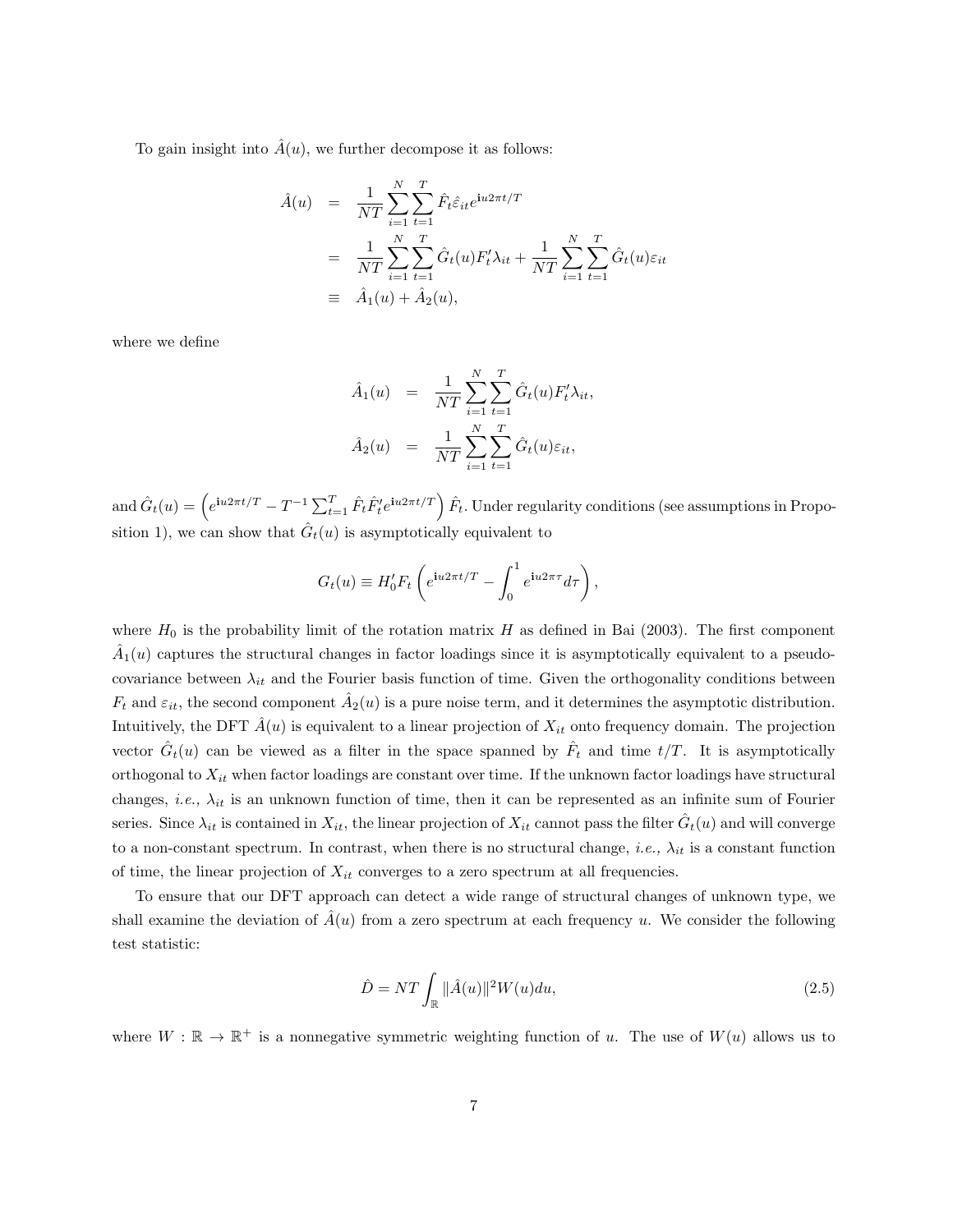examine  $\hat{A}(u)$  at all frequencies possibly with different weights. If we choose a discrete probability mass function, then (2.[5\)](#page-6-0) degenerates to a weighted sum over various points of u. However, a discontinuous weighting function may adversely affect the power of the test. To avoid numerical integration in (2.[5\)](#page-6-0), we follow Hong *et al.* (2017) to use the  $N(0, 1)$  density function. Then the test statistic becomes:

$$
\hat{D} = \frac{1}{NT} \sum_{i=1}^{N} \sum_{j=1}^{N} \sum_{t=1}^{T} \sum_{s=1}^{T} \hat{F}_t \hat{F}_s' \hat{\varepsilon}_{it} \hat{\varepsilon}_{js} \exp\{-2\pi^2[(t-s)/T]^2\}.
$$

## 3 Asymptotic Theory

In this section, we derive the asymptotic null distribution of our test statistic and investigate its asymptotic local power property. We also consider bootstrap procedures to improve the finite sample performance of the test.

#### 3.1 Assumptions

Let  $\gamma_N(s,t) = N^{-1}E(\varepsilon_s' \varepsilon_t)$ ,  $\zeta_{st} = N^{-1}[\varepsilon_s' \varepsilon_t - E(\varepsilon_s' \varepsilon_t)]$ ,  $\gamma_{N,FF}(s,t) = N^{-1}E(F_s \varepsilon_s' \varepsilon_t F_t')$ , and  $\tau_{ij,st} =$  $E(\varepsilon_{it}\varepsilon_{js})$ . We use max<sub>i</sub>, max<sub>t</sub>, max<sub>i,t</sub>, and max<sub>s,t</sub> to denote max<sub>1≤i≤N</sub>, max<sub>1≤t≤T</sub>, max<sub>1≤i≤N</sub> max<sub>1≤t≤T</sub>, and  $\max_{1 \leq s,t \leq T}$ , respectively. Throughout, we make the following assumptions.

**Assumption A.1 [Factors**]: (i)  $E(F_t F_t') = \sum_F$  for some  $R \times R$  positive definite matrix  $\sum_F$ ; (ii)  $\max_t E||F_t||^{8+\delta} \le$ C for some  $\delta > 0$ .

**Assumption A.2 [Factor Loadings]:** (i)  $\{\lambda_{i0}, i = 1, ..., N\}$  are nonrandom such that  $\max_i \|\lambda_{i0}\| \leq C$ ; (ii)  $N^{-1}\Lambda_0'\Lambda_0 = N^{-1}\sum_{i=1}^N \lambda_{i0}\lambda_{i0}' \to \Sigma_{\Lambda_0}$  for some  $R \times R$  positive definite matrix  $\Sigma_{\Lambda_0}$ ; (iii) The eigenvalues of the  $R \times R$  matrix  $\Sigma_F \Sigma_{\Lambda_0}$  are distinct.

**Assumption A.3 [Error terms]**: (i)  $E(\varepsilon_{it}) = 0$ ,  $\max_{i,t} E |\varepsilon_{it}|^{8+\delta} \leq C$  and  $\max_{i,t} E ||F_t \varepsilon_{it}||^{8+4\delta} \leq C$ C for some  $\delta > 0$ ; (ii) For each  $i = 1, 2, ..., N$ , the process  $\{(\varepsilon_{it}, F_t), t = 1, 2, ...\}$  is strong mixing with mixing coefficients  $\alpha_i(\cdot)$ , where  $\alpha(\cdot) \equiv \max_i \alpha_i(\cdot)$  satisfies  $\sum_{s=1}^{\infty} \alpha(s)^{\delta/(2+\delta)} \leq C$  for some  $\delta > 0$ ; (iii)  $\max_{t} \sum_{s=1}^{T} |\gamma_N(s,t)| \leq C$ ,  $\max_{s,t} E |N^{1/2} \zeta_{st}|$  $\leq C, \ \max_{t} E|N^{-1/2} \sum_{i=1}^{N} \left[\varepsilon_{it}^{2} - E\left(\varepsilon_{it}^{2}\right)\right]|^{4} \leq C; \ \ (iv)$  $\max_t \sum_{s=1}^T |\gamma_{N,FF}(s,t)| \leq C, \ \max_{t \neq r} E||N^{-1/2}F_t \varepsilon_t' \varepsilon_r F_r'||^4 \leq C, \text{ and } N^{-1}T^{-1} \sum_{i,j=1}^N \sum_{s,t=1}^T |\tau_{ij,st}| \leq C;$ (v)  $\|\varepsilon\|_{\text{sp}} = O_P(N^{1/2} + T^{1/2}).$ 

**Assumption A.4 [Weighting function**]: (i)  $W(\cdot) : \mathbb{R} \to \mathbb{R}^+$  is a nonnegative, symmetric, continuous, and integrable weighting function; (ii)  $\int_{\mathbb{R}} |u|^4 W(u) du \leq C$ .

Assumption A.1 imposes conditions on the latent common factors. We follow Stock and Watson (2002), Breitung and Eickmeier (2011), Chen et al. (2014), Han and Inoue (2015), and Su and Wang (2017) and assume that  $E(F_t F_t') = \Sigma_F$  is homogeneous over t. This assumption implies that there is no structural change in the second moment of  $F_t$ . It greatly facilitates the derivation of asymptotic results and can be regarded as an identification condition. As is well known, latent common factors and factor loadings are not separately identifiable. A factor model with structural changes in common factors and time-invariant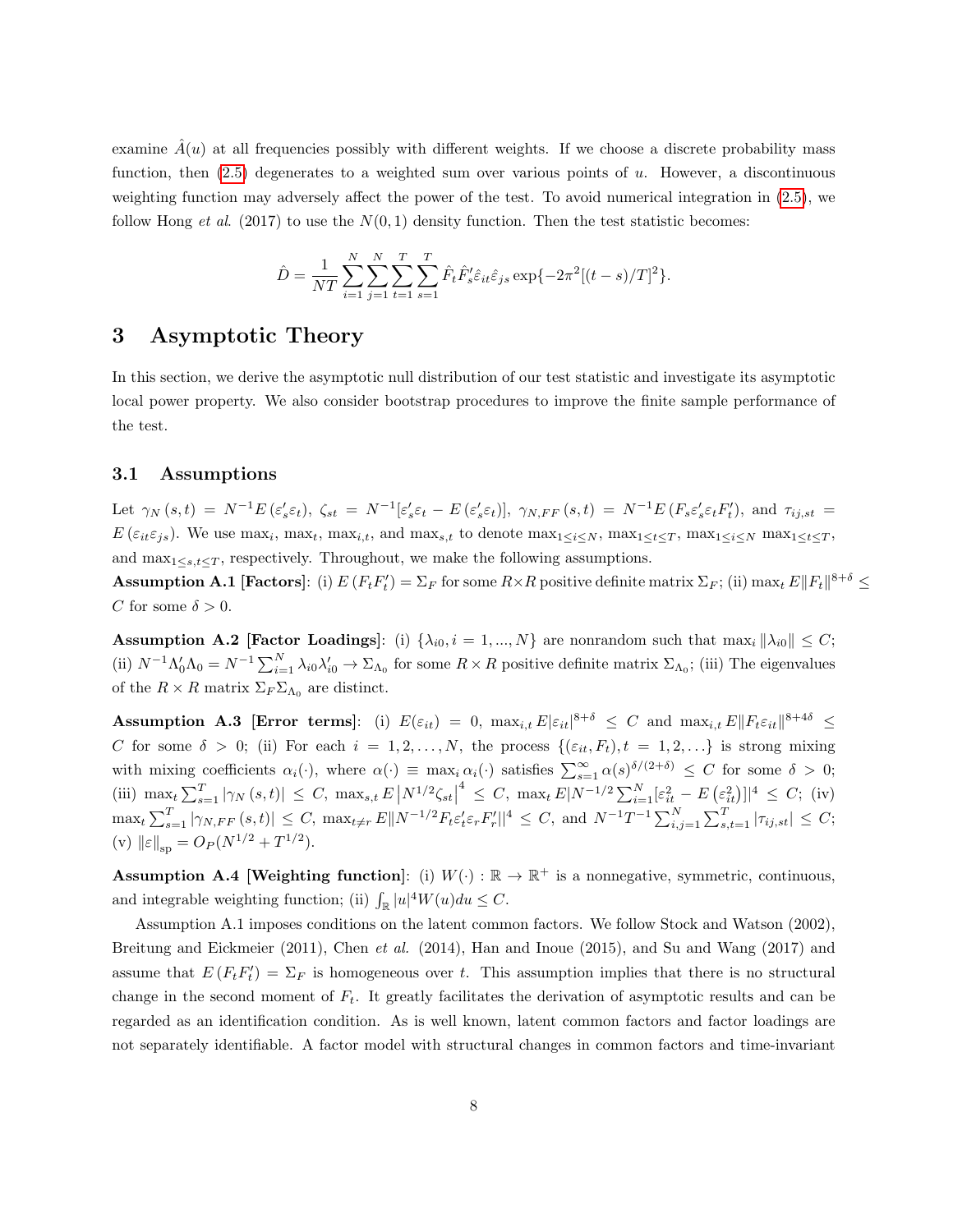factor loadings is equivalent to a model with stationary common factors and time-varying factor loadings. In fact, even if there is no structural change in factor loadings and the second moments of common factors, we can always write that  $\lambda'_i F_t = \lambda'_i \mathcal{L}(t/T)^{-1} \mathcal{L}(t/T) F_t = \lambda^*_{it} F^*_t$  for any nonsingular matrix  $\mathcal{L}(t/T)$  with  $\lambda_{it}^* = \left[ \mathcal{L}(t/T)^{-1} \right]'\lambda_i$  and  $F_t^* = \mathcal{L}(t/T)F_t$  being time-varying factor loadings and common factors with timevarying second moments. Assumption  $A.1(i)$  rules out this problem. Assumption  $A.2$  ensures that each factor has a nontrivial contribution to the variance of  $X_t$ . Following Bai (2003) and Breitung and Eickmeier (2011), we assume that factor loadings are nonrandom for simplicity.

Assumption A.3 imposes moment conditions on error terms and their interactions with factors and factor loadings. Assumptions A.3(i) and (iii) correspond to Assumptions C.1 and C.5 in Bai (2003). Compared to Su and Wang (2017), we allow for both serial correlation and cross-sectional dependence in error terms. A.3(ii) requires the process  $\{( \varepsilon_i, F_t), t = 1, 2, ...\}$  to be strong mixing with an algebraic mixing rate. With a more complicated notation, one could allow different individual time series to have various mixing rates and relax the mixing summability condition to  $\limsup_{N} \frac{1}{N} \sum_{i=1}^{N} \sum_{s=1}^{\infty} \alpha_i (s)^{\delta/(1+\delta)} \leq C$ . If the processes are strong mixing with a geometric rate  $(e.g., \alpha(s) = \rho^s$  for some  $\rho \in [0,1)$ , then the conditions on  $\alpha(\cdot)$  can be satisfied by specifying  $T_0 = [C_0 \ln T]$  for some sufficiently large positive constant  $C_0$ . Assumptions A.3(iii) and (iv) control the cross-sectional dependence among  $\{\varepsilon_{it}, i = 1, 2, ..., N\}$  and  $\{F_t \varepsilon_{it}, i = 1, 2, ..., N\}$ , respectively. Assumption  $A.3(v)$  is widely assumed in the factor model literature; see, e.g., Moon and Weidner (2015), Su and Wang (2017), and Ma and Su (2017). A variety of error terms satisfy these conditions, such as that (i)  $\{\varepsilon_{it}\}$  is i.i.d. over t and cross-sectionally independent over i; (ii)  $\{\varepsilon_{it}\}$  is i.i.d. over t but has cross-sectional dependence with  $\max_{i,t} \sum_{j=1}^{N} |E(\varepsilon_{it} \varepsilon_{jt})| \leq C$ ; (iii)  $\{\varepsilon_{it}\}$  is cross-sectionally independent and satisfies the  $\alpha$ -mixing condition (e.g., ARMA, bilinear, or ARCH); (iv)  $\{\varepsilon_{it}\}$  has both serial dependence and cross-sectional dependence with  $\max_{i,t} \sum_{j=1}^{N} \sum_{s=1}^{T} |E(\varepsilon_{it} \varepsilon_{js})| \leq C$  and the  $\alpha$ -mixing condition. Assumption A.4 imposes mild conditions on the weighting function. It ensures that the integral in (2.[5\)](#page-6-0) is well-defined.

#### 3.2 Asymptotic Null Distribution

When the unknown factor loadings are constant over time, the asymptotic results established by Bai (2003) hold. We now state the asymptotic distribution of  $\hat{A}(u)$  under  $\mathbb{H}_0$ .

<span id="page-8-0"></span>**Proposition 1** Suppose Assumptions A.1-A.3 and  $\mathbb{H}_0$ :  $\lambda_{it} = \lambda_{i0}$  for all i hold. Then as  $(T, N) \to \infty$ ,

$$
\sqrt{NT}\hat{A}(u) = \frac{1}{\sqrt{NT}} \sum_{i=1}^{N} \sum_{t=1}^{T} G_t(u) B_i \varepsilon_{it} + O_P(N^{1/2}T^{-1}) + o_P(1),
$$

where  $B_i = 1 - \lambda'_{i0} \Sigma_{\Lambda_0}^{-1} \bar{\lambda}_0$ , and  $\bar{\lambda}_0 = \lim_{N \to \infty} \frac{1}{N} \sum_{i=1}^N \lambda_{i0}$ . If in addition  $T \propto N^{\nu}$  with  $\nu > 1/2$ , then

$$
\sqrt{NT}\hat{A}(u) = \frac{1}{\sqrt{NT}}\sum_{i=1}^{N}\sum_{t=1}^{T}G_t(u)B_i\varepsilon_{it} + o_P(1).
$$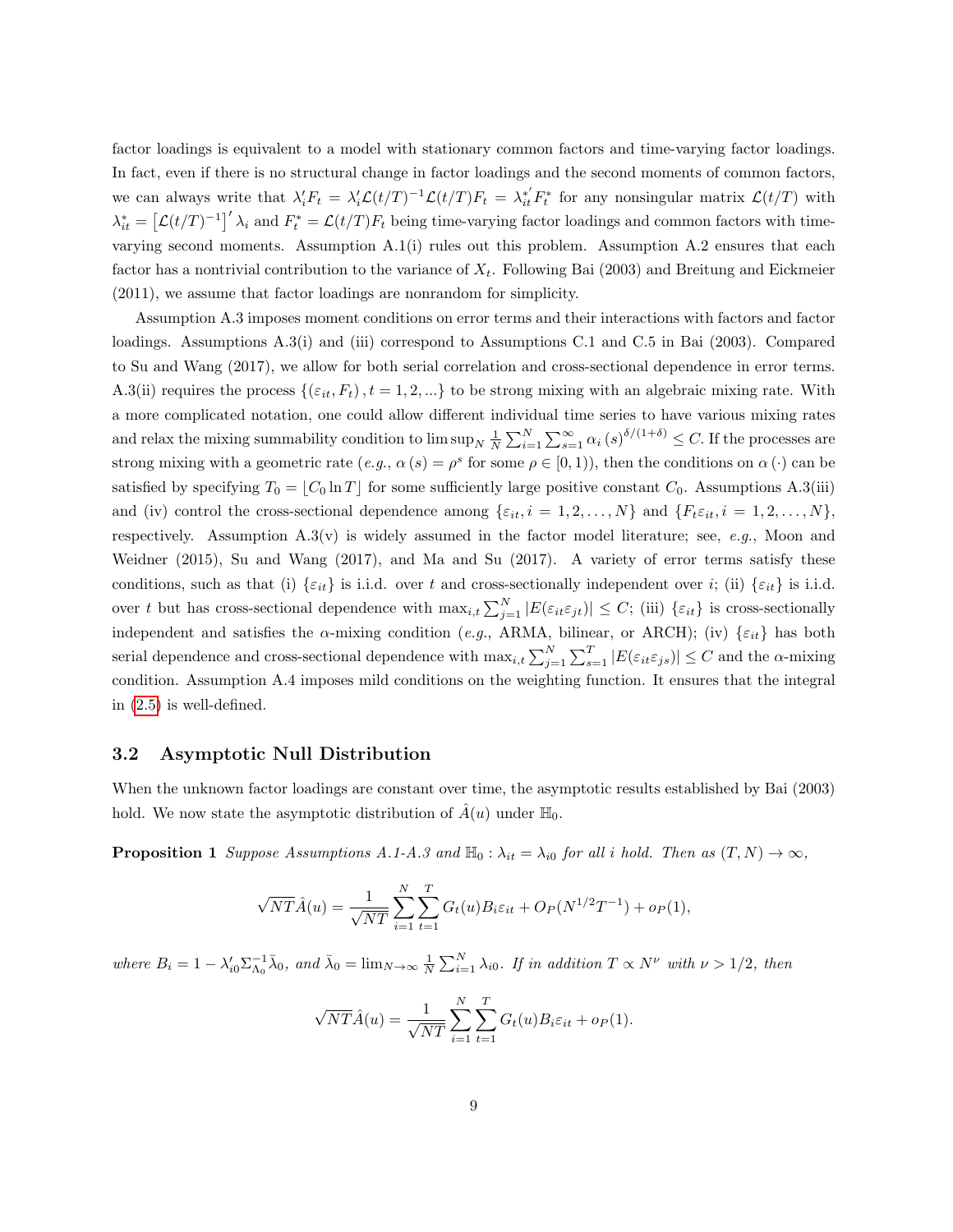Under  $\mathbb{H}_0$ , the asymptotic behavior of  $\hat{A}(u)$  depends on the relative speed between N and T. When  $\sqrt{N}/T \to 0$ , the dominant term of  $\hat{A}(u)$  is a weighted average of error terms  $\{\varepsilon_{it}\}\,$ , which will converge to a zero-spectrum. The intuition is that when T grows faster than  $\sqrt{N}$ , the Fourier transform dominates the asymptotic behavior of  $\tilde{A}(u)$ . It is consistent with the result in Bai (2003) that the estimation impact on factors depends on the relative speed between  $N$  and  $T$ . We allow that  $N$  and  $T$  increase at the same rate. On the other hand, when  $\sqrt{N}$  grows faster than  $T$ ,  $\hat{A}(u)$  will become a degenerate statistic. Although it still converges to a zero-spectrum at rate  $T^{-3/2}$  under  $\mathbb{H}_0$ , the dominant term now consists of two components, which are of the same order of magnitude. The first component is the same as the dominant term in the case of  $\nu > 1/2$ , while the second component arises due to the serial correlation in error terms and it is asymptotically equivalent to a long-run pseudo-covariance between the Fourier series and error terms. If we follow Su and Wang (2017) to impose the martingale difference sequence assumption for error terms, this second component of the dominant term will vanish up to a higher order. That is, if we rule out serial dependence in error terms, we do not need to impose any restriction on the relative speed between  $N$  and T. However, since serial correlation is common in macroeconomic and financial data, we allow for serial correlation in error terms and impose a sufficient condition on the relative speed between  $N$  and  $T$  when deriving the asymptotic distribution of the proposed test statistic.

Our asymptotic results are obtained with large N and large T. Theoretically speaking, the above relative speed between N and T also allows for the classical factor model (see Lawley and Maxwell, 1971; Anderson, 1984) and the approximate factor model (see Chamberlain and Rothschild, 1983) with large T and fixed N. However, as Anderson (1984) and Bai (2003) point out, with a fixed  $N$ , one can consistently estimate factor loadings but not common factors. Since the estimated common factors are used in  $\hat{A}(u)$  and the test statistic  $\ddot{D}$ , we do not consider this case here. In addition, for the case with fixed T and large N, under the assumption of the martingale difference sequence for error terms, we could follow Bai (2003) to further impose the asymptotic homoskedasticity condition that  $\frac{1}{N} \sum_{i=1}^{N} \varepsilon_{it}^2 \to \sigma^2$  for all t as  $N \to \infty$ . Then the estimated common factors are consistent. However, since the test statistic  $\hat{D}$  is constructed based on the DFT over time domain, we establish the asymptotic distribution theory as  $T \to \infty$ . Hence, we rule out the cases of fixed  $T$  or fixed  $N$  in this paper.

We now derive the asymptotic distribution of the test statistic  $\hat{D}$  under  $\mathbb{H}_0$ .

<span id="page-9-0"></span>**Theorem 1** Suppose Assumptions A.1-A.4 hold, and  $T \propto N^{\nu}$  with  $\nu > 1/2$ . Then under  $\mathbb{H}_0 : \lambda_{it} = \lambda_{i0}$ for all i, as  $(T, N) \rightarrow \infty$ ,

$$
\hat{D} \stackrel{d}{\to} \int_{\mathbb{R}} ||\mathcal{G}(u)||^2 W(u) du,
$$

where  $G(u)$  is a complex-valued Gaussian process with covariance-kernel

$$
\mathcal{K}(u_1, u_2) = H'_0 \left[ \lim_{N, T \to \infty} \frac{1}{NT} \sum_{i=1}^N \sum_{j=1}^N \sum_{t=1}^T \sum_{s=1}^T B_i B_j E \left[ F_t F'_s \varepsilon_{it} \varepsilon_{js} \right] M_t(u_1) M_s(u_2)^* \right] H_0,
$$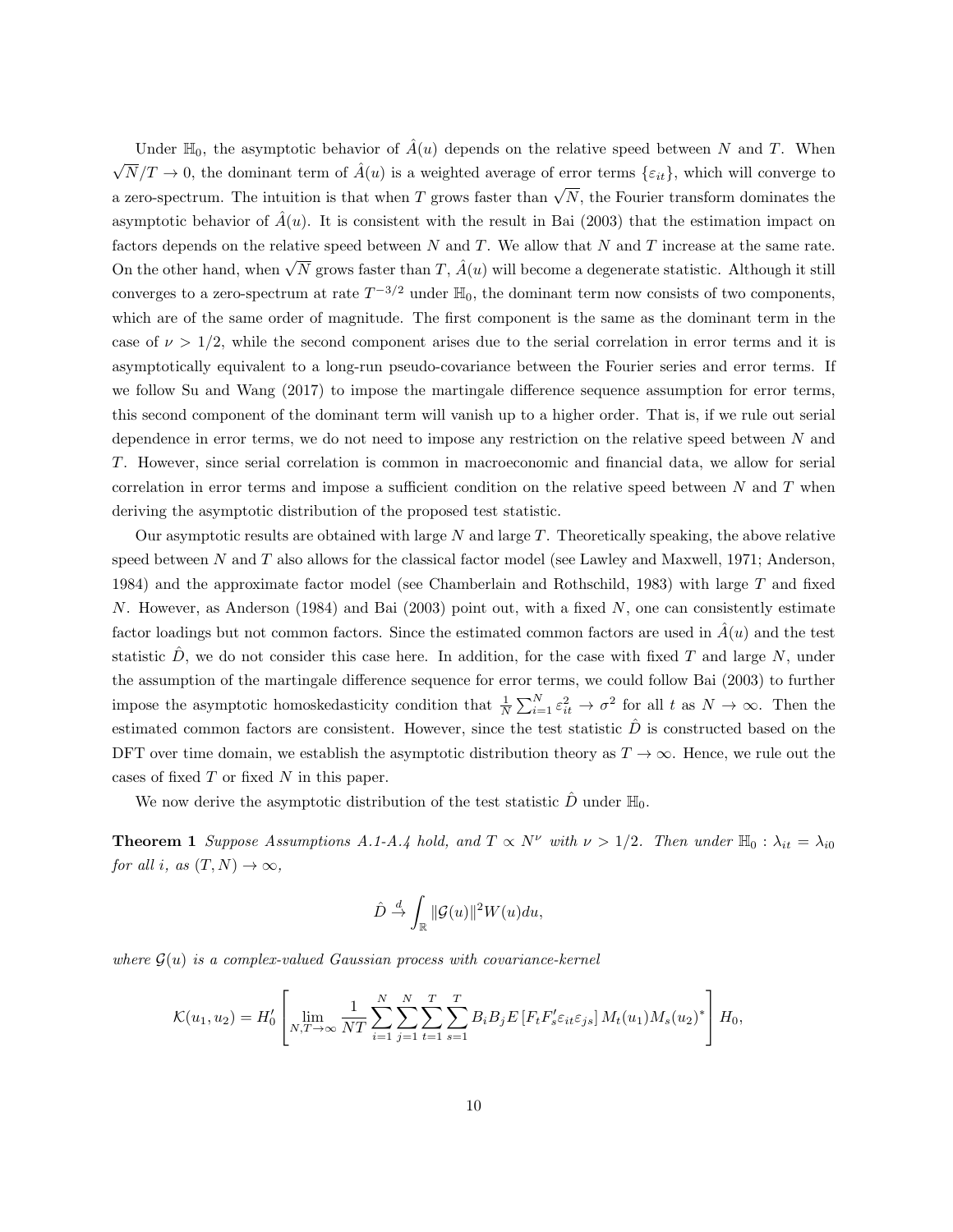and  $M_t(u) = e^{iu2\pi t/T} - \int_0^1 e^{iu2\pi \tau} d\tau$  is a demeaned Fourier process. Also,  $H_0 = \text{plim } H = Q_0^{-1}$ ,  $Q_0 =$  $V_0^{1/2}\Upsilon_0'\Sigma_{\Lambda_0}^{-1/2}$  $\lambda_0^{-1/2}$ ,  $V_0$  is an  $R \times R$  diagonal matrix containing the R eigenvalues of  $\Sigma_{\Lambda_0}^{1/2}$  ${}^{1/2}_{\Lambda_0}\Sigma_F\Sigma_{\Lambda_0}^{1/2}$  $\frac{1}{\Lambda_0}$  in decreasing order, and  $\Upsilon_0$  is the  $R \times R$  corresponding eigenvector matrix of  $\Sigma_{\Lambda_0}^{1/2}$  ${}^{1/2}_{\Lambda_0} \Sigma_F \Sigma_{\Lambda_0}^{1/2}$  $_{\Lambda_0}^{1/2}$  such that  $\Upsilon'_0 \Upsilon_0 = \mathbb{I}_R$ .

Theorem [1](#page-9-0) provides the asymptotic null distribution of the test statistic  $\hat{D}$ , which is robust to both serial correlation and cross-sectional dependence of unknown form. The condition on the relative speed between N and T is important for our asymptotic theory. As shown in Proposition [1,](#page-8-0) if  $T \propto N^{\nu}$  with  $\nu \leq 1/2$ , the dominant term of  $\hat{A}(u)$  will contain an additional component with same  $(\nu = 1/2)$  or dominant  $(\nu < 1/2)$  order of magnitude, which will jointly determine the asymptotic distribution. For simplicity, we impose the condition that  $\nu > 1/2$  so that the second term in  $\tilde{A}(u)$  becomes asymptotically negligible. This second component rises due to the existence of serial dependence in  $\{\varepsilon_{it}\}\.$  Hence, if error terms are serially uncorrelated for all  $i$ , the condition on the relative speed between  $N$  and  $T$  is not necessary. We note that Bai (2003) requires  $\nu > 1/2$  as well to ensure the asymptotical normality of estimated common factors. Breitung and Eickmeier (2011), Chen et al. (2014), and Han and Inoue (2015) all require  $\nu < 2$ . Su and Wang (2017) imposes an even stronger condition:  $Th/N \to 0$ . If  $h = O(T^{-1/5}h^{-1/10})$ , then it implies  $\nu$  < 11/8. Unlike these related works which impose restrictions on the upper bound of rate  $\nu$ , we only impose a restriction on the low bound of  $\nu$ , which is mild.

#### 3.3 Asymptotic Local Power

When there exist structural changes, the estimated factor loading  $\hat{\lambda}_{i0}$  is no longer consistent for the true factor loading  $\lambda_{it}$  up to a rotation matrix H defined in Bai (2003). Let  $V_{NT}$  be the  $R \times R$  diagonal matrix of the first R largest eigenvalues of  $\frac{1}{NT}XX'$  in decreasing order, and  $\hat{F} = (\hat{F}_1, ..., \hat{F}_T)'$  be the corresponding  $T \times R$  matrix that consists of the R largest eigenvectors of XX'. Following Bai (2003), we could show

$$
\hat{F}_t - H'_t F_t = V_{NT}^{-1} \left( \frac{1}{T} \sum_{s=1}^T \hat{F}_s \gamma_N(s, t) + \frac{1}{T} \sum_{s=1}^T \hat{F}_s \zeta_{st} + \frac{1}{T} \sum_{s=1}^T \hat{F}_s \tilde{\eta}_{st} + \frac{1}{T} \sum_{s=1}^T \hat{F}_s \tilde{\xi}_{st} \right),
$$

where  $H_t = N^{-1}T^{-1}\Lambda'_t(\sum_{s=1}^T \Lambda_s F_s \hat{F}'_s)V_{NT}^{-1}$  is an  $R \times R$  matrix with  $\Lambda_t = (\lambda_{1t}, \cdots, \lambda_{Nt})'$  being an  $N \times R$ time-varying factor loading matrix,  $\tilde{\eta}_{st} = F_s' \Lambda_s' \varepsilon_t / N$ , and  $\tilde{\xi}_{st} = F_t' \Lambda_t' \varepsilon_s / N$ . Compared to Bai (2003), the rotation matrix  $H_t$  depends on time t because it contains the unknown factor loadings  $\Lambda_t$ . When there is no structural change, it is straightforward to show that  $H_t = H \equiv (\Lambda_0' \Lambda_0 / N)(F' \hat{F}/T) V_{NT}^{-1}$ .

To gain insight into the asymptotic power property of  $\hat{D}$ , we consider a class of local alternatives:

$$
\mathbb{H}_A(a_{NT}): \lambda_{it} = \lambda_{i0} + a_{NT}g_{it}
$$
 for each *i* and *t*,

where  $a_{NT} \to 0$  as  $(T, N) \to \infty$ . The rate  $a_{NT}$  controls the speed at which the local alternative  $\mathbb{H}_A(a_{NT})$ converges to the null hypothesis  $\mathbb{H}_0$ , and  $g_{it}$  is a deterministic function of time t for each i. We note that the local alternative  $\mathbb{H}_{A}(a_{NT})$  does not impose any smoothness condition on  $g_{it}$ . This is more general than the setting of Su and Wang (2017), who require  $g_{it}$  to be a piecewise smooth function of scaled time ratio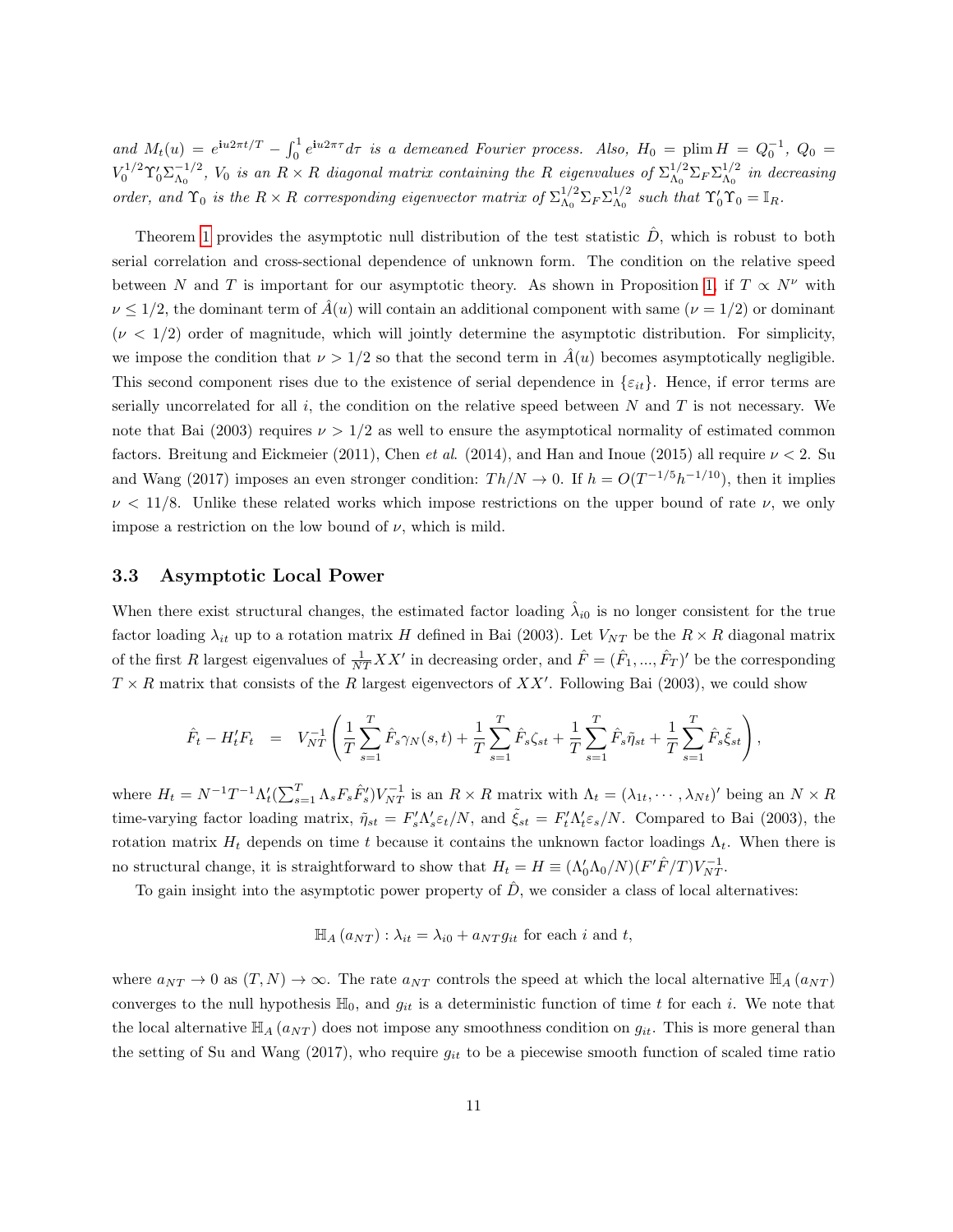$\frac{t}{T}$  for each *i*. Noting that  $\lambda_{i0} + a_{NT} g_{it} = (\lambda_{i0} + c_{i,NT}) + a_{NT} [g_{it} - c_{i,NT}/a_{NT}]$  for any  $c_{i,NT} \in \mathbb{R}^R$ , we shall assume

$$
\frac{1}{T}\sum_{t=1}^T g_{it} = \mathbf{0}, \forall i,
$$

for the purpose of location normalization, where **0** is an  $R \times 1$  zero vector. If  $g_{it} = g_i(t/T)$ , it is equivalent to impose the following condition

$$
\int_0^1 g_i(u) du = \mathbf{0}, \forall i.
$$

This normalization greatly simplifies local asymptotic power analysis. Both  $\lambda_{i0}$  and  $g_{it}$  can depend on N and T. For notational simplicity, we continue to write them as  $\lambda_{i0}$  and  $g_{it}$ .

Under  $\mathbb{H}_A(a_{NT})$ , Lemma A.2 in the appendix implies that  $H_t = H + O_p(a_{NT})$ . Thus, the PCA estimator  $\hat{F}$  will be consistent for  $H'F_t$  under the local alternative  $\mathbb{H}_A(a_{NT})$ . To study the asymptotic behavior of  $\hat{A}(u)$ , we add the following assumption:

**Assumption A.5 [Local Alternative**]: (i) The  $R \times R$  matrix satisfies  $E \parallel \frac{1}{\sqrt{N}}$  $\frac{1}{NT} \sum_{t=1}^{T} \sum_{i=1}^{N} F_t g'_{it} \varepsilon_{it}$  $2^2 < C;$ (ii)  $\max_{i,t} ||g_{it}|| < C$ .

Assumption 5 restricts the size of local alternatives, but does not impose any restriction on the type of structural changes. The proposition below shows that  $\sqrt{NT}\hat{A}(u)$  weakly converges to a complex-valued Gaussian process with a nonzero mean under  $\mathbb{H}_{A}(a_{NT})$ .

**Proposition 2** Suppose Assumptions A.1-A.3 and A.5 hold. Then under  $\mathbb{H}_{A}(a_{NT})$  with  $a_{NT} = (NT)^{-1/2}$ , as  $(T, N) \to \infty$ ,

$$
\sqrt{NT}\hat{A}(u) \Rightarrow \psi(u) + \mathcal{G}(u),
$$

where  $\psi(u) = Q_0 \lim_{N,T \to \infty} \frac{1}{NT} \sum_{i=1}^{N} \sum_{t=1}^{T} g_{it} e^{i u 2\pi t/T}$ , and  $Q_0$  and  $\mathcal{G}(u)$  are defined in Proposition 1 and Theorem 1, respectively. In particular, if  $g_{it} = g_i(\frac{t}{T})$ , then  $\psi(u) = Q_0 \lim_{N \to \infty} \frac{1}{N} \sum_{i=1}^N \widetilde{cov} \left[ e^{iu2\pi \tau}, g_i(\tau) \right]$ , where  $\widetilde{cov}[e^{\mathbf{i}u2\pi\tau}, g_i(\tau)] = \int_0^1 e^{\mathbf{i}u2\pi\tau} g_i(\tau) d\tau$  is a pseudo-covariance.

We observe that  $\sqrt{NT}\hat{A}(u)$  is asymptotically equivalent to a pseudo-covariance between the Fourier series  $e^{iu2\pi t/T}$  and  $g_{it}$ . When structural changes exist such that  $\psi(u) \neq 0$  for some non-negligible set of u,  $\dot{A}(u)$  can capture the time-varying behavior of the factor loading  $\lambda_{it}$  and will converge to a nonzero spectrum. Therefore, by checking the behavior of  $\hat{A}(u)$  at each frequency u, we can capture structural changes in factor loadings.

<span id="page-11-0"></span>**Theorem 2** Suppose Assumptions A.1-A.5 hold, and  $T \propto N^{\nu}$  with  $\nu > 1/2$ . Then under  $\mathbb{H}_{A}(a_{NT})$  with  $a_{NT} = (NT)^{-1/2}, \text{ as } (T, N) \to \infty,$ 

$$
\hat{D} \quad \stackrel{d}{\to} \quad \int_{\mathbb{R}} \|\psi(u) + \mathcal{G}(u)\|^2 W(u) du,
$$

where  $\psi(u)$  and  $\mathcal{G}(u)$  are defined in Proposition 2 and Theorem 1, respectively.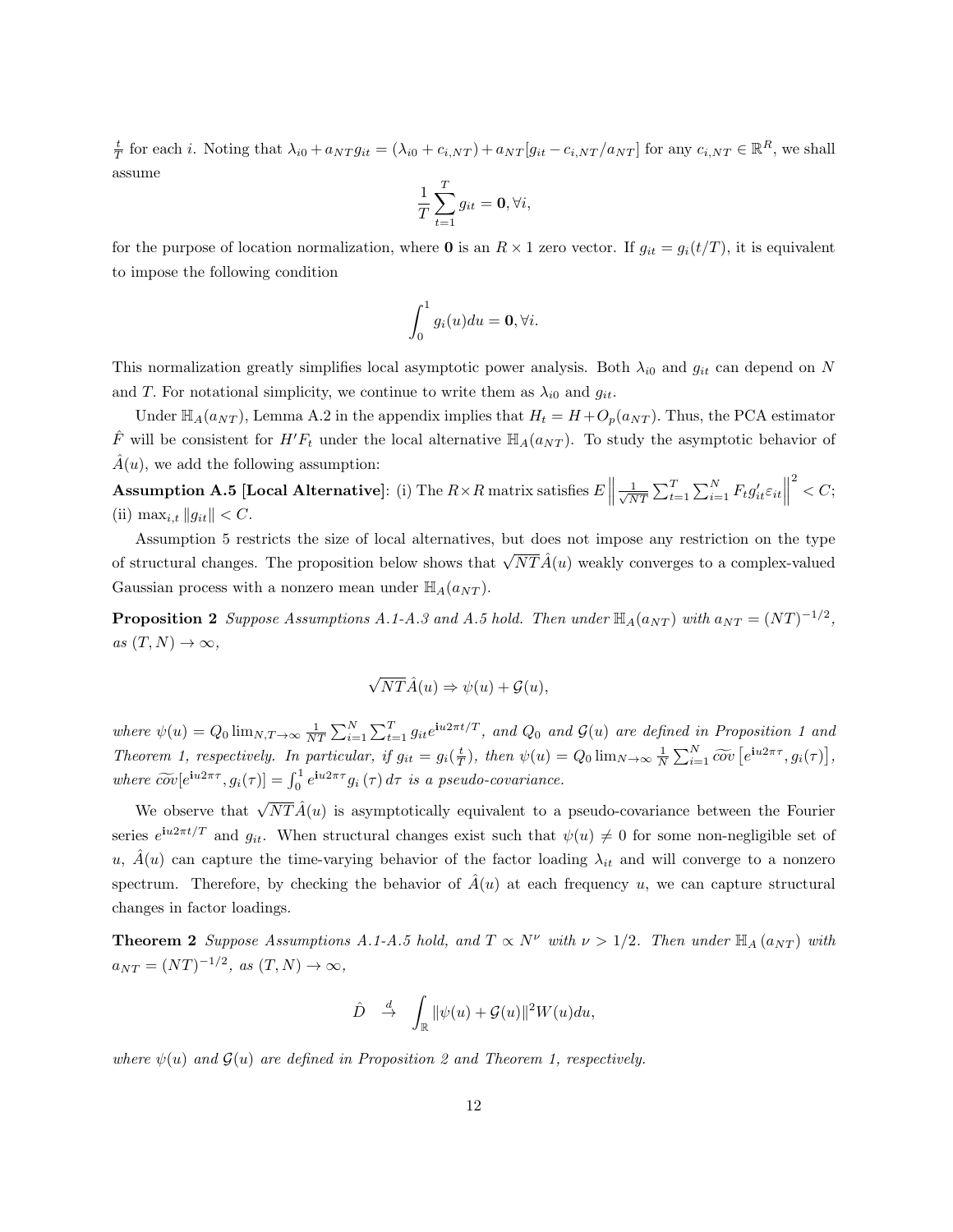Theorem [2](#page-11-0) provides the asymptotic distribution of  $\hat{D}$  under the local alternative  $\mathbb{H}_{A}(a_{NT})$ . It shows that our test can detect a class of local alternatives with  $\psi(u) \neq 0$ , at rate  $a_{NT} = T^{-1/2}N^{-1/2}$ . In terms of Pitman's criterion, it is asymptotically more efficient than the smoothed nonparametric test of Su and Wang (2017), which can only detect the local alternative  $\mathbb{H}_A(a_{NT})$  with rate  $a_{NT} = T^{-1/2}N^{-1/4}h^{-1/4}$ . That is an advantage of DFT, which avoids nonparametric smoothing over  $t/T$ .

In addition, we allow for various kinds of structural changes in factor loadings, including smooth structural changes, a single structural break, multiple structural breaks, or mixtures of abrupt and smooth changes. The case of a single structural break overlaps with the alternative hypothesis considered by Breitung and Eickmeier (2011), Chen et al. (2014), and Han and Inoue (2015). The previous parametric tests all reduce the infinite-dimensional problem to a finite-dimensional one in various ways. For example, Breitung and Eickmeier (2011) propose three test statistics for each i; Chen et al. (2014) run the regression of one estimated factor on the remaining factors and then test for the structural changes in such a linear regression by constructing the sup-Wald and sup-LM type statistics of Andrews (1993); Han and Inoue (2015) construct their sup-Wald and sup-LM statistics by comparing the pre- and post- break subsample second moments of estimated factors. All these test statistics have the same asymptotic distribution and convergence rate as the conventional sup-Wald statistic of Andrews (1993). They could only detect a class of local alternatives that converge to the null hypothesis at rate  $T^{-1/2}$ , which is slower than our rate  $a_{NT} = T^{-1/2} N^{-1/2}.$ 

In fact, the rate  $a_{NT} = T^{-1/2}N^{-1/2}$  is the upper bound of structural changes in factor loadings that guarantees consistency of the estimated number of common factors by Bai and Ng (2002) and estimated factors loadings by PCA. If the magnitude of structural changes is a higher order term of  $T^{-1/2}N^{-1/2}$ , then the estimated factor loadings given by PCA and the number of common factors determined by Bai and Ng (2002) are consistent. This order of magnitude corresponds to the definition of a small break by Chen et al. (2014). For such small structural changes, our test has no power. In contrast, if the magnitude of structural changes is dominant over  $T^{-1/2}N^{-1/2}$ , it leads to inconsistency of estimated factor loadings and the number of common factors. Thus, our test has nontrivial power to detect any structural changes that lead to inconsistent estimation of the number of common factors and factor loadings by PCA.

Furthermore, our test is tuning-parameter free. We require neither the smoothing parameter nor the trimming parameters. That is appealing in practice because there have been no criteria to choose the optimal bandwidth for the nonparametric smoothing test of Su and Wang (2017) or the trimming parameter for the aforementioned parametric tests. The result of a smoothed nonparametric test can be severely affected by the choice of the bandwidth. Even if one uses the bootstrap to correct size, the power of nonparametric smoothing test is still sensitive to the choice of the bandwidth. Moreover, the proposed test can detect structural changes that occur close to the starting and ending points of the sample period, because we do not need to trim the data. In contrast, Breitung and Eickmeier (2011), Chen *et al.* (2014), Han and Inoue (2015), Yamamoto and Tanaka (2015), and Cheng et al. (2016) all rely on a prespecified tuning parameter  $\tau$  to trim out the first and last  $\tau T$  observations in the sample and hence would miss structural changes in the boundary regions.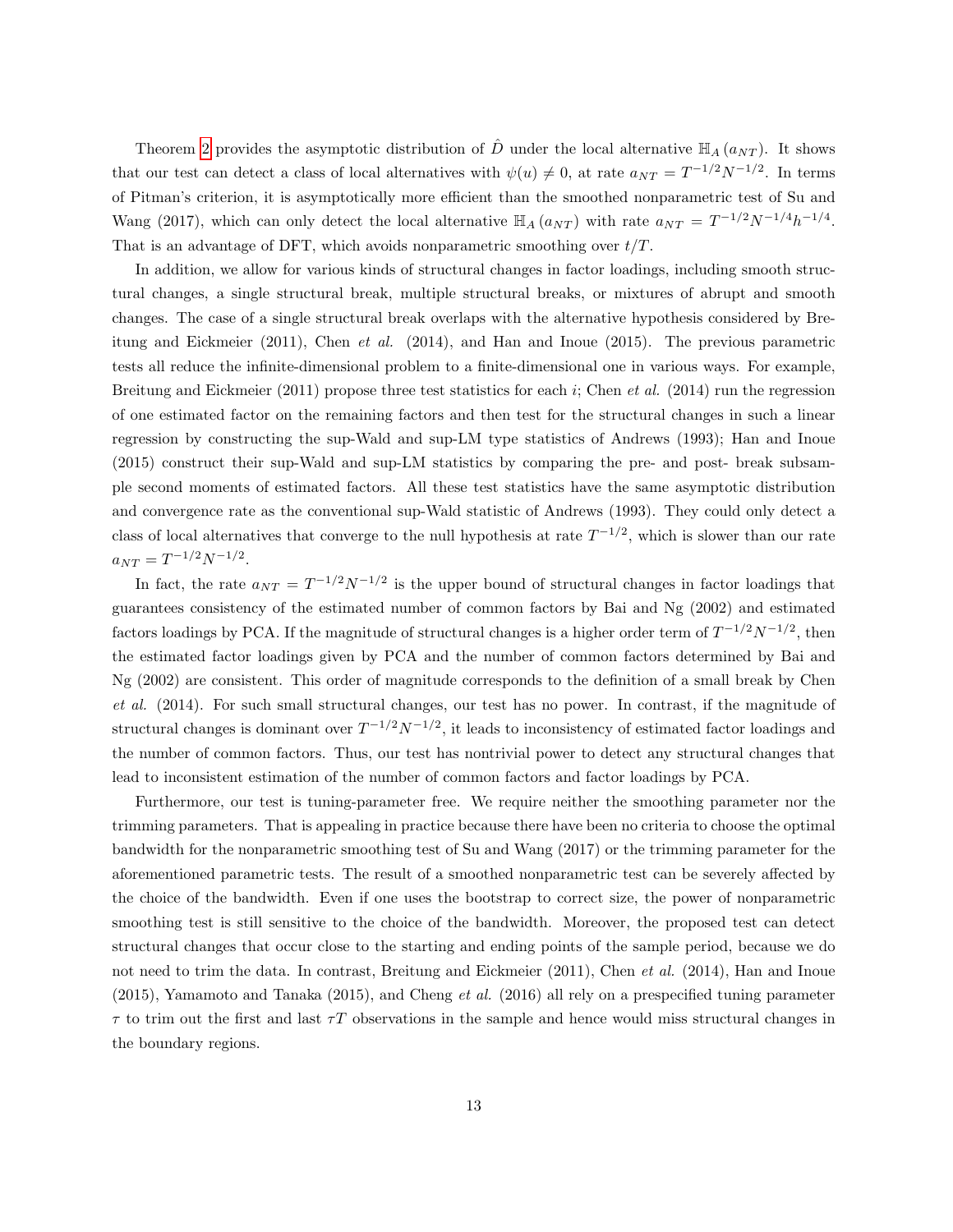#### 3.4 A Bootstrap Version of the Test

The asymptotic null distribution of  $\hat{D}$  is not pivotal, as it depends on the unknown data generating process. We can use resampling methods to obtain critical values in finite samples. As Su and Wang (2017) point out, the wild bootstrap may miss cross-sectional dependence in error terms. Hence, we follow Su and Wang (2017) to use a modified parametric bootstrap procedure that tries to mimic the cross-sectional dependence in error terms. Let  $\hat{\varepsilon}_t = (\hat{\varepsilon}_{1t},...,\hat{\varepsilon}_{Nt})'$ ,  $\hat{\Sigma}^0 = T^{-1} \sum_{t=1}^T \hat{\varepsilon}_t \hat{\varepsilon}'_t$ . Let  $\hat{\sigma}^0_{ij}$  denote the  $(i, j)$ th element of  $\hat{\Sigma}^0$ . Define the shrinkage version of  $\hat{\Sigma}^0$  as  $\hat{\Sigma}$ , whose  $(i, j)$ th element is given by

$$
\hat{\sigma}_{ij} = \hat{\sigma}_{ij}^0 (1 - \epsilon)^{|j - i|},
$$

where  $\epsilon$  is a small positive number (e.g., 0.01) to ensure the maximum absolute column/row sum norm of  $\hat{\Sigma}$  to be stochastically bounded provided  $\max_{i,j} |\hat{\sigma}_{ij}^0|$  is stochastically bounded. By construction,  $\hat{\Sigma}$  is also symmetric and positive semi-definite. Following Su and Wang (2017), we use the following bootstrap procedure:

- (i) Estimate the model via PCA and obtain the estimated factor loadings  $\{\hat{\lambda}_{i0}\}_{i=1}^N$ , the estimated common factors  $\{\hat{F}_t\}_{t=1}^T$ , and the estimated residuals  $\hat{\varepsilon}_{it} = X_{it} - \hat{\lambda}'_{i0}\hat{F}_t$ . Compute the test statistic  $\hat{D}$ .
- (ii) For  $i = 1, 2, ..., N$  and  $t = 1, 2, ..., T$ , obtain the bootstrap error terms  $\varepsilon_t^b = \hat{\Sigma}^{1/2} \eta_t$ , where  $\eta_t =$  $(\eta_{1t}, ..., \eta_{Nt})'$  with  $\eta_{it}$  being i.i.d.  $N(0, 1)$  across both i and t. Generate  $X_{it}^b = \hat{\lambda}'_{i0} \hat{F}_t + \varepsilon_{it}^b$ .
- (iii) Run PCA on  $\{X_{it}^b\}_{i=1,t=1}^{N,T}$  and compute the test statistic  $\hat{D}^b$ .
- (iv) Repeat Step (ii)-(iii) B times to obtain B bootstrap test statistics  $\{\hat{D}^b\}_{b=1}^B$ .
- (v) Compute the *p*-value for  $\hat{D}$  with  $\hat{p} = B^{-1} \sum_{b=1}^{B} \mathbf{1}(\hat{D}^b > \hat{D}).$

Following the proof of Theorem 4.5 in Su and Wang (2017), we could show that the above bootstrap procedure provides an asymptotic valid approximation to the limiting distribution of D under  $\mathbb{H}_0$ . However, this bootstrap could only mimic cross-sectional dependence in error terms. It works well if error terms do not exhibit serial correlation or only exhibit fairly weak serial correlation, but it tends to be oversized in the presence of moderate or strong serial correlation in error terms.

To account for possible serial correlation and cross-sectional dependence of unknown form in error terms, we follow Gonçlaves (2011) and propose the following moving blocks bootstrap (MBB) procedure. Let  $l_T = l(T) \in \mathbb{N}(1 \leq l_T < T)$  be a block length such that  $l_T \to \infty$  and  $l_T/T \to 0$  as  $T \to \infty$ .

- (i) Estimate the model via PCA and obtain the estimated factor loadings  $\{\hat{\lambda}_{i0}\}_{i=1}^N$ , the estimated common factors  $\{\hat{F}_t\}_{t=1}^T$ , and the estimated residuals  $\hat{\varepsilon}_{it} = X_{it} - \hat{\lambda}'_{i0}\hat{F}_t$ . Compute the test statistic  $\hat{D}$ .
- (ii) Let  $\bar{\varepsilon}$  be the  $N \times T$  demeaned residual matrix with each  $(i, t)$ th element being  $\bar{\varepsilon}_{it} = \hat{\varepsilon}_{it} \frac{1}{NT} \sum_{i=1}^{N} \sum_{t=1}^{T} \hat{\varepsilon}_{it}$ . Divide the column vectors of  $\bar{\varepsilon}$  into  $T - l_T + 1$  blocks and generate a block dataset  $\{\Xi_t\}_{t=1}^{T-l_T+1}$ , where  $\bar{\varepsilon}_t = [\bar{\varepsilon}_{1t},...,\bar{\varepsilon}_{Nt}]'$  is an  $N \times 1$  vector, and  $\Xi_t = [\bar{\varepsilon}_t, \bar{\varepsilon}_{t+1},...,\bar{\varepsilon}_{t+l_T-1}]$  is an  $N \times l_T$  matrix. Resample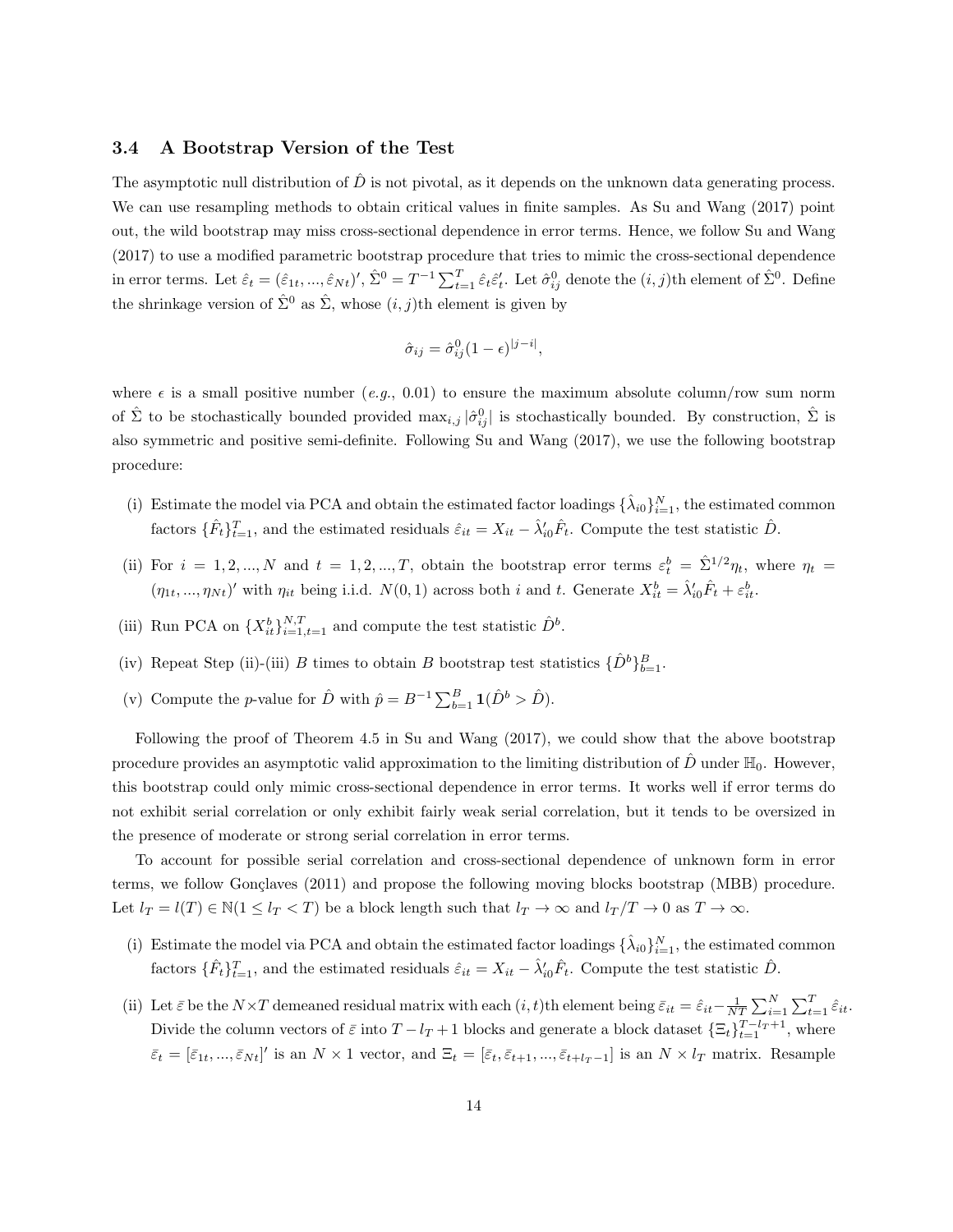$\{\Xi_t\}_{t=1}^{T-l_T+1}$  with replacement to form a bootstrap dataset  $\{\Xi_t^b\}_{t=1}^L$  satisfying  $L = [T/l_T] + 1$ ; Let  $\{\varepsilon_t^b\}_{t=1}^T$  be the first T column vectors of  $\{\Xi_t^b\}_{t=1}^L$ .

- (iii) Generate a bootstrap sample  $\{X_{it}^b\}_{i=1,t=1}^{N,T}$  such that  $X_{it}^b = \hat{\lambda}'_{i0} \hat{F}_t + \varepsilon_{it}^b$ , where  $\varepsilon_{it}^b$  is the *i*th element of  $\varepsilon_t^b$ . Run PCA on  $\{X_{it}^b\}_{i=1,t=1}^{N,T}$  and compute the test statistic  $\hat{D}^b$ .
- (iv) Repeat Step (ii)-(iii) B times to obtain B bootstrap test statistics  $\{\hat{D}^b\}_{b=1}^B$ .
- (v) Compute the *p*-value for  $\hat{D}$  with  $\hat{p} = B^{-1} \sum_{b=1}^{B} \mathbf{1}(\hat{D}^b > \hat{D}).$

We reject  $\mathbb{H}_0$  when  $\hat{p}$  is smaller than a pre-specified significance level. Choosing an appropriate block length is crucial, and many approaches have been proposed  $(e.g., Lahiri, 1999)$  in the literature. In this paper, we adopt Politis and White's (2004) automatic block-length selection procedure. The simulation studies below demonstrate excellent finite sample performance of the proposed MBB procedure for our test. We note that the MBB procedure proposed by Gonçlaves (2011) requires  $T \to \infty$  faster than N, i.e.,  $\nu > 1$ . However, this additional restriction does not affect the applicability of our test to cases with serially correlated errors.

## 4 Monte Carlo Simulations

We now study the finite sample performance of the proposed test through Monte Carlo simulations. We compare our test with the tests of Breitung and Eickmeier (2011), Chen et al. (2014), and Han and Inoue (2015) for a single structural break with an unknown break date in factor loadings, and Su and Wang's (2017) nonparametric smoothing test.

#### 4.1 Data Generating Processes

We generate data under the framework of large dimensional factor models with  $R = 2$  common factors:

$$
X_{it} = \lambda'_{it} F_t + \varepsilon_{it},
$$

where  $i = 1, ..., N$ ,  $t = 1, ..., T$ ,  $F_t \equiv (F_{1,t}, F_{2,t})'$ , with  $F_{1,t} = 0.6F_{1,t-1} + u_{1t}, u_{1t} \sim i.i.d. N(0, 1-0.6^2)$ ; and  $F_{2,t} = 0.3F_{2,t-1} + u_{2t}, u_{2t} \sim i.i.d.N(0, 1-0.3^2).$ 

To examine size and power, we consider the following setups for the factor loading  $\lambda_{it} \equiv (\lambda_{it,1}, \lambda_{it,2})'$ : DGP.S1:  $\lambda_{it} = \lambda_{i0} \sim i.i.d. N(0, \mathbb{I}_2);$ 

DGP.P1: 
$$
\lambda_{it,k} = \begin{cases} \lambda_{i0,k}, & \text{for } t = 1, 2, \ldots, T/2 \\ \lambda_{i0,k} + 0.2, & \text{for } t = T/2 + 1, \ldots, T \end{cases}, \lambda_{i0,k} \sim i.i.d.N(1,1) \text{ for } k = 1, 2;
$$

\nDGP.P2: 
$$
\lambda_{it,1} = \begin{cases} \lambda_{i0,1}, & \text{for } 0.1T < t \leq 0.2T \\ \lambda_{i0,1} + 0.2, & \text{for } 0.4T < t \leq 0.5T \\ \lambda_{i0,1} - 0.2, & \text{otherwise} \end{cases}, \lambda_{i0,1} \sim i.i.d.N(1,1);
$$

\n
$$
\lambda_{it,2} = \lambda_{i0,2} \sim i.i.d.N(1,1);
$$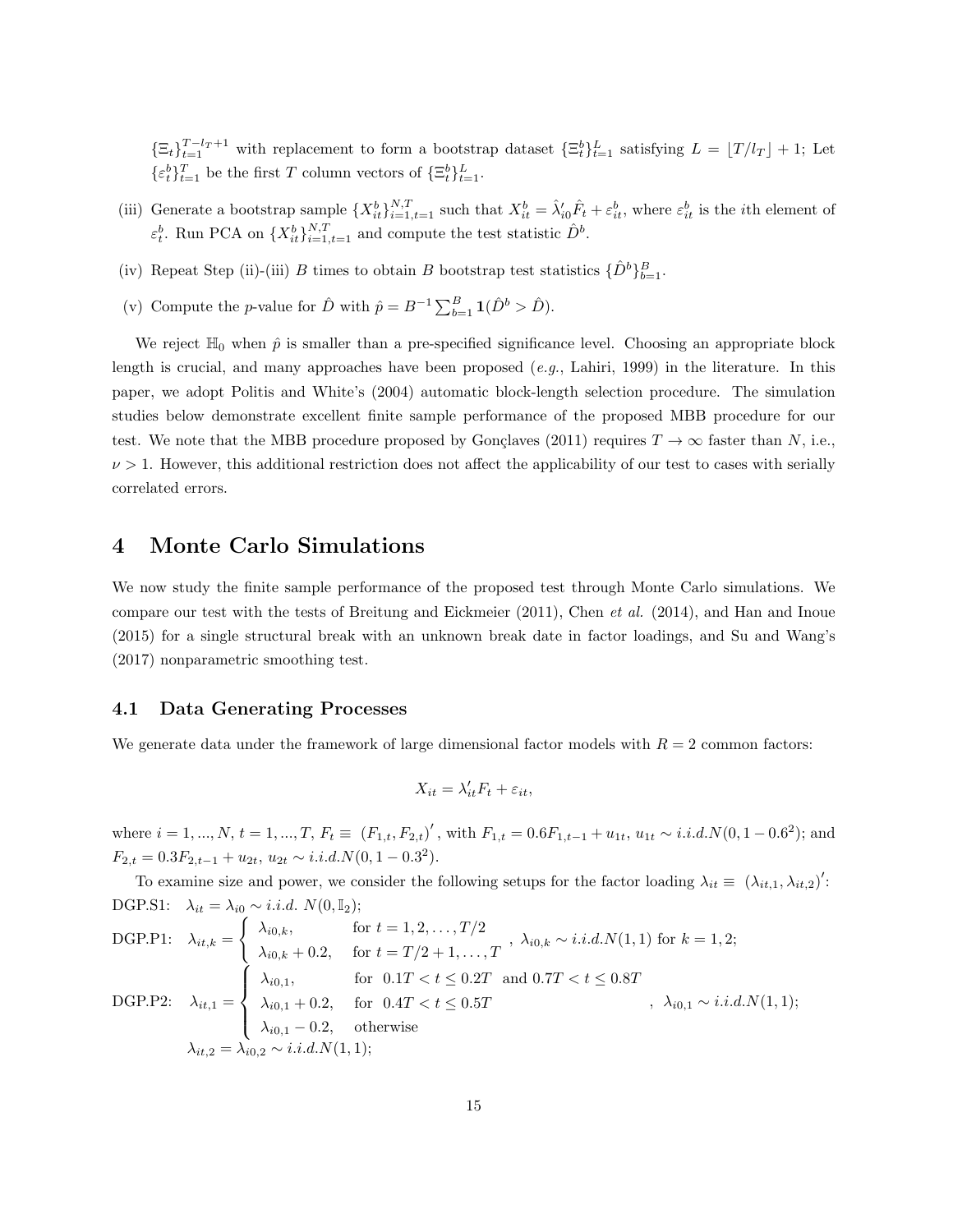DGP.P3:  $\lambda_{it,1} = \mu_i + 0.5G(10t/T; 0.1, (1, 3, 7, 9)'), \mu_i \sim i.i.d.N(0, 1);$ 

 $\lambda_{it,2} = \lambda_{i0,2} \sim i.i.d.N(0,1);$ 

where  $G(z; \kappa, \gamma) = \{1 + \exp[-\kappa \prod_{l=1}^{p} (z - \gamma_l)]\}^{-1}$  denotes the Logistic function with a scale parameter  $\kappa$  and a location parameter  $\gamma = (\gamma_1, ..., \gamma_p)'$ .

For each DGP, we consider five cases for the error terms  $\varepsilon_{it}$ : (i) the i.i.d. case, where  $\varepsilon_{it} \sim i.i.d. N(0, 1);$ (ii) the heteroskedastic case, where  $\varepsilon_{it} = \sigma_i v_{it}$ ,  $\sigma_i \sim i.i.d. U(0.5, 1.5)$ ,  $v_{it} \sim i.i.d. N(0, 1)$ ; (iii) the crosssectionally dependent case, where  $\varepsilon_{\cdot t} \sim i.i.d.N(0, \Sigma_{\varepsilon})$ ; (iv) the serially correlated case, where  $\varepsilon_{it} = 0.5\varepsilon_{it-1}$ +  $v_{it}$ ,  $v_{it} \sim i.i.d. N(0, 1);$  (v) the cross-sectionally dependent and serially correlated case, where  $\varepsilon_{t} = 0.5\varepsilon_{t-1}$  +  $v_t, v_t \sim i.i.d.N(0, \Sigma_v)$ , where  $\Sigma_{\varepsilon} = \Sigma_v = (c_{ij})_{i,j=1,\dots,N}$  with  $c_{ij} = 0.5^{|i-j|}$  for cases (iii) and (v).

DGP.S1 satisfies the null hypothesis of time-invariant factor loadings and is used to study the size of all tests. We examine the performance of the tests under i.i.d., heteroskedasticity, cross-sectional dependence, serial dependence, and both cross-sectional and serial dependence, respectively. DGPs.P1-P3 describe various time-varying factor loadings. Among them, DGPs.P1-P2 have a single abrupt structural break and multiple abrupt structural breaks, respectively, while DGP.P3 describes a smooth structural change. We check the power of all the tests by using DGPs.P1-P3 with various types of error terms.

In addition to our test, we also consider Breitung and Eickmeier's (2011) sup-LM N-variable specific test, Chen et al.'s (2014) sup-LM and sup-Wald tests, Han and Inoue's (2015) sup-LM and sup-Wald tests, and Su and Wang's (2017) nonparametric test. Following Su and Wang (2017), we use the Epanechnikov kernel and Silverman's rule-of-thumb bandwidth  $h = (2.35/$ √  $\overline{12}$ ) $T^{-1/5}N^{-1/10}$  for their test statistics. We set the trimming parameter  $\tau = 0.15$  for the parametric tests, which is a common choice in the literature. We also examine the performance of these tests with  $\tau = 0.1$  and 0.25, and the results are quite similar. The tests of Chen et al. (2014) and Han and Inoue (2015) involve long-run variance estimation. We follow the HAC literature by setting the truncation parameter  $m = |T^{1/3}|$  and choosing the Bartlett kernel to estimate the long-run variance (Newey and West, 1987). We use the critical values presented in Andrews (1993) for the tests of Breitung and Eickmeier (2011), Chen et al. (2014), and Han and Innoe (2015). We apply bootstrap procedures suitable for Su and Wang's (2017) test and ours respectively. We set the number of bootstrap iterations  $B = 200$ .

For cases (i) to (iii) of serially uncorrelated error terms, we simulate 500 datasets with sample sizes  $N = 100$ , 200, and  $T = 100$ , 200, respectively. We apply bootstrap procedures proposed by Su and Wang (2017) for Su and Wang's (2017) test and our test. For the cases of (iv) and (v) with serially correlated error terms, we need to use the MBB procedure proposed by Gonçlaves (2011). As noted earlier, MBB requires that  $T \to \infty$  faster than N. Hence, we consider the sample sizes  $N = 40, 80$  and  $T = 100, 200$  for cases (iv) and (v) with serially correlated error terms.

#### 4.2 Results with Serially Uncorrelated Error Terms

Table [1](#page-16-0) reports the size of our test as well as the tests of Breitung and Eickmeier (2011), Chen et al. (2014), Han and Inoue (2015), and Su and Wang (2017) at the 5% and 10% significance levels for cases (i) to (iii) with serially uncorrelated error terms, where the number of common factors is fixed at  $R = 2$ . As shown in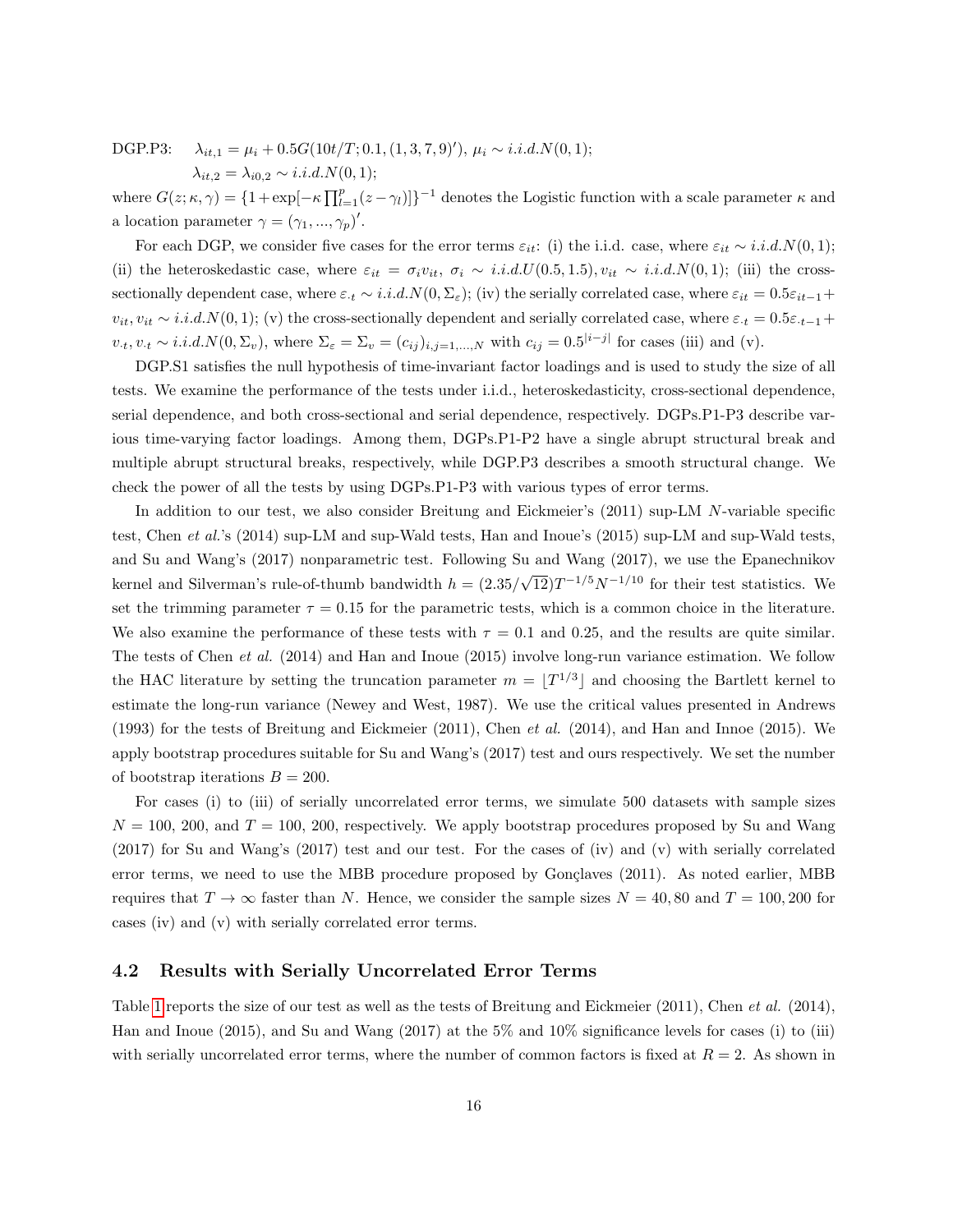| $\boldsymbol{N}$ | T          |       | $D_B$ |         | $\cal{SW}$                                                                                                                      |       | $HI_{LM}$                                           |       | $HI_W$  |         | $\overline{CD}G_{LM}$ |       | $\overline{C}DG_W$ |         | $\overline{B}E_{LM}$ |
|------------------|------------|-------|-------|---------|---------------------------------------------------------------------------------------------------------------------------------|-------|-----------------------------------------------------|-------|---------|---------|-----------------------|-------|--------------------|---------|----------------------|
|                  |            | $5\%$ | 10%   | $5\%$   | 10%                                                                                                                             | $5\%$ | 10%                                                 | $5\%$ | $10\%$  | $5\%$   | 10%                   | $5\%$ | 10%                | $5\%$   | $10\%$               |
|                  |            |       |       |         | i.i.d.                                                                                                                          |       | error terms: $\varepsilon_{it} \sim i.i.d. N(0, 1)$ |       |         |         |                       |       |                    |         |                      |
| 100              | 100        | 5.6   | 10.6  | $5.6\,$ | 12.6                                                                                                                            | 1.0   | 4.4                                                 | 0.2   | 1.4     | 2.0     | 6.2                   | 5.2   | 12.8               | 2.7     | 6.3                  |
| 100              | <b>200</b> | 4.6   | 9.6   | 6.6     | 12.8                                                                                                                            | 2.2   | 7.0                                                 | 2.2   | 6.6     | 3.4     | 8.0                   | 4.8   | 11.6               | $3.5\,$ | 7.5                  |
| <b>200</b>       | 100        | 6.0   | 10.0  | 5.0     | 11.2                                                                                                                            | 1.2   | 5.0                                                 | 0.6   | 2.6     | 2.2     | 6.2                   | 7.6   | 11.8               | 2.8     | 6.4                  |
| 200              | 200        | 4.2   | 9.4   | 5.6     | 11.4                                                                                                                            | 3.4   | 7.6                                                 | 3.0   | 8.6     | 2.4     | 7.2                   | 6.6   | 9.8                | 3.3     | 7.3                  |
|                  |            |       |       |         | heteroskedastic error terms: $\varepsilon_{it} = \sigma_i v_{it}, \sigma_i \sim i.i.d. U(0.5, 1.5), v_{it} \sim i.i.d. N(0, 1)$ |       |                                                     |       |         |         |                       |       |                    |         |                      |
| 100              | 100        | 6.0   | 11.0  | 5.4     | 12.0                                                                                                                            | 0.8   | 4.4                                                 | 0.2   | $1.6\,$ | 1.4     | 7.0                   | 5.6   | 12.2               | 2.8     | 6.3                  |
| 100              | <b>200</b> | 4.6   | 8.8   | 6.8     | 14.6                                                                                                                            | 2.2   | 7.2                                                 | 2.4   | 6.8     | 3.4     | 8.6                   | 4.6   | 11.2               | $3.5\,$ | 7.4                  |
| <b>200</b>       | 100        | 7.0   | 10.0  | $5.6\,$ | 10.0                                                                                                                            | 1.4   | 5.2                                                 | 0.6   | 2.6     | 2.0     | 5.8                   | 7.2   | 11.8               | 2.8     | 6.4                  |
| 200              | 200        | 4.2   | 9.2   | 5.4     | 11.8                                                                                                                            | 3.2   | 7.6                                                 | 3.0   | 8.4     | 2.0     | 7.0                   | 5.8   | 9.2                | 3.3     | 7.3                  |
|                  |            |       |       |         | cross-sectionally dependent error terms: $\varepsilon_{\cdot t} \sim i.i.d. N(0, \Sigma_{\varepsilon})$                         |       |                                                     |       |         |         |                       |       |                    |         |                      |
| 100              | 100        | 8.2   | 11.0  | 5.4     | 10.2                                                                                                                            | 1.0   | 4.0                                                 | 0.2   | 1.0     | $1.6\,$ | 7.0                   | 6.6   | 12.8               | 2.7     | 6.3                  |
| 100              | <b>200</b> | 8.6   | 14.2  | 4.2     | 8.8                                                                                                                             | 2.0   | 6.4                                                 | 2.0   | 4.6     | 2.0     | 7.2                   | 5.0   | 10.6               | 3.4     | 7.4                  |
| <b>200</b>       | 100        | 8.0   | 12.2  | 5.8     | 12.4                                                                                                                            | 1.6   | 6.0                                                 | 0.8   | 3.0     | $1.6\,$ | 5.8                   | 7.0   | 12.0               | 2.8     | 6.4                  |
| 200              | 200        | 5.4   | 9.2   | 5.4     | 11.2                                                                                                                            | 3.2   | 7.6                                                 | 3.4   | 8.0     | 2.6     | 7.2                   | 5.8   | 9.4                | 3.5     | 7.6                  |

<span id="page-16-0"></span>Table 1: Size of tests under DGP.S1 with serially uncorrelated error terms when the number of factors is fixed to the true value

Notes: (i)  $D_B$  denotes the bootstrap  $\bar{D}$  test; (ii) SW denotes Su and Wang's (2017) bootstrap test; (iii)  $HL_{LM}$  and  $HI_W$  denote Han and Inoue's (2015) sup-LM and Wald tests; (iv)  $CDG_{LM}$  and  $CDG_W$  denote Chen et al.'s (2014) sup-LM and Wald tests; (v)  $BE_{LM}$  denotes Breitung and Eickmeier's (2011) N variablespecific sup-LM test. The main entries report the average percentage of rejections.

Table [1,](#page-16-0) both our test and Su and Wang's (2017) test have reasonable size using bootstrap critical values. Han and Inoue's (2015) sup-LM and sup-Wald tests tend to under-reject. Chen et al.'s (2014) sup-Wald test has reasonable size, but their sup-LM test also exhibits under-rejection. Breitung and Eickmeier's (2011) test suffers from slight under-rejection.

Table [2](#page-17-0) reports the power of the tests under DGPs.P1-P3 at the 5% and 10% significance levels for cases (i) to (iii) with serially uncorrelated error terms when the number of common factors  $R = 2$ . Our test is most powerful in detecting all forms of time-varying factor loadings under DGPs.P1-P3, and its power increases as either T or N increases. Recall that DGPs.P1-P2 are factor models with abrupt structural breaks, and DGP.P3 is a factor model with smooth structural changes. The simulation results demonstrate the excellent performance of our test in detecting both abrupt structural breaks and smooth structural changes. Moreover, Su and Wang's (2017) test is also powerful in detecting structural changes under these DGPs, but the rejection rates are all lower than our test. These results are consistent with our analysis on the relative efficiency between our test and Su and Wang's (2017) test. In contrast, Han and Inoue's (2015) sup-LM and sup-Wald tests, Chen et al.'s (2014) sup-LM and sup-Wald tests, and Breitung and Eickmeier's (2011) N-variable-specific sup-LM test all have lower power against DGPs.P1-P3.

Since the exact number R of common factors is typically unknown in practice, one should determine the number of common factors before estimation and testing. In the literature on testing for structural breaks in factor loadings, the number of common factors is either determined using Bai and Ng's (2002)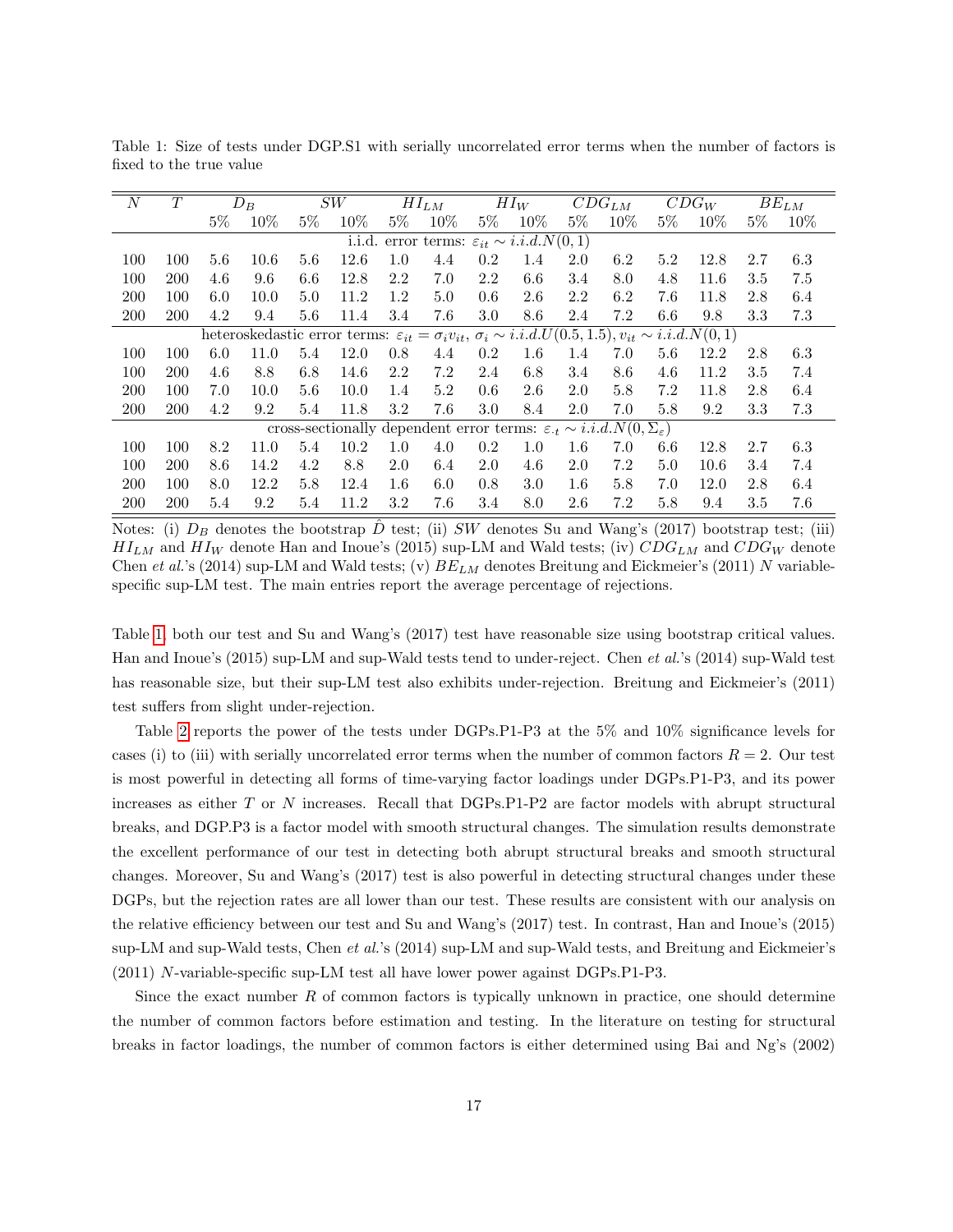|                     | $\overline{N}$   | $\overline{T}$   |       | $\overline{D}_B$  |                   | $\overline{SW}$   |                  | $\overline{HI_{LM}}$                                     |                  | $\overline{H} \overline{I}_W$ |                  | $\overline{CDG}_{LM}$ |                                                                                                                                 | $CDG_W$ |                  | $\overline{BE}_{LM}$ |
|---------------------|------------------|------------------|-------|-------------------|-------------------|-------------------|------------------|----------------------------------------------------------|------------------|-------------------------------|------------------|-----------------------|---------------------------------------------------------------------------------------------------------------------------------|---------|------------------|----------------------|
|                     |                  |                  | $5\%$ | $10\%$            | $5\%$             | $10\%$            | $5\%$            | $10\%$                                                   | $5\%$            | $10\%$                        | $5\%$            | 10%                   | $5\%$                                                                                                                           | 10%     | $5\%$            | 10%                  |
|                     |                  |                  |       |                   |                   |                   |                  | i.i.d. error terms: $\varepsilon_{it} \sim i.i.d.N(0,1)$ |                  |                               |                  |                       |                                                                                                                                 |         |                  |                      |
| DGP.P1              | 100              | 100              | 99.0  | 99.4              | 71.0              | $80.2\,$          | 1.6              | $5.6\,$                                                  | 0.0              | 2.0                           | 2.2              | $7.6\,$               | 6.0                                                                                                                             | 12.6    | 5.4              | 10.8                 |
|                     | 100              | 200              | 100   | 100               | 97.6              | 99.0              | $4.6\,$          | $\,9.8$                                                  | $5.6\,$          | 12.2                          | 3.6              | $7.6\,$               | 6.0                                                                                                                             | 11.4    | 10.5             | 17.7                 |
|                     | 200              | 100              | 100   | 100               | 88.6              | $93.2\,$          | 1.4              | $5.4\,$                                                  | $1.2\,$          | $3.2\,$                       | $2.4\,$          | $9.0\,$               | 7.6                                                                                                                             | 11.2    | $5.4\,$          | $10.7\,$             |
|                     | 200              | 200              | 100   | 100               | 100               | 100               | 5.4              | 12.6                                                     | 5.6              | 12.8                          | 4.0              | 8.8                   | 3.6                                                                                                                             | 10.6    | 10.7             | 17.9                 |
| DGP.P2              | 100              | 100              | 26.2  | 37.4              | 10.2              | 17.8              | $\overline{1.2}$ | 4.4                                                      | $\overline{0.2}$ | $\overline{1.6}$              | $\overline{1.8}$ | $\overline{7.6}$      | $\overline{4.0}$                                                                                                                | 10.2    | $\overline{2.9}$ | $\overline{6.6}$     |
|                     | 100              | $200\,$          | 62.6  | 76.6              | 21.4              | $31.0\,$          | $2.2\,$          | $7.4\,$                                                  | 2.2              | $5.8\,$                       | $3.8\,$          | $8.6\,$               | $4.8\,$                                                                                                                         | 9.4     | $\!.9$           | $\!\!\!\!\!8.3$      |
|                     | 200              | 100              | 42.0  | 59.4              | 11.4              | 20.0              | 1.2              | 5.4                                                      | 0.4              | 3.0                           | 3.2              | 8.4                   | $6.6\,$                                                                                                                         | 10.4    | 2.9              | 6.7                  |
|                     | 200              | 200              | 87.2  | 93.4              | 24.6              | 37.4              | 3.4              | 8.0                                                      | 2.4              | 8.2                           | 4.2              | 9.2                   | $2.8\,$                                                                                                                         | $\,9.8$ | 3.8              | $8.2\,$              |
| DGP.P3              | 100              | 100              | 82.8  | 91.8              | $\overline{36.8}$ | 48.2              | 0.6              | $\overline{3.6}$                                         | 0.4              | $\overline{2.4}$              | 2.2              | $\overline{8.0}$      | 5.8                                                                                                                             | 11.8    | $\overline{3.7}$ | $\overline{8.3}$     |
|                     | 100              | 200              | 99.6  | 100               | 72.0              | $80.8\,$          | 1.6              | $5.6\,$                                                  | $3.8\,$          | $9.8\,$                       | $4.2\,$          | $8.6\,$               | $4.6\,$                                                                                                                         | 11.8    | $5.6\,$          | 11.1                 |
|                     | $200\,$          | 100              | 91.2  | 97.2              | 42.8              | $54.2\,$          | 1.6              | $4.6\,$                                                  | 1.0              | 3.4                           | 1.8              | 4.6                   | 10.0                                                                                                                            | 15.8    | 3.7              | $8.2\,$              |
|                     | 200              | 200              | 99.8  | 100               | 90.4              | 93.6              | $2.0\,$          | $6.0\,$                                                  | 4.0              | 11.6                          | 2.8              | 7.4                   | 7.6                                                                                                                             | 13.4    | 5.7              | 11.4                 |
|                     |                  |                  |       |                   |                   |                   |                  |                                                          |                  |                               |                  |                       | heteroskedastic error terms: $\varepsilon_{it} = \sigma_i v_{it}, \sigma_i \sim i.i.d. U(0.5, 1.5), v_{it} \sim i.i.d. N(0, 1)$ |         |                  |                      |
| DGP.P1              | 100              | 100              | 99.0  | 99.8              | 73.6              | 81.4              | 1.6              | $5.6\,$                                                  | $0.0\,$          | 2.0                           | $2.2\,$          | 7.6                   | 5.6                                                                                                                             | 12.2    | 6.7              | 12.3                 |
|                     | 100              | 200              | 100   | 100               | 98.2              | 98.6              | $4.6\,$          | $\ \, 9.8$                                               | $5.6\,$          | 12.2                          | 3.6              | $7.8\,$               | 6.4                                                                                                                             | 11.6    | 13.2             | $20.5\,$             |
|                     | 200              | 100              | 100   | 100               | 91.4              | $95.8\,$          | 1.4              | $5.2\,$                                                  | $1.2\,$          | 3.0                           | $2.6\,$          | $9.0\,$               | $7.4\,$                                                                                                                         | 11.6    | 6.7              | 12.2                 |
|                     | 200              | 200              | 100   | 100               | 100               | 100               | $5.8\,$          | 13.0                                                     | 6.0              | 12.8                          | 4.0              | $\rm 9.2$             | 3.8                                                                                                                             | 10.4    | 13.5             | 20.7                 |
| DGP.P2              | 100              | 100              | 26.6  | 40.6              | 10.2              | 18.8              | $\overline{1.2}$ | $\overline{4.2}$                                         | $\overline{0.2}$ | $\overline{1.6}$              | 1.8              | 7.8                   | 3.8                                                                                                                             | 10.2    | $\overline{2.9}$ | $\overline{6.6}$     |
|                     | 100              | 200              | 62.8  | 75.4              | 21.2              | 33.8              | $2.6\,$          | $6.8\,$                                                  | $2.4\,$          | $6.0\,$                       | 4.2              | 8.6                   | 4.8                                                                                                                             | 10.2    | 4.1              | $8.6\,$              |
|                     | 200              | 100              | 45.6  | 62.8              | 13.2              | $20.2\,$          | 1.4              | $5.4\,$                                                  | $0.4\,$          | $3.2\,$                       | $\!3.2\!$        | $\rm 9.2$             | 6.4                                                                                                                             | 10.4    | $3.0\,$          | $6.8\,$              |
|                     | 200              | 200              | 86.4  | 92.6              | 28.2              | 39.4              | $3.2\,$          | 7.6                                                      | 2.4              | 8.2                           | 4.0              | 9.6                   | 3.0                                                                                                                             | $\,9.8$ | $4.0\,$          | $\!\!\!\!\!8.5$      |
| $\overline{DGP.P3}$ | $\overline{100}$ | $\overline{100}$ | 80.0  | $\overline{91.4}$ | 31.2              | $\overline{43.2}$ | $\overline{0.6}$ | $\overline{3.2}$                                         | 0.4              | $\overline{2.6}$              | $\overline{2.4}$ | 8.4                   | $\overline{5.6}$                                                                                                                | 12.4    | $\overline{4.2}$ | $\overline{8.9}$     |
|                     | 100              | 200              | 98.8  | 99.8              | 63.6              | 73.4              | $1.4\,$          | 5.6                                                      | $3.8\,$          | $\,9.8$                       | 4.0              | $8.4\,$               | $4.8\,$                                                                                                                         | 11.6    | 6.8              | 12.5                 |
|                     | 200              | 100              | 87.6  | 97.2              | 38.0              | 49.8              | $1.6\,$          | $4.8\,$                                                  | 1.0              | 3.4                           | 1.6              | $4.6\,$               | 10.0                                                                                                                            | 15.2    | 4.1              | 8.7                  |
|                     | 200              | 200              | 99.6  | 100               | 83.2              | 90.6              | $2.0\,$          | 6.2                                                      | 4.0              | 11.4                          | 3.0              | 7.4                   | 7.6                                                                                                                             | 13.6    | 6.9              | 12.9                 |
|                     |                  |                  |       |                   |                   |                   |                  |                                                          |                  |                               |                  |                       | cross-sectionally dependent error terms: $\varepsilon_t \sim i.i.d.N(0, \Sigma_{\varepsilon})$                                  |         |                  |                      |
| DGP.P1              | 100              | 100              | 98.6  | 99.4              | 66.2              | 76.4              | $1.2\,$          | $4.6\,$                                                  | $0.0\,$          | 1.2                           | 2.4              | $7.4\,$               | 5.6                                                                                                                             | 13.0    | $5.4\,$          | 10.6                 |
|                     | 100              | 200              | 100   | 100               | 97.6              | 98.6              | $5.2\,$          | $\,9.8$                                                  | 4.4              | 12.4                          | $3.0\,$          | 8.4                   | $5.6\,$                                                                                                                         | 10.8    | 10.9             | 18.0                 |
|                     | 200              | 100              | 100   | 100               | 88.0              | 94.6              | 1.4              | 5.4                                                      | 1.0              | 4.0                           | 2.2              | 8.4                   | 6.4                                                                                                                             | 11.4    | 5.5              | 10.8                 |
|                     | 200              | 200              | 100   | 100               | 100               | $100\,$           | $5.8\,$          | 13.2                                                     | $5.8\,$          | 12.0                          | 4.4              | $8.8\,$               | 4.6                                                                                                                             | 10.6    | 10.9             | 18.1                 |
| DGP.P2              | $\overline{100}$ | $\overline{100}$ | 26.4  | 38.0              | $\overline{10.4}$ | 17.2              | $\overline{1.2}$ | 5.0                                                      | $\overline{0.0}$ | $\overline{0.8}$              | $\overline{2.6}$ | $\overline{7.2}$      | $\overline{4.4}$                                                                                                                | 10.2    | $\overline{2.9}$ | $\overline{6.6}$     |
|                     | 100              | 200              | 62.8  | 77.6              | 17.4              | $27.4\,$          | $2.6\,$          | $7.4\,$                                                  | 1.6              | 6.6                           | 4.0              | $\rm 9.2$             | $4.6\,$                                                                                                                         | $8.8\,$ | $3.8\,$          | $8.1\,$              |
|                     | 200              | 100              | 40.6  | 56.4              | 12.4              | 19.8              | 1.6              | $5.0\,$                                                  | 0.6              | $3.2\,$                       | $2.2\,$          | $7.8\,$               | $5.8\,$                                                                                                                         | 10.2    | $3.0\,$          | 6.7                  |
|                     | 200              | 200              | 88.6  | 94.6              | 27.6              | 42.8              | 3.4              | 7.8                                                      | 3.2              | 7.8                           | 4.2              | 9.2                   | $2.6\,$                                                                                                                         | 9.8     | 4.0              | $\!\!\!\!\!8.5$      |
|                     | 100              | 100              | 83.0  | 91.6              | 31.2              | 43.4              | 0.8              | $\overline{3.8}$                                         | 0.6              | 2.4                           | 1.8              | 8.8                   | 8.0                                                                                                                             | 13.4    | $\overline{3.6}$ | $\overline{7.9}$     |
| DGP.P3              | 100              | 200              | 99.2  | 100               | 74.0              | 82.4              | 1.4              | 5.4                                                      | $2.6\,$          | 9.0                           | 3.6              | $8.6\,$               | $5.4\,$                                                                                                                         | 11.4    | $5.6\,$          | $11.2\,$             |
|                     | 200              | 100              | 92.2  | 97.8              | 45.6              | 57.8              | 1.4              | 5.4                                                      | 1.0              | 3.6                           | 1.8              | $5.6\,$               | 10.6                                                                                                                            | 15.6    | 3.8              | $\!\!\!\!\!8.1$      |
|                     | $200\,$          | 200              | 100   | 100               | 92.2              | 95.4              | 1.8              | 5.6                                                      | 3.6              | 11.0                          | 2.8              | 7.4                   | 8.2                                                                                                                             | 13.6    | $5.9\,$          | 11.6                 |

<span id="page-17-0"></span>Table 2: Power of tests under DGPs.P1-P3 with serially uncorrelated error terms when the number of factors is fixed to the true value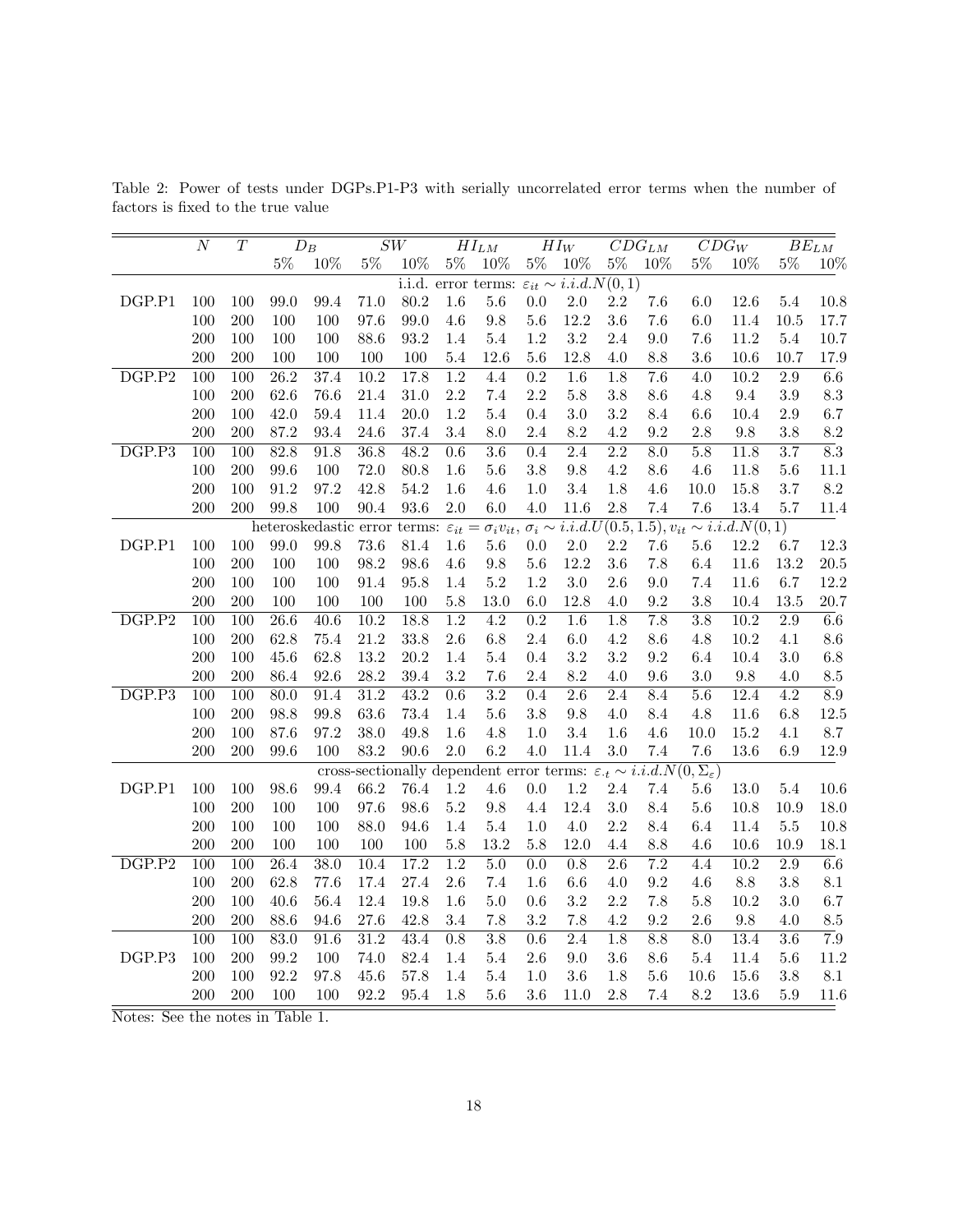information criteria (e.g., Han and Inoue, 2015) or specified as some ad hoc fixed number, which may be equal to, less than, or greater than the correct number of factors (e.g., Chen et al., 2014). Of course, one can also consider applying the testing procedures of Onatski (2009, 2010) or Ahn and Horenstein (2013) to determine the number of factors, which have been shown to work well in the presence of moderate or strong cross-sectional dependence. Alternatively, one can apply Su and Wang's (2017) nonparametric method to determine the number of factors which is robust to structural changes in factor loadings. In general, all the aforementioned methods can only select the correct number of factors consistently under  $\mathbb{H}_0$  except Su and Wang (2017), which has been proven valid even under the alternative. Indeed, if we apply their method to determine the number of factors, the size and power performance of all tests will be similar to those in Tables [1](#page-16-0) and [2](#page-17-0). To allow for possible misspecification of the number of factors under the alternative, we follow Han and Inoue (2015) and select the number of factors based on Bai and Ng's (2002) information criteria  $IC_{p1}$  and  $IC_{p2}$ . The simulation results based on  $IC_{p1}$  and  $IC_{p2}$  are also similar to those reported in Tables [1](#page-16-0) and [2.](#page-17-0) To save space, we relegate the results based on  $IC_{p1}$  to the appendix. Moreover, we also examine the performance of our test as well as other various tests by setting the number of common factors to 3. The power of our bootstrap test is a bit lower than in the case of correctly specified number of factors as reported in Tables [2.](#page-17-0) However, our test still has reasonable power that increases as either T or N increases. More importantly, it is still the most powerful test among all the tests under consideration. The results are reported in the appendix.

#### 4.3 Results with Serially Correlated Error Terms

We now check the performance of our test using the MBB procedure proposed by Gonçlaves (2011) under serially correlated error terms. Table [3](#page-19-0) reports the size of our test as well as the tests of Breitung and Eickmeier (2011), Chen et al. (2014), Han and Inoue (2015), and Su and Wang (2017) at the 5% and 10% significance levels for cases (iv) and (v) with serially correlated error terms, where the number of common factors is fixed at the true value  $R = 2$ . As shown in Table [1,](#page-16-0) based on bootstrap critical values, our test tends to over-reject a bit but is still acceptable. Han and Inoue's (2015) sup-LM and sup-Wald tests also tend to under-reject. Chen et al.'s (2014) sup-Wald test has reasonable size, but their sup-LM test exhibits under-rejection. However, when error terms have serial correlation, Su and Wang's (2017) test displays serious over-rejection and the rejection rates even achieve 100%, which is not surprising since Su and Wang (2017) require error terms to be martingale difference sequences. On the other hand, Breitung and Eickmeier's (2011) test also suffers from severe over-rejection. In fact, Assumption 2 in Breitung and Eickmeier (2011) requires error terms to be serially independent, which does not hold for cases (iv) and (v) with serially correlated error terms. To compare our test with Su and Wang (2017) under a fair ground, we also apply MBB for Su and Wang's (2017) test. The results are given in the last two column in Table [3.](#page-19-0) Now, Su and Wang's (2017) test has reasonable size. Hence, if there exists serial correlation, one should use MBB for Su and Wang's (2017) test.

Table [4](#page-20-0) reports the power performance of the tests under DGPs.P1-P3 at the 5% and 10% significance levels for cases (iv) and (v) with serially correlated error terms when the number of common factors is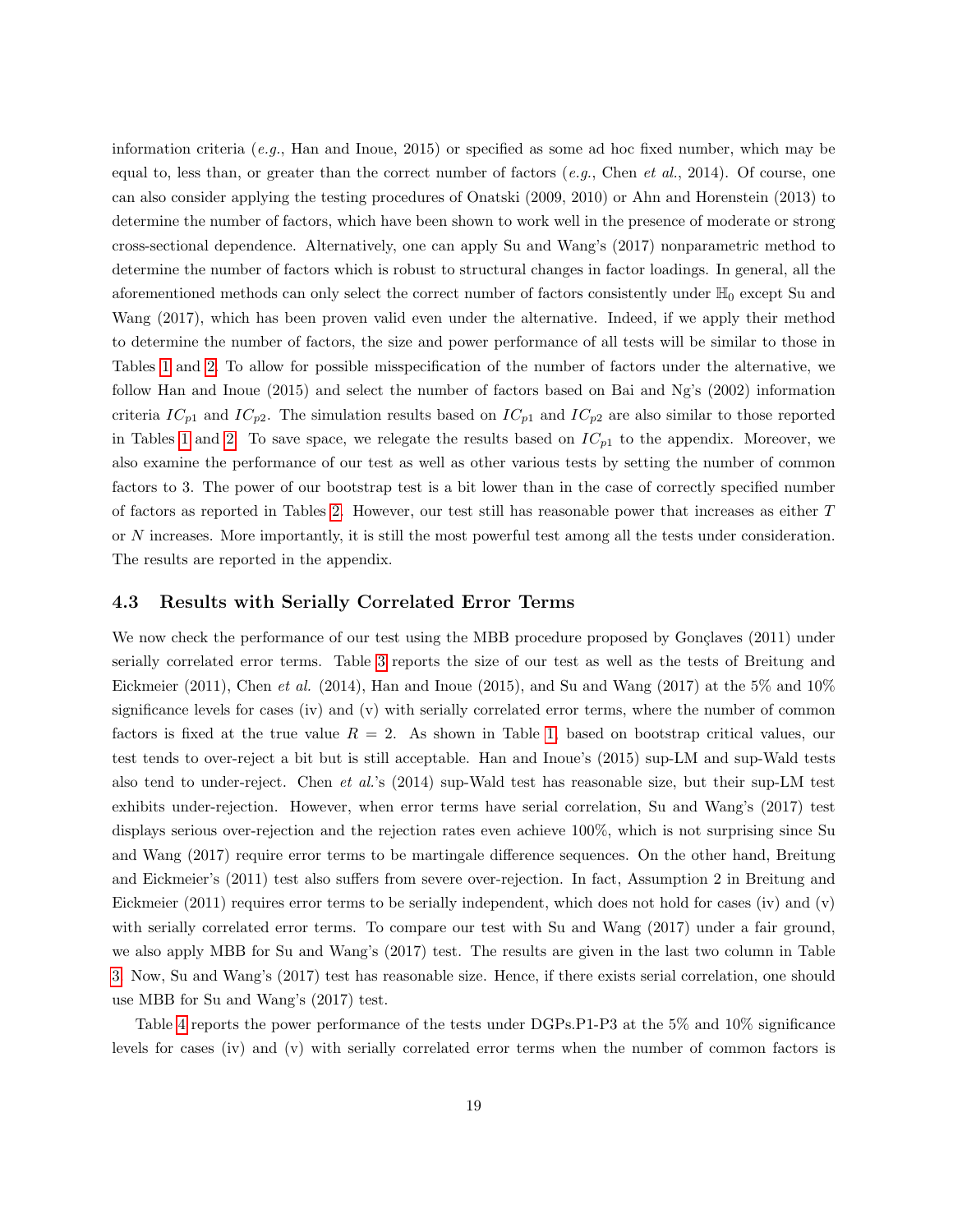<span id="page-19-0"></span>Table 3: Size of tests under DGP.S1 with serially correlated error terms when the number of factors is fixed to the true value

| N   |     |       | $D_{B}$ |       | SW                                                                                                                                            |       | $HI_{LM}$ |       | $HI_W$ |       | $CDG_{LM}$ |       | $CDG_W$ |       | $BE_{LM}$ |       | SW, MBB |
|-----|-----|-------|---------|-------|-----------------------------------------------------------------------------------------------------------------------------------------------|-------|-----------|-------|--------|-------|------------|-------|---------|-------|-----------|-------|---------|
|     |     | $5\%$ | $10\%$  | $5\%$ | $10\%$                                                                                                                                        | $5\%$ | $10\%$    | $5\%$ | $10\%$ | $5\%$ | $10\%$     | $5\%$ | $10\%$  | $5\%$ | $10\%$    | $5\%$ | $10\%$  |
|     |     |       |         |       | serially correlated error terms: $\varepsilon_{it} = 0.5\varepsilon_{it-1} + v_{it}, v_{it} \sim i.i.d.N(0,1)$                                |       |           |       |        |       |            |       |         |       |           |       |         |
| 40  |     | 6.2   | -11.6   | 93.6  | 97.0                                                                                                                                          | 1.2   | 4.6       | 0.2   | -1.8   | 3.0   | -7.0       | 7.0   | 13.2    | 13.4  | 22.8      | 5.4   | 12.4    |
| 40  | 200 | 5.4   | -13.6   | 98.2  | 99.6                                                                                                                                          | 2.0   | 7.4       | 3.4   | 8.4    | 3.4   | 7.8        | 4.4   | 9.8     | 18.1  | 28.0      | 5.8   | 10.6    |
| 80  | 100 | 8.8   | 16.2    | 99.4  | 99.8                                                                                                                                          | 0.2   | 3.4       | 0.4   | 1.2    | 2.4   | 7.4        | 6.2   | 13.2    | -13.6 | -22.6     | 1.0   | 6.8     |
| 80. | 200 | 5.2   | 9.8     | 100   | 100                                                                                                                                           | 2.0   | 5.4       | 1.4   | 5.2    | 4.0   | 9.6        | 4.2   | 9.8     | 17.9  | 28.1      | 6.0   | 11.0    |
|     |     |       |         |       | cross-sectionally dependent and serially correlated error terms: $\varepsilon_t = 0.5\varepsilon_{t-1} + v_t, v_t \sim i.i.d. N(0, \Sigma_v)$ |       |           |       |        |       |            |       |         |       |           |       |         |
| 40  |     | 6.2   | 12.8    | 87.0  | 95.2                                                                                                                                          | -1.4  | 4.6       | 0.6   | 2.6    | 3.8   | 10.0       | 5.8   | - 11.0  | -13.6 | -22.6     |       | 15.6    |
| 40  | 200 | 6.4   | 12.2    | 93.8  | 97.2                                                                                                                                          | 2.4   | 6.6       | 2.8   | 7.0    | 3.0   | 8.2        | 4.8   | 10.4    | 18.0  | 28.2      | -6.6  | 13.6    |
| 80  | 100 | 8.8   | 14.2    | 98.6  | 99.4                                                                                                                                          | 1.4   | 2.6       | 0.6   | 1.4    | 2.4   | 7.8        | 6.0   | 11.6    | 13.7  | 23.0      | 3.4   | 8.0     |
| 80  |     | 6.2   | 11 0    | 99.0  | 99.8                                                                                                                                          | 2.0   | 4.0       | 1.8   | 6.0    | 4.0   | 10.8       | 5.6   | 10.8    | 17.9  | 28.1      |       | 10.6    |

Notes: (i)  $D_B$  denotes the  $\hat{D}$  bootstrap test; (ii) SW and SW, MBB denotes Su and Wang's (2017) tests using modified parametric bootstrap and moving blocks bootstrap respectively; (iii)  $HI_{LM}$  and  $HI_W$  denote Han and Inoue's (2015) sup-LM and Wald tests; (iv)  $CDG_{LM}$  and  $CDG_W$  denote Chen et al.'s (2014) sup-LM and Wald tests; (v)  $BE_{LM}$  denotes Breitung and Eickmeier's (2011) N variable-specific sup-LM test. The main entries report the average percentage of rejections.

fixed at the true value  $R = 2$ . Similar to the results in Table [2,](#page-17-0) our test is powerful in detecting all forms of structural changes in factor loadings under DGPs.P1-P3, while the parametric tests of Breitung and Eickmeier (2011), Chen et al. (2014), and Han and Inoue (2015) have quite low power against these DGPs. Since Su and Wang's (2017) test using the modified parametric bootstrap could achieve unity rejection under DGP.S1, it is not surprising to see its high rejection rates for DGPs.P1-P3 when error terms have serial dependence. However, if we use MBB for Su and Wang's test, its rejection rates are all lower than those of our test, which is consistent with our theory on the relative efficiency between our test and Su and Wang's (2017) test.

## 5 Application to U.S. Macroeconomic Data

We now check whether the U.S. macroeconomic dynamics suffers from structural changes. The dataset, firstly constructed by Stock and Watson (2012), and then extended by Cheng et al. (2016), consists of  $N = 102$  series of monthly macroeconomic and financial indicators, spanning from 1985:M1 to 2013:M1  $(T = 337)$ . All the series have been standardized to have zero mean and unit variance. For the details of data description and processing, we refer to Stock and Watson (2012) and Cheng et al. (2016).

We first determine the appropriate number of common factors. The maximum number of common factors is set to be 8 in this empirical study. We use Bai and Ng's (2002) information criteria  $PC_{p1}$ ,  $PC_{p2}$ ,  $IC_{p1}$ ,  $IC_{p2}$ , Onatski's (2009) testing procedure, Ahn and Horenstein's (2013) criterion functions ER and GR, and Su and Wang's (2017) local information criteria  $IC_{h1}$ ,  $IC_{h2}$  to determine the number of common factors. The results are reported in Table [5,](#page-21-0) where we see that different methods favor different numbers of common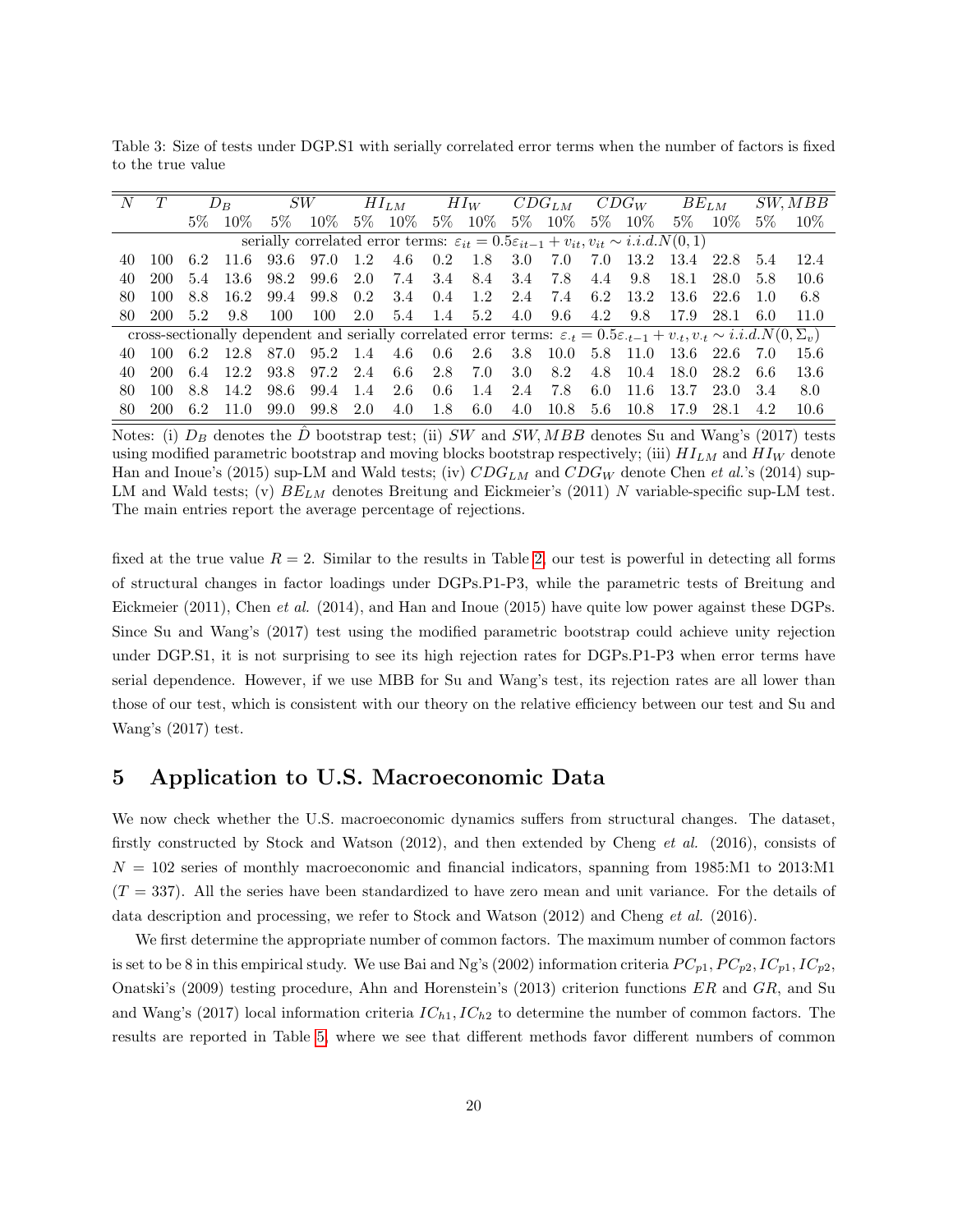|                                                                                                                                                      | $\overline{N}$ | T          |       | $D_B$                               |      | SW                 |                  | $HI_{LM}$                                                                                                                 |                  |                  |         | $HI_W$ $CDG_{LM}$ $CDG_W$ $BE_{LM}$ |         |               |           |                             |       | SW, MBB  |
|------------------------------------------------------------------------------------------------------------------------------------------------------|----------------|------------|-------|-------------------------------------|------|--------------------|------------------|---------------------------------------------------------------------------------------------------------------------------|------------------|------------------|---------|-------------------------------------|---------|---------------|-----------|-----------------------------|-------|----------|
|                                                                                                                                                      |                |            | $5\%$ | $10\%$                              |      |                    |                  | $5\% \quad 10\% \quad 5\% \quad 10\% \quad 5\% \quad 10\% \quad 5\% \quad 10\% \quad 5\% \quad 10\% \quad 5\% \quad 10\%$ |                  |                  |         |                                     |         |               |           |                             | $5\%$ | $10\%$   |
|                                                                                                                                                      |                |            |       |                                     |      |                    |                  | serially correlated error terms: $\varepsilon_{it} = 0.5\varepsilon_{it-1} + v_{it}, v_{it} \sim i.i.d.N(0,1)$            |                  |                  |         |                                     |         |               |           |                             |       |          |
| DGP.P1                                                                                                                                               |                | 40 100     |       | 54.2 67.2 93.2 96.6 2.2 6.4 1.2 3.0 |      |                    |                  |                                                                                                                           |                  |                  | 2.2     |                                     |         |               |           | 6.6 6.6 14.6 16.1 26.0 14.2 |       | 24.0     |
|                                                                                                                                                      | 40             | 200        | 81.4  | 88.8 99.8                           |      | 99.8               | 3.2              | 8.8                                                                                                                       | $5.6\,$          | 13.4             | $3.6\,$ | 7.6                                 | $6.8\,$ | 12.4 24.7     |           | 35.6                        | 27.0  | $42.6\,$ |
|                                                                                                                                                      | 80             | 100        | 82.2  | 90.6                                | 99.4 | 99.8               | 0.8              | 4.4                                                                                                                       | 0.8              | 2.8              | 2.0     | 7.8                                 |         | 5.6 13.6 16.6 |           | 26.3                        | 9.8   | 24.0     |
|                                                                                                                                                      | 80             | <b>200</b> | 98.6  | 99.6                                | 100  | 100                | $5.2\,$          | 10.6                                                                                                                      | 4.8              | 12.8             | $3.6\,$ | 7.8                                 | 4.6     | 12.2 24.8     |           | 35.8                        | 40.8  | 57.8     |
| DGP.P2                                                                                                                                               | 40             | 100        | 11.6  | 19.6                                | 87.0 | 92.6               | $\overline{1.8}$ | 5.0                                                                                                                       | $\overline{0.6}$ | $\overline{2.8}$ | 2.6     | $\overline{8.0}$                    | 6.2     | 11.2          | 13.3      | 22.7                        | 5.4   | 12.8     |
|                                                                                                                                                      | 40             | 200        | 17.6  | 30.4                                | 98.6 | 99.4               | 2.2              | $6.6\,$                                                                                                                   | 3.4              | 7.4              | $3.2\,$ | 7.8                                 | 4.0     | 8.4           | 18.4      | 28.8                        | 6.0   | 11.6     |
|                                                                                                                                                      | 80             | 100        | 14.6  | 25.4 98.0                           |      | 99.2               | 0.4              | 4.2                                                                                                                       | 0.6              | 1.6              | 2.0     | 7.0                                 | 5.8     | 11.2          | 13.6      | 22.6                        | 2.6   | $6.0\,$  |
|                                                                                                                                                      | 80             | <b>200</b> | 31.0  | 45.8 99.8                           |      | 100                | 2.2              | $6.8\,$                                                                                                                   | $1.0\,$          | 6.6              | 3.8     | 9.4                                 | 3.0     | 9.8           | 18.5      | 28.6                        | 6.2   | 13.8     |
| DGP.P3                                                                                                                                               | 40             | 100        | 33.4  | 49.4                                | 92.8 | 96.2               | 1.4              | 4.4                                                                                                                       | 1.0              | 3.4              | 2.8     | 7.8                                 | 7.8     | 12.6          | 14.9      | 24.3                        | 7.2   | 16.4     |
|                                                                                                                                                      | 40             | 200        | 67.0  | 80.6                                | 99.6 | 100                | 2.6              | 7.0                                                                                                                       | 3.4              | $\,9.2$          | 2.4     | 7.4                                 | 6.0     | 11.6          |           | 20.4 31.1                   | 16.8  | 27.6     |
|                                                                                                                                                      | 80             | 100        | 56.2  | 70.8                                | 99.2 | 99.6               | $0.2\,$          | 2.4                                                                                                                       | 0.4              | 1.8              | $2.0\,$ | 6.4                                 |         | 6.2 14.8 14.9 |           | 24.2                        | 5.4   | 12.4     |
|                                                                                                                                                      | 80             | <b>200</b> |       | 91.8 97.6                           | 100  | 100                | $1.6\,$          | 4.6                                                                                                                       | $2.0\,$          | 9.2              | 3.4     | 7.2                                 |         |               |           | 5.4 10.8 20.8 31.7 22.0     |       | 35.4     |
| cross-sectionally dependent and serially correlated error terms: $\varepsilon_{t} = 0.5\varepsilon_{t-1} + v_{t}, v_{t} \sim i.i.d.N(0, \Sigma_{v})$ |                |            |       |                                     |      |                    |                  |                                                                                                                           |                  |                  |         |                                     |         |               |           |                             |       |          |
| DGP.P1                                                                                                                                               | 40             |            |       | 100 37.6 50.0 90.8 95.6 2.2         |      |                    |                  | 7.6                                                                                                                       | $1.0\,$          | 3.8              |         | 1.8 8.2 7.0 14.4 15.9 25.6 13.8     |         |               |           |                             |       | 21.8     |
|                                                                                                                                                      | 40             | 200        | 66.0  |                                     |      | 77.6 97.4 99.2 4.2 |                  | 9.2                                                                                                                       | 5.0              | 12.6             | $3.2\,$ | 8.4                                 |         | 6.4 12.6 24.9 |           | 35.8                        | 22.0  | 35.6     |
|                                                                                                                                                      | 80             | 100        | 64.6  | 75.6                                | 98.8 | 99.6               | 1.0              | $5.0\,$                                                                                                                   | 0.4              | $3.8\,$          | 3.4     | 7.4                                 | 7.8     | 11.8 16.7     |           | 26.6                        | 9.4   | 19.6     |
|                                                                                                                                                      | 80             | <b>200</b> | 92.4  | 97.2                                | 100  | 100                | 4.4              | 13.0                                                                                                                      | 6.4              | 13.6             | 3.6     | 9.2                                 | 5.2     | 12.4 24.6     |           | 35.5                        | 29.6  | 46.6     |
| DGP.P2                                                                                                                                               | 40             | 100        | 8.8   | 16.0                                | 84.6 | $91.6\,$           | 2.4              | 6.2                                                                                                                       | $0.8\,$          | 2.2              | 2.2     | 9.0                                 | 7.2     | 12.6          | 13.2      | 22.3                        | 8.0   | 15.4     |
|                                                                                                                                                      | 40             | 200        | 14.8  | 25.0                                | 93.6 | 96.2               | 2.6              | 6.8                                                                                                                       | 2.2              | $6.8\,$          | $2.2\,$ | 8.4                                 | 3.6     | 10.0          | 18.8      | 28.7                        | 7.8   | 16.4     |
|                                                                                                                                                      | 80             | 100        | 13.0  | 23.2                                | 98.0 | 98.6               | 0.6              | $2.8\,$                                                                                                                   | 0.6              | 1.6              | 3.4     | 7.4                                 | 5.4     | 10.0          | 14.1      | 23.2                        | 2.8   | $8.2\,$  |
|                                                                                                                                                      | 80             | 200        | 24.0  | 33.0                                | 99.6 | 99.8               | 2.6              | 6.6                                                                                                                       | 1.0              | 7.2              | 4.0     | 10.6                                | 4.8     |               | 11.4 18.2 | 28.5                        | 7.0   | 12.8     |
| DGP.P.3                                                                                                                                              | 40             | 100        | 23.4  | 36.0                                | 85.6 | 91.4               | 1.6              | 4.8                                                                                                                       | 0.8              | $3.0\,$          | 2.4     | 6.8                                 | 7.8     | 13.4          | 14.6      | 23.9                        | 9.4   | 17.0     |
|                                                                                                                                                      | 40             | 200        | 48.0  | 61.8                                | 97.0 | 99.2               | 2.0              | 5.2                                                                                                                       | $3.8\,$          | 9.0              | 3.0     | 8.6                                 | 5.6     |               | 11.8 20.5 | 31.4                        | 16.4  | 27.4     |
|                                                                                                                                                      | 80             | 100        | 40.2  | 55.2                                | 98.4 | 99.4               | 0.6              | 2.2                                                                                                                       | 0.4              | 1.4              | $2.2\,$ | 6.2                                 | 7.0     | 13.6          | 14.9      | 24.6                        | 6.0   | 13.4     |
|                                                                                                                                                      | 80             | 200        |       | 75.8 85.8 99.8                      |      | 100                | 1.4              | 3.6                                                                                                                       | 2.6              | 7.8              | 2.8     | 7.8                                 | 5.8     |               |           | 11.4 20.3 31.1 19.2         |       | 33.2     |

<span id="page-20-0"></span>Table 4: Power of tests under DGPs.P1-P3 with serially correlated error terms when the number of factors is fixed to the true value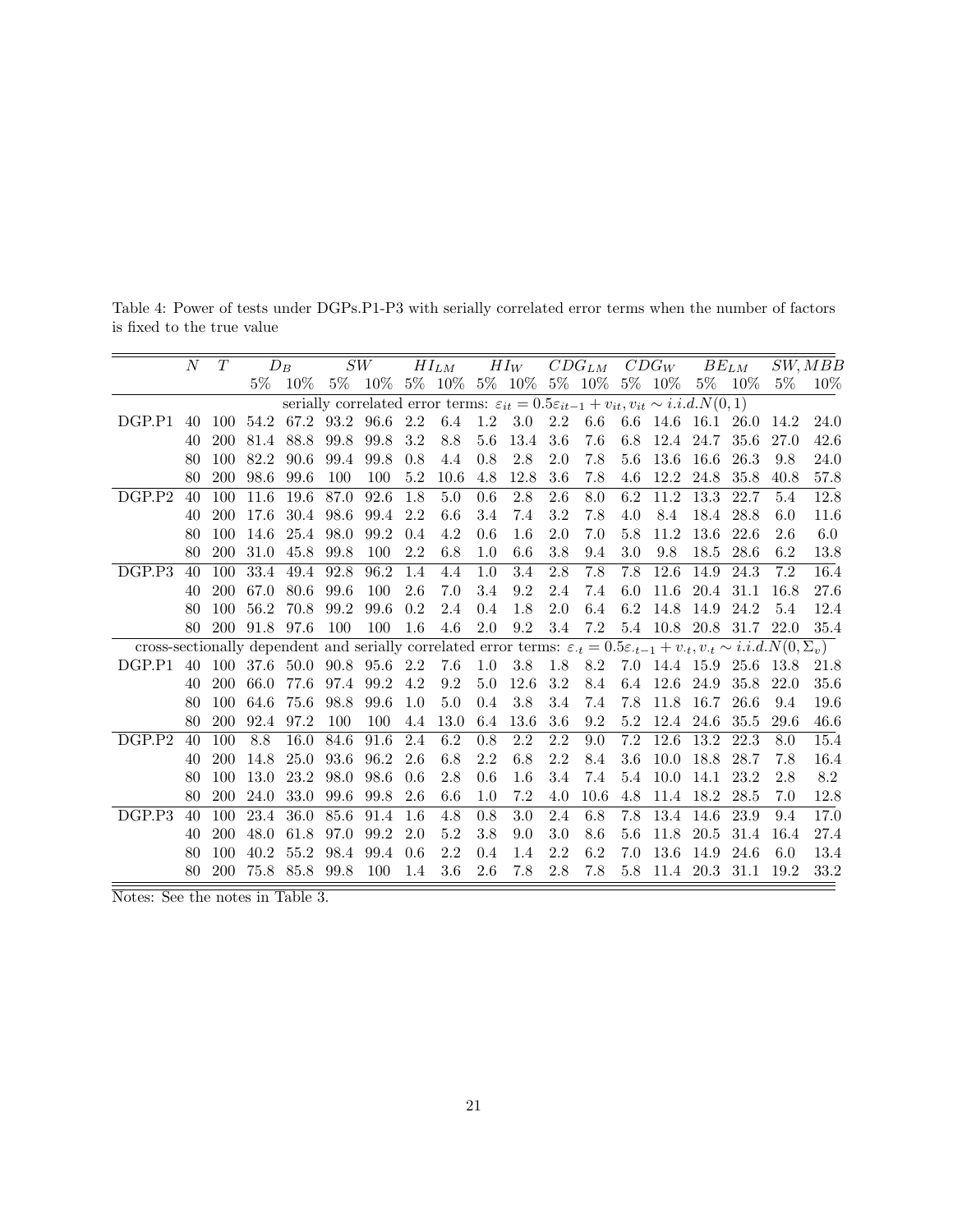Table 5: Number of common factors determined by various criteria

<span id="page-21-0"></span>

| Number of selected factors |                                                        |                             |                                           |                          |
|----------------------------|--------------------------------------------------------|-----------------------------|-------------------------------------------|--------------------------|
| riterion in<br>tunctions   | <b>H</b><br>. н<br>$m$ a<br>տո<br>$\cup$ 100.<br>1.10, | $1\cup_{h1}$ , $1\cup_{h2}$ | $\cup_{p2}$<br>$\mathbf{I}$<br>$\cup_{p}$ | $\cup_{n}$<br>$\cup_{p}$ |

Notes: (i)  $PC_{p1}$ ,  $PC_{p2}$ ,  $IC_{p1}$ , and  $IC_{p2}$  denote Bai and Ng's (2002) information criteria; (ii) Ona denotes the results of Onatski's (2009) test; (iii) ER and GR denote Ahn and Horenstein's (2013) criteria; (iv)  $IC_{h1}$  and  $IC_{h2}$  denote the information criteria proposed by Su and Wang (2017).

Table 6: Tests for structural changes in the U.S. macroeconomic dynamics

<span id="page-21-1"></span>

| $D_{\mathcal{P}}$ | $\vert SW, c = 0.5 \vert SW, c = 1 \vert SW, c = 2 \vert Ham \text{ and Inoue (2015)} \vert Chem et al. (2014)$ |  |  |  |  |  |                                                                                                                      |  |  |
|-------------------|-----------------------------------------------------------------------------------------------------------------|--|--|--|--|--|----------------------------------------------------------------------------------------------------------------------|--|--|
|                   |                                                                                                                 |  |  |  |  |  | $D_B$ 5% $SM_B$ 5% $SM_B$ 5% $SM_B$ 5% $LM_B$ 5% $LM$ Wald 5% $LM$ Wald 5%                                           |  |  |
|                   |                                                                                                                 |  |  |  |  |  | $r = 1   11.27 5.48   -3.20 -7.45   6.15 1.59   10.30 1.74   11.43 6.49 8.85   -$                                    |  |  |
|                   |                                                                                                                 |  |  |  |  |  | $r = 2  10.63 \t 5.52  -3.60 \t -0.12  18.56 \t 8.50  32.06 \t 5.88  21.26 \t 10.05 \t 14.15   4.67 \t 1.89 \t 8.85$ |  |  |
|                   |                                                                                                                 |  |  |  |  |  | $r = 3   14.70   8.02   0.96   6.53   32.57   16.60   53.74   10.70   25.43   12.69   20.26   3.26   10.45   11.79$  |  |  |
|                   |                                                                                                                 |  |  |  |  |  | $r = 4 12.68 8.03 1.70 11.77 32.11 23.56 53.63 14.46 28.79 27.37 27.03 24.39 24.13 14.15$                            |  |  |

Notes: (i) Each column under  $D_B$ ,  $SM_B$ ,  $LM$ , and  $Wald$  reports the the values of the corresponding test statistics; (ii) Columns under "5%" report the corresponding bootstrap critical values (Our test and Su and Wang's (2017) test) or asymptotic critical values (Han and Inoue's (2015) test and Chen et al.'s (2014) test); (iii) c denotes the bandwidth parameter in Su and Wang's (2017) nonparametric test. Bold entries indicate significance at the 5% significance level.

factors. Below, we report the results for the cases of one to four common factors respectively.

We apply our test  $D_B$ , Su and Wang's (2017) nonparametric test SW, Han and Inoue's (2015) sup-LM and sup-Wald tests, as well as Chen et al.'s (2014) sup-LM and sup-Wald tests to investigate possible structural changes in factor loadings. For Su and Wang's (2017) test, we choose the bandwidth  $h = ch^*$ with  $h^* = (2.35/\sqrt{2})$  $\overline{12}$ )T<sup>-1/5</sup>N<sup>-1/10</sup> given in their paper. By choosing  $c = 0.5, 1, 2$ , we consider the effect of different bandwidths on the results of Su and Wang's (2017) test. The other settings, including the kernel functions and tuning parameters, are all the same as those used in our simulation studies. For our test and Su and Wang's (2017) test, we focus on bootstrap results based on  $B = 1000$  bootstrap iterations.

Table [6](#page-21-1) reports the results of various tests at the 5% significant level. Our test clearly rejects the null hypothesis of no structural changes for all the cases of one to four common factors. Su and Wang's (2017) results are sensitive to the choice of bandwidths. With different bandwidths, different results arise, and so the evidence is mixed. Moreover, Chen et al.'s (2014) sup-LM and sup-Wald tests can only reject the null hypothesis for the case of  $R = 4$ , while Han and Inoue's (2015) results are mixed. Their sup-LM test rejects the null hypothesis for all cases while the sup-Wald test can only reject the null hypothesis for the case of four common factors. This result is consistent with our simulation studies that indicate the relatively low power of the tests of Chen *et al.* (2014) and Han and Inoue (2015). Furthermore, it shows the robust performance of our test in detecting structural changes of unknown type.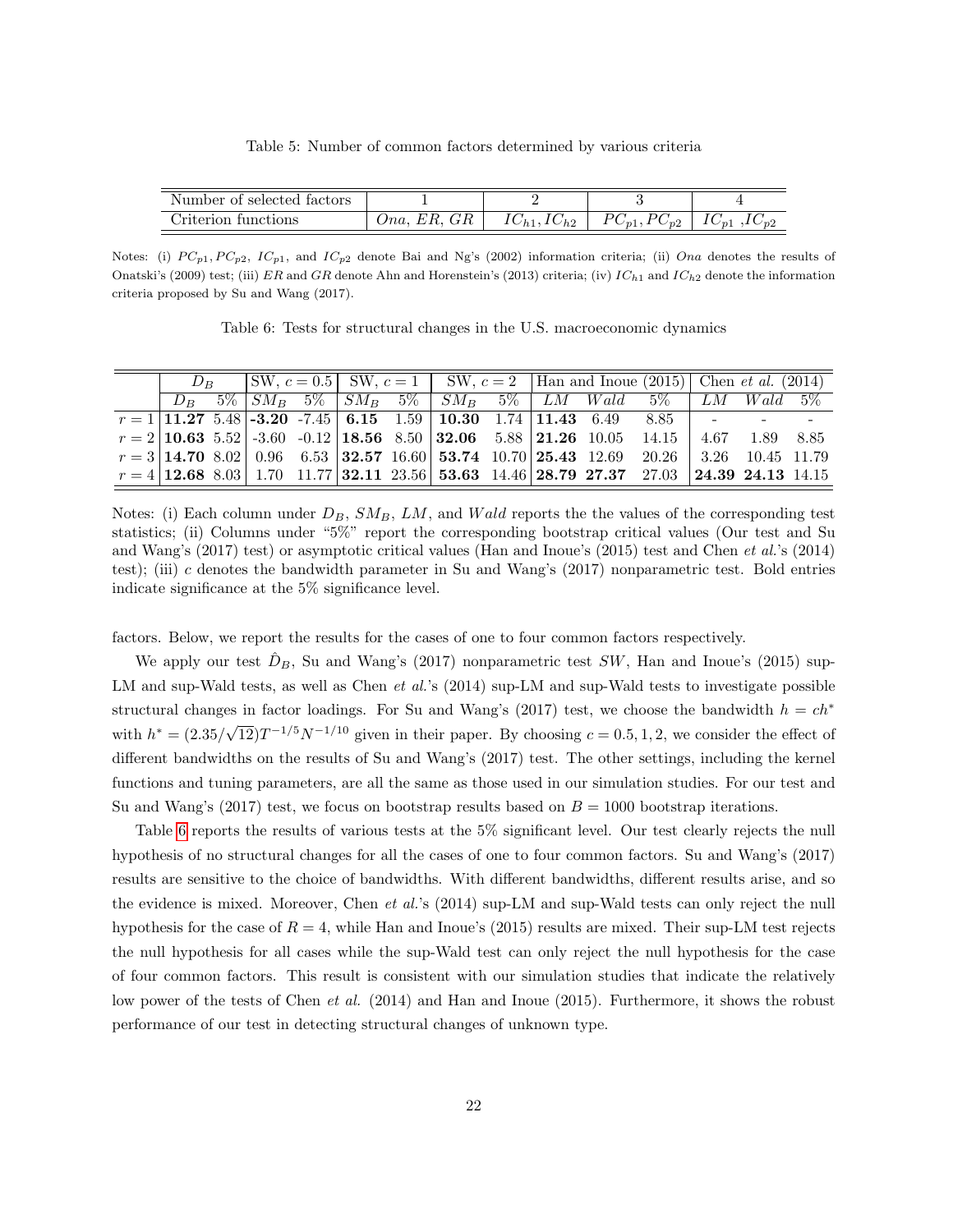# 6 Conclusion

Conventional factor models assume factor loadings, which capture the relationship between observed random variables and the latent common factors, to be time-invariant. In fact, since macroeconomic data usually have a long time span, it is difficult to assume that factor loadings are constant over time. In this paper, we propose a new test for structural changes in large dimensional factor models using a discrete Fourier transform approach. Our test can capture a wide range of smooth and abrupt structural changes in factor loadings with unknown break dates and an unknown number of breaks. More importantly, the proposed test is asymptotically more powerful than all the existing related tests in the factor model literature. Our test is tuning parameter-free, so it has power for structural changes in the boundary regions of the sample period. Another appealing feature of our test is its robustness to serial correlation and cross-sectional dependence of unknown form, which greatly extends the scope of applicability of our test to various factor models. Simulation studies show that in comparison with the tests of Breitung and Eickmeier (2011), Chen  $et al.$  (2014), Han and Inoue (2015), and Su and Wang (2017), the proposed test has both reasonable size and excellent power against various alternatives of abrupt structural breaks and smooth structural changes in finite samples. We apply our test to check whether the U.S. macroeconomic dynamics suffers from structural changes, and document significant and robust evidence against the time invariance hypothesis for factor loadings. Other existing tests give mixed results.

There are several interesting topics for further research. For instance, when our test rejects the null hypothesis, one can further check the types of structural changes and distinguish smooth structural changes from abrupt structural breaks. This is an interesting and challenging issue and we leave it to further research.

#### References

Ahn, S. & A. Horenstein (2013) Eigenvalue ratio test for the number of factors. Econometrica 81, 1203-1227.

- Anderson, T.W. (1984) An introduction to multivariate statistical analysis. New York: Wiley.
- Andrews, W.K. (1993) Tests for parameter instability and structural change with unknown change point. *Econo*metrica 61, 821-856.
- Andrews, W.K. (1994) Empirical process methods in econometrics. Handbook of econometrics 4, 2247-2294.
- Bai, J. (2003) Inferential theory for factor models of large dimensions. Econometrica 71, 135-172.
- Bai, J. & S. Ng (2002) Determining the number of factors in approximate factor models. Econometrica 90, 191-221.
- Banerjee, A., M. Marcellino, & I. Masten (2008) Forecasting macroeconomic variables using diffusion indexes in short samples with structural change. Frontiers of Economics and Globalization 3, 149-194.
- Bates, B.J., M. Plagborg-Møller, J.H. Stock, & M.W. Watson (2013) Consistent factor estimation in dynamic factor models with structural instability. Journal of Econometrics 177, 289-304.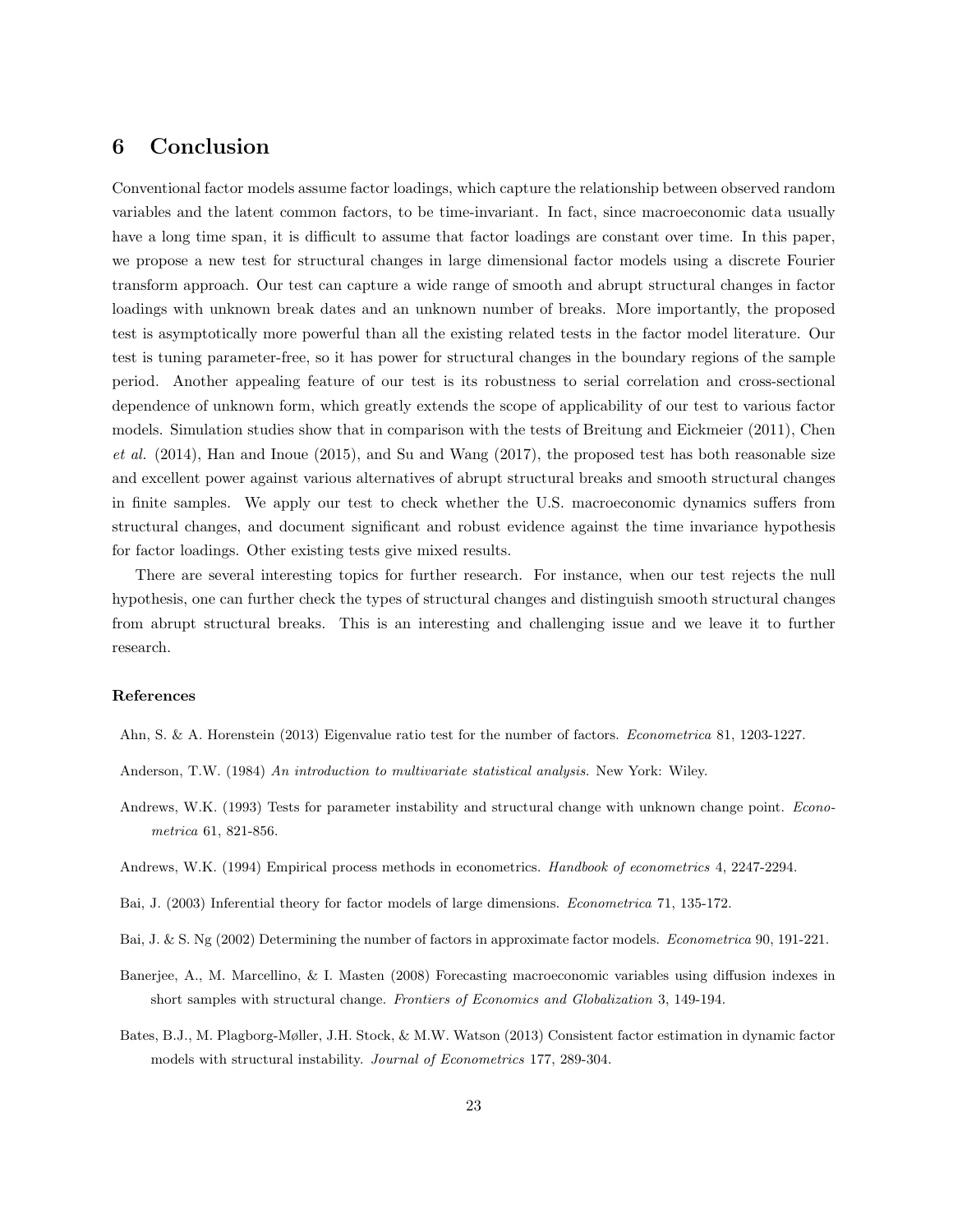- Breitung, J. & S. Eickmeier (2011) Testing for structural breaks in dynamic factor models. Journal of Econometrics 163, 71-84.
- Chamberlain, G. & M. Rothschild (1983) Arbitrage, factor structure and mean-variance analysis in large asset markets. Econometrica 51(5), 1281-1304.
- Chen, L., J. Dolado, & J. Gonzalo (2014) Detecting big structural breaks in large factor models. Journal of Econometrics 180, 30-48.
- Cheng, X., Z. Liao, & F. Schorfheide (2016) Shrinkage estimation of high-dimensional factor models with structural instabilities. Review of Economic Studies 83, 1511-1543.
- Chow, G.C. (1960) Tests of Equality between Sets of Coefficients in Two Linear Regressions. Econometrica 28, 591-605.
- Corradi, V. & N.R. Swanson (2014) Testing for structural stability of factor augmented forecasting models. Journal of Econometrics 182, 100-118.
- Eickmeier, S., W. Lemke, & M. Marcellino (2015) Classical time varying factor-augmented vector auto-regressive models-estimation, forecasting and structural analysis. Journal of Royal Statistical Society: Series A (Statistics in Society) 178, 493-533.
- Fu, Z., Y. Hong, & X. Wang (2018) Consistent testing for structural changes in time series models via discrete Fourier transform. Working paper.
- Gonçalves, S. (2011) The moving blocks bootstrap for panel linear regression models with individual fixed effects. Econometric Theory 27, 1048-1082.
- Han, X. & A. Inoue (2015) Tests for parameter instability in dynamic factor models. Econometric Theory 31, 1117-1152.
- Hong, Y., X. Wang & S. Wang (2017) Tests strict stationarity with applications to macroeconomic time series. International Economic Review 58, 1227-1277.
- Lahiri, S. (1999) Theoretical comparisons of block bootstrap methods. Annals of Statistics, 27, 386-404.
- Lawley, D.N. & A.E. Maxwell (1971) Factor analysis in a statistical method. London: Butterworth.
- Ma, S. & L. Su (2017) Estimation of large dimensional factor models with an unknown number of breaks. Working Paper, Singapore Management University.
- Moon, H. & M. Weidner (2015) Linear regression for panel with unknown number of factors as interactive fixed effects. Econometrica 83, 1543-1579.
- Onatski, A. (2009) Testing hypotheses about the number of factors in large factor models. Econometrica 77, 1447-1479.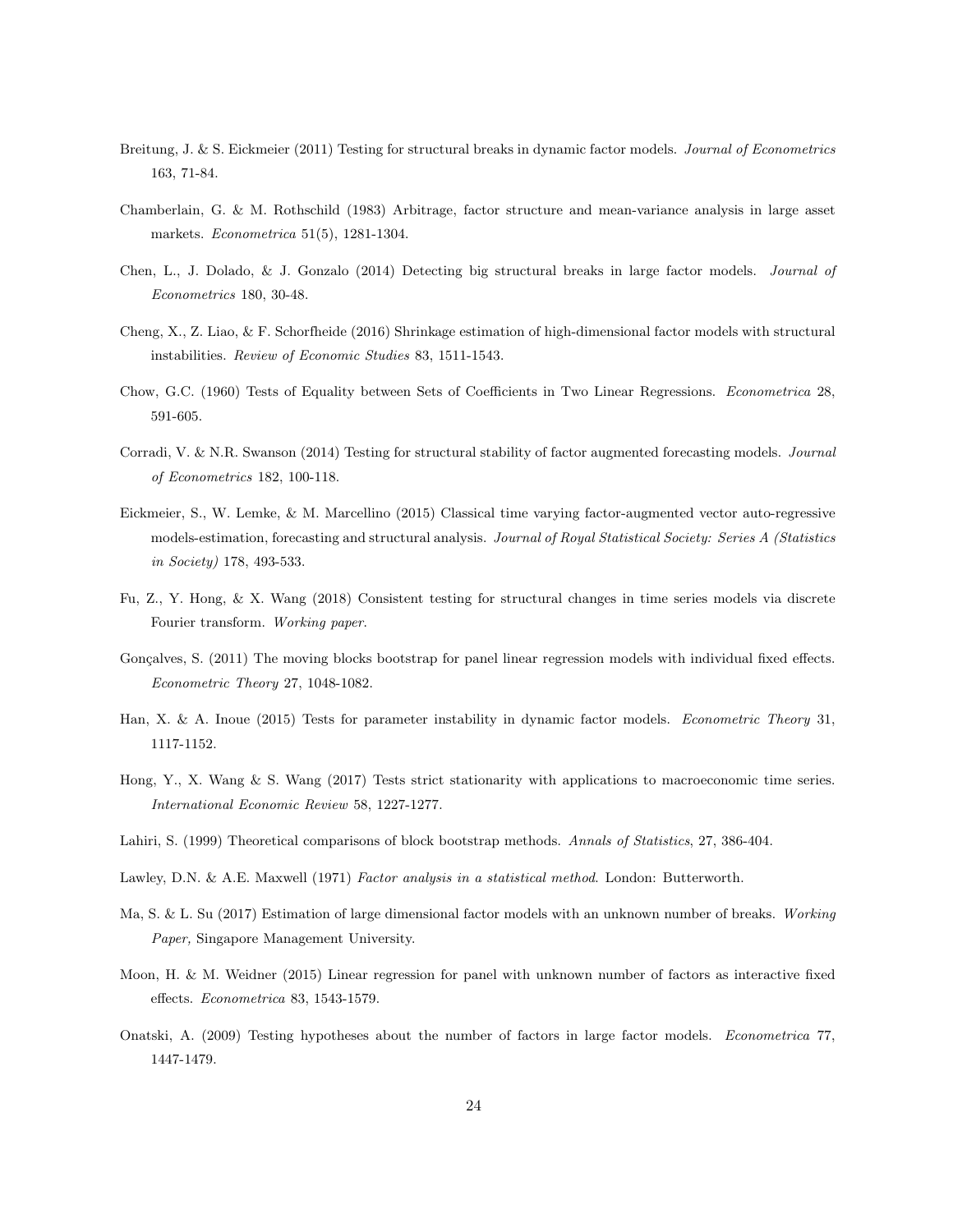- Politis, D. & H. White (2004) Automatic block-length selection for the dependent bootstrap. Econometric Reviews 23(1), 53-70.
- Stewart, G. & J. Sun (1990) Matrix Perturbation Theory. Boston: Academic Press.
- Stock, J.H. & M.W. Watson (2002) Forecasting using principal components from a large number of predictors. Journal of American Statistical Association 97, 1167-1179.
- Stock, J.H. & M.W. Watson (2009) Forecasting in dynamic factor models subject to structural instability, In J. Castle & N. Shephard (eds.), Methodology and Practice of Econometrics, A Festschrift in Honour of Professor David F. Hendry, pp. 1-57, Oxford University Press, Oxford.
- Stock, J.H. & M.W. Watson (2012) Disentangling the channels of the 2007-09 recession, Brookings Papers on Economic Actibity, 81-156.
- Su, L. & X. Wang (2017) On time-varying factor models: estimation and testing. Journal of Econometrics 198, 84-101.
- Yamamoto, Y. & S. Tanaka (2015) Testing for factor loading structural change under common breaks. Journal of Econometrics 189, 187-206.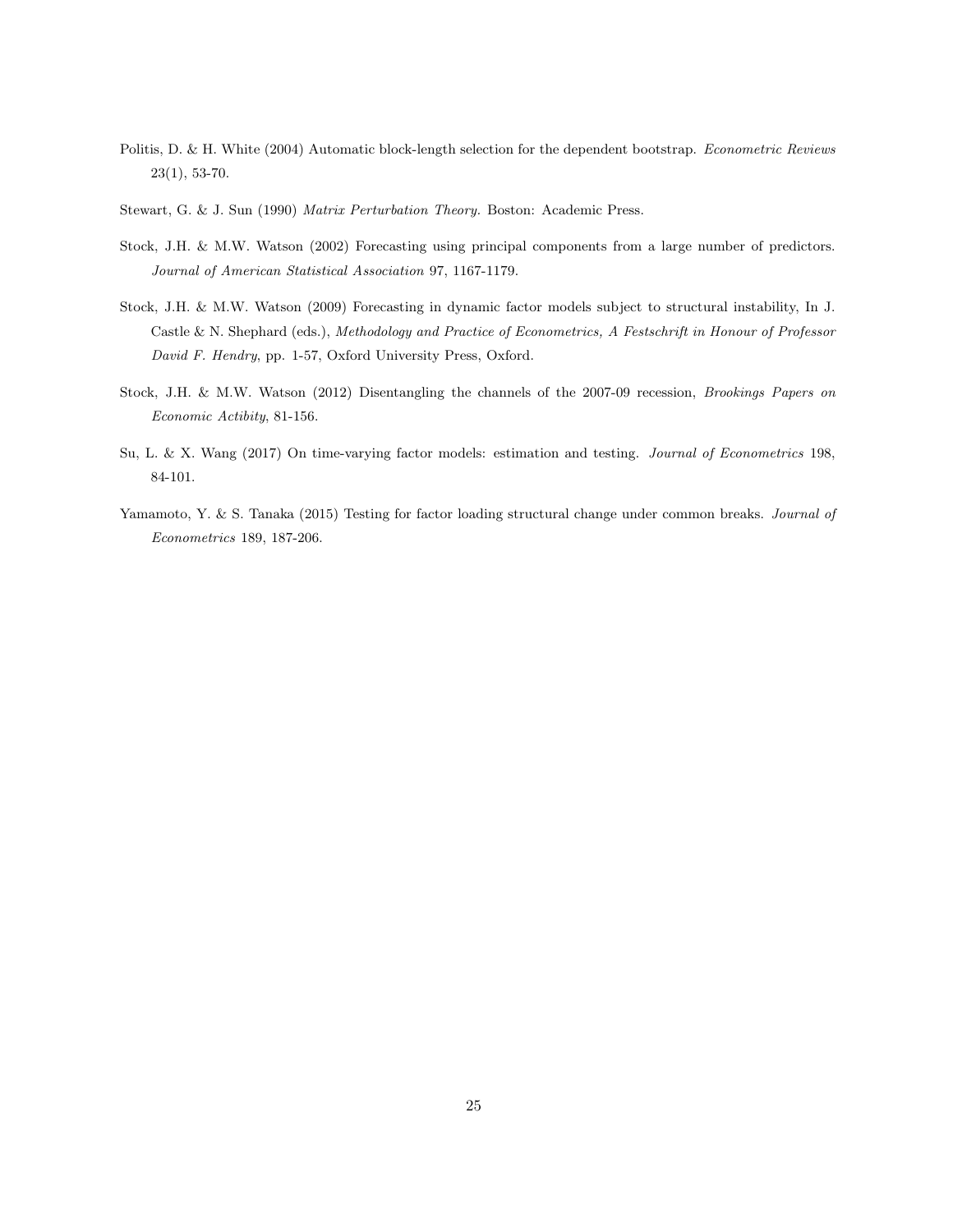## Online Supplement for "Testing for Structural Changes in Large Dimensional Factor Models via Discrete Fourier Transform"

Zhonghao Fu<sup>a</sup>, Yongmiao Hong<sup>b</sup>, Xia Wang<sup>c</sup> <sup>a</sup> Fudan University  $<sup>b</sup>$  Cornell University and Xiamen University</sup> <sup>c</sup> Sun Yat-Sen University

This Online Supplement contains two appendices. Appendix A is a mathematical appendix that contains some technical lemmas and the proofs of the theorems and Propositions in the paper. Appendix B contains some additional simulation results.

# A Mathematical Appendix

Notations: Denote  $\gamma_N(s,t) = N^{-1}E(\varepsilon_s' \varepsilon_t) = E(N^{-1} \sum_{i=1}^N \varepsilon_{is} \varepsilon_{it}), \zeta_{st} = N^{-1} \varepsilon_s' \varepsilon_t - \gamma_N(s,t), \eta_{st} = F_s' \Lambda_0' \varepsilon_t / N,$  $\xi_{st} = F_t' \Lambda_0' \varepsilon_s/N$ . Let  $V_{NT}$  denote the  $R \times R$  diagonal matrices of the first  $R$  largest eigenvalues of  $(NT)^{-1}XX'$  in decreasing order along its diagonal line, and  $H = (\Lambda_0'\Lambda_0/N)(F'\hat{F}/T)\hat{V}_{NT}^{-1}$ . Let  $C_{NT} =$  $(NI)$   $AX$  in decreasing order along its diagonal line, as<br>min{ $\sqrt{N}$ ,  $\sqrt{T}$ }. Let  $g_t^{\dagger} = (g'_{1t}F_t, ..., g'_{Nt}F_t)'$  under  $\mathbb{H}_A(a_{NT})$ .

#### A.1 Technical Lemmas

<span id="page-25-0"></span>**Lemma A.1** Suppose Assumption A.1-A.3 and A.5 hold, under  $\mathbb{H}_A(a_{NT})$  with  $a_{NT} = N^{-1/2}T^{-1/2}$ , as  $(T, N) \rightarrow \infty$ ,

- (i).  $V_{NT} = T^{-1} \hat{F}'(XX'/NT) \hat{F} \stackrel{p}{\rightarrow} V_0$ ,
- (*ii*).  $(\hat{F}'F/T)(\Lambda_0'\Lambda_0/N)(F'\hat{F}/T) \stackrel{p}{\to} V_0$ ,

where  $V_{NT}$  is an  $R \times R$  diagonal matrix consisting the R largest eigenvalues of  $(XX'/NT)$ , and  $V_0$  is an  $R \times R$  matrix consisting of the R eigenvalues of  $\Sigma_{\Lambda_0} \Sigma_F$ , both arranged in descending orders.

**Proof.** By the definition of  $V_{NT}$  and  $\hat{F}$ , we have

$$
\frac{1}{NT}XX'\hat{F} = \hat{F}V_{NT}.
$$

By the identification condition that  $\hat{F}'\hat{F}/T = \mathbb{I}_R$ , it follows that  $V_{NT} = T^{-1}\hat{F}'(XX'/NT)\hat{F}$ . Since  $X =$  $F\Lambda_0' + \varepsilon^{\dagger}$ , where  $\varepsilon^{\dagger} = \varepsilon + a_{NT}g^{\dagger}$ ,  $g^{\dagger} = (g_1^{\dagger\prime}, ..., g_T^{\dagger\prime})'$ , and  $g_t^{\dagger} = (g_{1t}'F_t, ..., g_{Nt}'F_t)'$ , we have

$$
V_{NT} = \frac{\hat{F}'}{T} \frac{1}{NT} \left( F \Lambda'_0 \Lambda_0 F' + F \Lambda'_0 \varepsilon^{\dagger \prime} + \varepsilon^{\dagger} \Lambda_0 F' + \varepsilon^{\dagger} \varepsilon^{\dagger \prime} \right) \hat{F}
$$
  
=  $\left( \frac{\hat{F}'F}{T} \right) \left( \frac{\Lambda'_0 \Lambda_0}{N} \right) \left( \frac{F'\hat{F}}{T} \right) + d_{NT},$ 

where  $d_{NT} = (T^{-1}\hat{F}'F)(N^{-1}T^{-1}\Lambda_0'\varepsilon^{\dagger\prime}\hat{F}) + (N^{-1}T^{-1}\hat{F}'\varepsilon^{\dagger}\Lambda_0)(T^{-1}F'\hat{F}) + T^{-2}N^{-1}\hat{F}'\varepsilon^{\dagger}\varepsilon^{\dagger\prime}\hat{F}$ . (ii) holds by Lemma A.3 in Bai (2003). (i) holds if  $d_{NT} = o_P(1)$ . Note that under Assumptions A.1-A.3 and A.5, we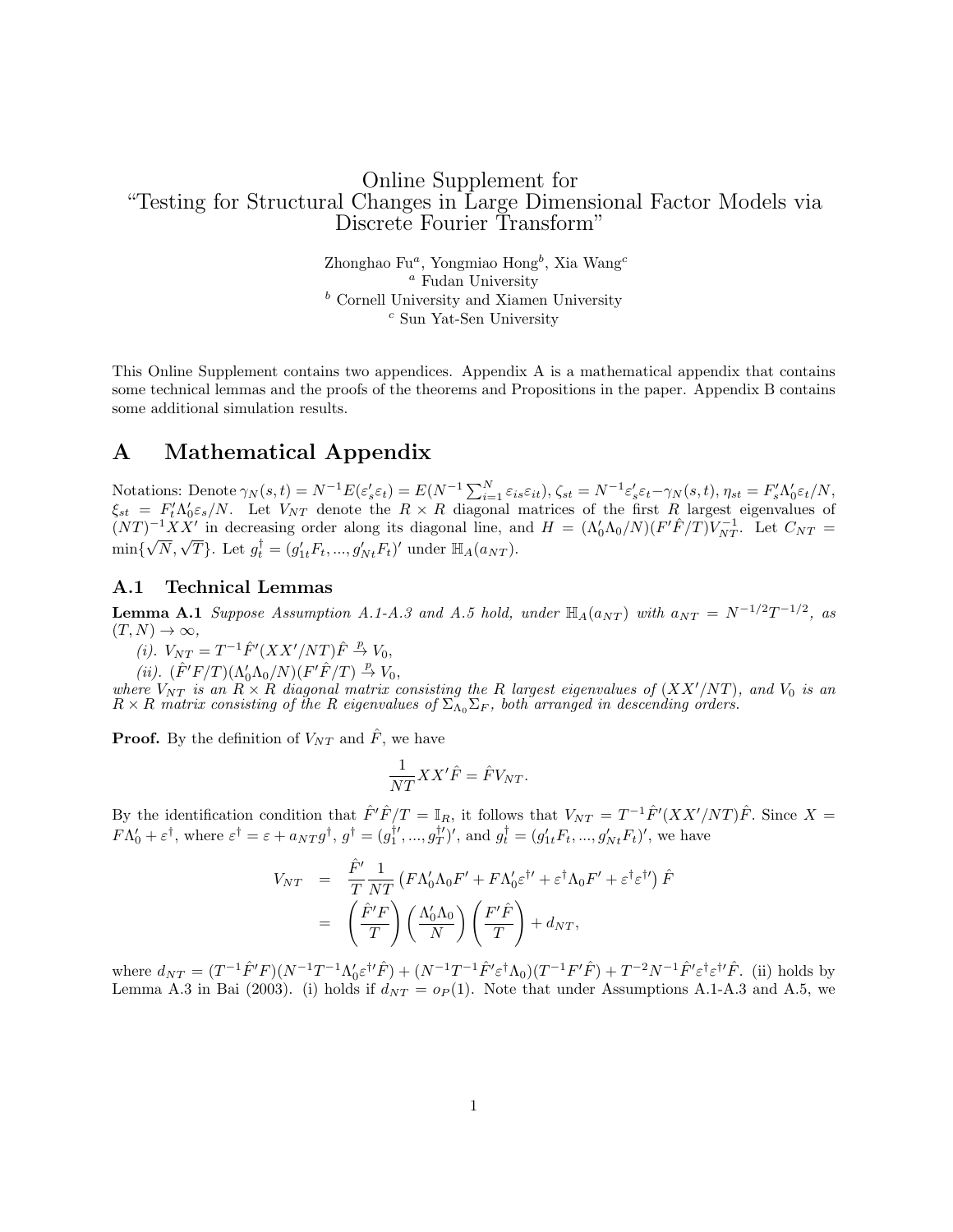have

$$
\begin{aligned}\n\left\| (T^{-1}\hat{F}'F)(N^{-1}T^{-1}\Lambda_0'\varepsilon^{\dagger\prime}\hat{F}) \right\| &\leq \left( T^{-1} \left\| \hat{F}'F \right\| \right) N^{-1}T^{-1/2} \left( T^{-1/2} \left\| \hat{F} \right\| \right) \left( \|\varepsilon\Lambda_0\| + a_{NT} \|\bar{g}\Lambda_0\| \right) \\
&= O(N^{-1}T^{-1/2})O_P(1)O_P(N^{1/2}T^{1/2} + a_{NT}NT^{1/2}) \\
&= O_P(N^{-1/2} + a_{NT}), \\
\left\| T^{-2}N^{-1}\hat{F}'\varepsilon^{\dagger}\varepsilon^{\dagger\prime}\hat{F} \right\| &\leq 2N^{-1}T^{-1} \left( T^{-1} \left\| \hat{F} \right\|^2 \right) \left( R\|\varepsilon\|_{sp}^2 + a_{NT}^2 \left\| g^{\dagger} \right\|^2 \right) \\
&= O_P(T^{-1} + N^{-1} + a_{NT}^2).\n\end{aligned}
$$

Thus,

$$
d_{NT} = O_P(N^{-1/2} + a_{NT} + T^{-1} + N^{-1} + a_{NT}^2) = o_P(1).
$$

<span id="page-26-0"></span>That completes the proof of Lemma [A.1.](#page-25-0)  $\blacksquare$ 

**Lemma A.2** Suppose Assumption A.1-A.3 and A.5 hold, under  $\mathbb{H}_A(a_{NT})$  with  $a_{NT} = N^{-1/2}T^{-1/2}$ ,

(i) 
$$
T^{-1}\hat{F}'F = Q_0 + O_P(C_{NT}^{-1}),
$$
  
(ii)  $H = Q_0^{-1} + O_P(C_{NT}^{-1}),$ 

where the matrix  $Q_0 = V_0^{1/2} \Upsilon_0' \Sigma_{\Lambda_0}^{-1/2}$  $^{+1/2}_{\Lambda_0}$  , and  $\Upsilon_0$  being the  $R{\times}R$  corresponding eigenvector matrix of  $\Sigma^{1/2}_{\Lambda_0}$  $\frac{1/2}{\Lambda_0} \Sigma_F \Sigma_{\Lambda_0}^{1/2}$  $\Lambda_0$ such that  $\Upsilon'_0 \Upsilon_0 = \mathbb{I}_R$ .

Proof. From PCA, we have

$$
(NT)^{-1}XX'\hat{F} = \hat{F}V_{NT}
$$

Premultiplying both sides of the above equation by  $(N^{-1}\Lambda_0'\Lambda_0)^{1/2}(T^{-1}F')$  and plugging  $X = F\Lambda_0' + \varepsilon^{\dagger}$ , we have

$$
\left(\frac{\Lambda_0'\Lambda_0}{N}\right)^{1/2}\left(\frac{F'F}{T}\right)\left(\frac{\Lambda_0'\Lambda_0}{N}\right)\left(\frac{F'\hat{F}}{T}\right) + \bar{d}_{NT} = \left(\frac{\Lambda_0'\Lambda_0}{N}\right)^{1/2}\left(\frac{F'\hat{F}}{T}\right)V_{NT}
$$

where

$$
\bar{d}_{NT} = \left(\frac{\Lambda_0'\Lambda_0}{N}\right)^{1/2} \left(\frac{F'F}{T}\right) \left(\frac{\Lambda_0'\varepsilon^{\dagger\prime}\hat{F}}{NT}\right) + \left(\frac{\Lambda_0'\Lambda_0}{N}\right)^{1/2} \left(\frac{F'\varepsilon^{\dagger}\Lambda_0}{NT}\right) \left(\frac{F'\hat{F}}{T}\right) + \left(\frac{\Lambda_0'\Lambda_0}{N}\right)^{1/2} \left(\frac{F'\varepsilon^{\dagger}\varepsilon^{\dagger\prime}\hat{F}}{NT^2}\right).
$$

By Assumption A.2(ii), we have  $N^{-1}\Lambda'_0\Lambda_0 = \Sigma_{\Lambda_0} + O_P(N^{-1/2})$ . In addition, by the error analysis in Riemann sum approximation of a definite integral and Assumption A.1(i), we have  $T^{-1}F'F = \Sigma_F +$  $O_P(T^{-1/2})$ . According to the proof of Lemma [A.1,](#page-25-0) we know

$$
\left\| \frac{\Lambda_0' \varepsilon^{\dagger \prime} \hat{F}}{NT} \right\| = O_P(N^{-1/2} + a_{NT}),
$$
  

$$
\left\| \frac{F' \varepsilon^{\dagger} \varepsilon^{\dagger \prime} \hat{F}}{NT^2} \right\| = O_P(T^{-1} + N^{-1} + a_{NT}^2).
$$

Hence, we have  $\bar{d}_{NT} = O_P(N^{-1/2})$ . Let

$$
B_{NT} = \left(\frac{\Lambda'_0 \Lambda_0}{N}\right)^{1/2} \left(\frac{F'F}{T}\right) \left(\frac{\Lambda'_0 \Lambda_0}{N}\right)^{1/2},
$$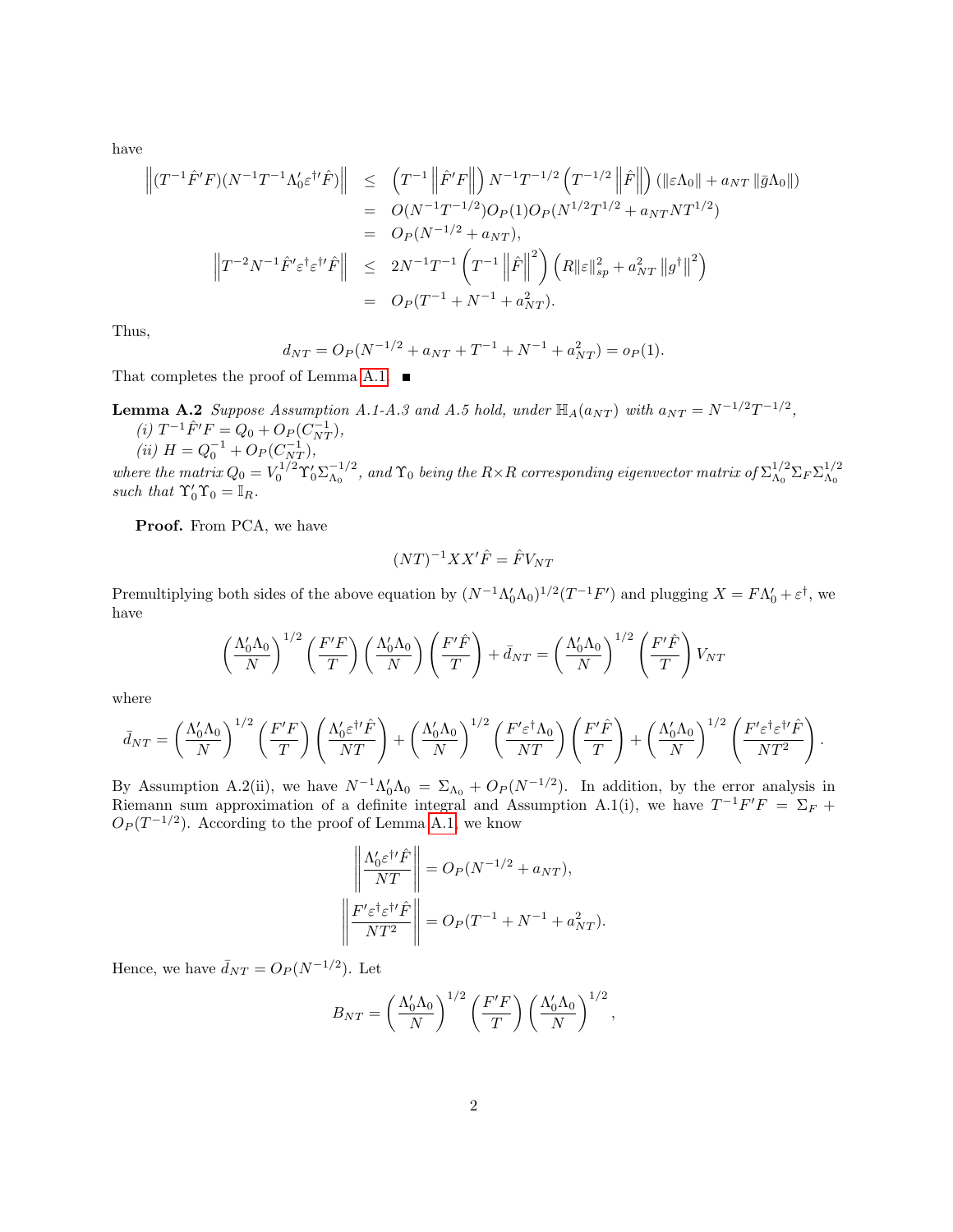and

$$
R_{NT} = \left(\frac{\Lambda'_0 \Lambda_0}{N}\right)^{1/2} \left(\frac{F'\hat{F}}{T}\right),\,
$$

it follows that

$$
\left[ \left( \frac{\Lambda_0' \Lambda_0}{N} \right)^{1/2} \left( \frac{F'F}{T} \right) \left( \frac{\Lambda_0' \Lambda_0}{N} \right)^{1/2} \right] \left[ \left( \frac{\Lambda_0' \Lambda_0}{N} \right)^{1/2} \left( \frac{F' \hat{F}}{T} \right) \right] + \bar{d}_{NT} = \left[ \left( \frac{\Lambda_0' \Lambda_0}{N} \right)^{1/2} \left( \frac{F' \hat{F}}{T} \right) \right] V_{NT}
$$
  
\n
$$
\left[ B_{NT} + \bar{d}_{NT} R_{NT}^{-1} \right] R_{NT} = R_{NT} V_{NT}.
$$

Thus each column of  $R_{NT}$ , though not of length 1, is an eigenvector of the matrix  $[B_{NT} + \bar{d}_{NT} R_{NT}^{-1}]$ . Let  $\tilde{V}_{NT}$  be a diagonal matrix consisting of the diagonal elements of  $R'_{NT}R_{NT}$ . Denote  $\Upsilon_{NT} = R_{NT} \tilde{V}_{NT}^{-1/2}$  so that each column of  $\Upsilon_{NT}$  has a unit length, and it follows

$$
\left[ B_{NT} + \bar d_{NT} R_{NT}^{-1} \right] \Upsilon_{NT} \quad = \quad \Upsilon_{NT} V_{NT}.
$$

Thus,  $V_{NT}$  contains the eigenvalues of  $B_{NT} + \bar{d}_{NT} R_{NT}^{-1}$  with the corresponding normalized eigenvectors contained in  $\Upsilon_{NT}$ . By analogous arguments in the proof of Proposition 1 of Bai (2003), we have

$$
||B_{NT} + \bar{d}_{NT} R_{NT}^{-1} - B_0|| = O_P(C_{NT}^{-1}),
$$

where  $B_0 = \lim_{N,T \to \infty} B_{NT} = \sum_{\Lambda_0}^{1/2} \sum_F \sum_{\Lambda_0}^{1/2}$  $\Lambda_0^{1/2}$ . By the perturbation theory for eigenvalues of Hermitian matrices (e.g., Steward and Sun (1990, Ch. V)), we have

$$
\left|\mu_j(B_{NT} + \bar{d}_{NT}R_{NT}^{-1}) - \mu_j(B_0)\right| \leq \left\|B_{NT} + \bar{d}_{NT}R_{NT}^{-1} - B_0\right\| = O_P(C_{NT}^{-1}),
$$

where  $\mu_j(A)$  denotes the jth largest eigenvalue of a symmetric matrix A and  $j = 1, 2, \dots, R$ . That is,

$$
||V_{NT} - V_0|| = O_P(C_{NT}^{-1}).
$$

In addition, by the eigenvector perturbation theory that requires distinctness of eigenvalues, we have

$$
\|\Upsilon_{NT} - \Upsilon_0\| = O_P(C_{NT}^{-1}),
$$

where  $\Upsilon_0$  is the unique eigenvector matrix of  $B_0$ . By the definition of  $R_{NT}$ ,

$$
R_{NT} = \Upsilon_{NT} \tilde{V}_{NT}^{1/2}
$$
  
\n
$$
\left(\frac{F'\hat{F}}{T}\right) = \left(\frac{\Lambda_0'\Lambda_0}{N}\right)^{-1/2} \Upsilon_{NT} \tilde{V}_{NT}^{1/2}
$$
  
\n
$$
= \Sigma_{\Lambda_0}^{-1/2} \Upsilon_0 V_0^{1/2} + O_P(C_{NT}^{-1}) = Q_0' + O_P(C_{NT}^{-1}).
$$

It follows that

$$
H = \left(\frac{\Lambda_0'\Lambda_0}{N}\right)\left(\frac{F'\hat{F}}{T}\right)V_{NT}^{-1} = \Sigma_{\Lambda_0}^{1/2}\Upsilon_0V_0^{-1/2} + O_P(C_{NT}^{-1}) \equiv H_0 + O_P(C_{NT}^{-1}),
$$

where  $H_0 = Q_0^{-1}$ . That completes the proof of Lemma [A.2.](#page-26-0)

**Lemma A.3** Suppose Assumption A.1-A.3 and A.5 hold. Under  $\mathbb{H}_{A}(a_{NT})$  with  $a_{NT} = N^{-1/2}T^{-1/2}$ ,

$$
\frac{1}{T} \sum_{t=1}^{T} ||\hat{F}_t - H'F_t||^2 = O_P(C_{NT}^{-2}).
$$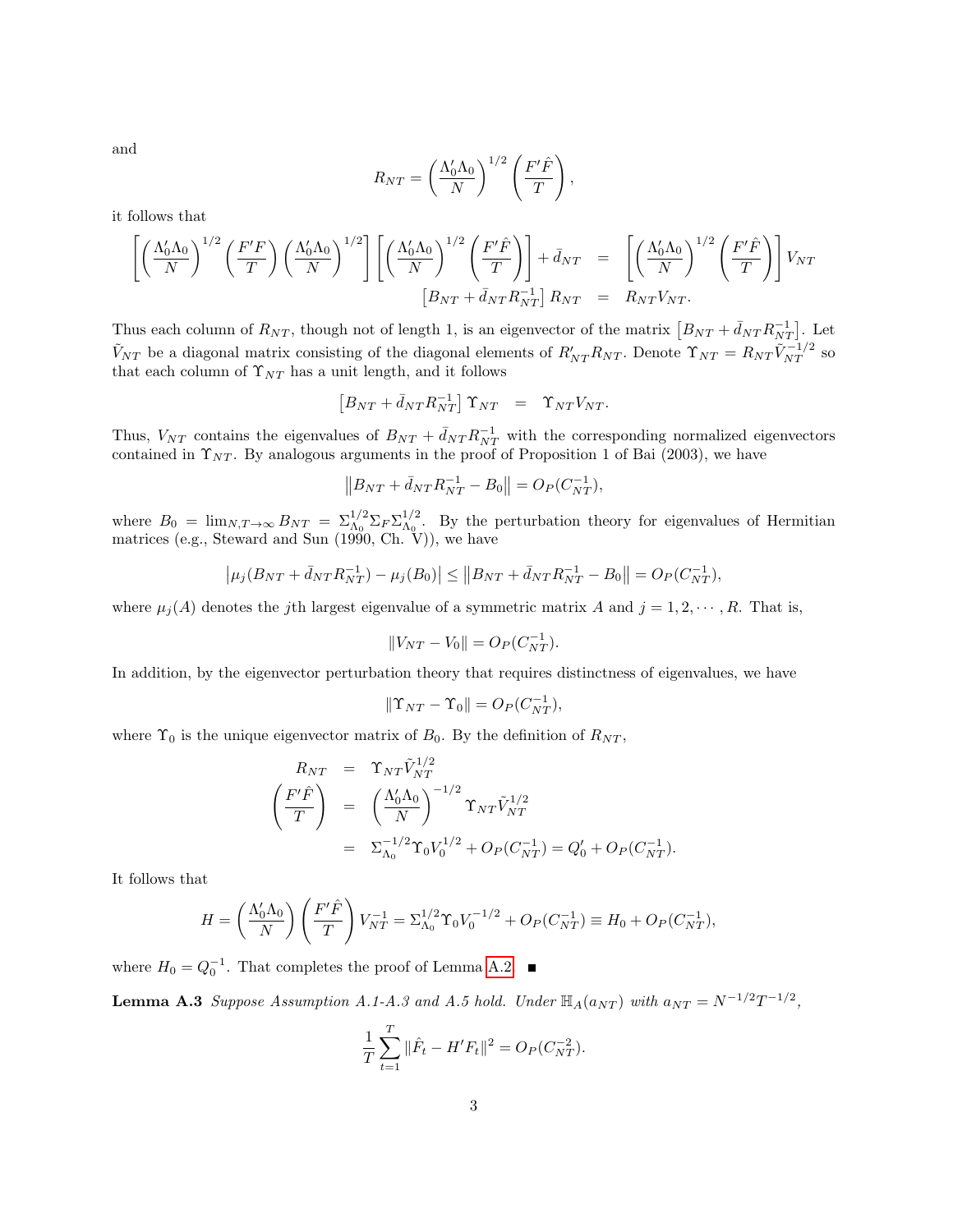Proof. According to PCA, we have

$$
\frac{1}{NT}(XX')\hat{F} = \hat{F}V_{NT}
$$
\n
$$
\hat{F} = \frac{1}{NT}(F\Lambda'_0\Lambda_0F' + F\Lambda'_0\varepsilon^{\dagger\prime} + \varepsilon^{\dagger}\Lambda_0F' + \varepsilon^{\dagger}\varepsilon^{\dagger\prime})\hat{F}V_{NT}^{-1}
$$
\n
$$
\hat{F} - FH = \frac{1}{NT}(F\Lambda'_0\varepsilon^{\dagger\prime} + \varepsilon^{\dagger}\Lambda_0F' + \varepsilon^{\dagger}\varepsilon^{\dagger\prime})\hat{F}V_{NT}^{-1},
$$

where  $\varepsilon_{it}^{\dagger} = a_{NT} g'_{it} F_t + \varepsilon_{it} \equiv a_{NT} g_{it}^{\dagger} + \varepsilon_{it}$  and

$$
H = \left(\frac{\Lambda_0'\Lambda_0}{N}\right)\left(\frac{F'\hat{F}}{T}\right)V_{NT}^{-1}.
$$

It follows

$$
\hat{F}_t - H'F_t = V_{NT}^{-1} \frac{1}{NT} \left( \sum_{s=1}^T \hat{F}_s \varepsilon_s^{\dagger} \Lambda_0 F_t + \sum_{s=1}^T \hat{F}_s F_s' \Lambda_0' \varepsilon_t^{\dagger} + \sum_{s=1}^T \hat{F}_s \varepsilon_s^{\dagger} \varepsilon_t^{\dagger} \right)
$$
\n
$$
= V_{NT}^{-1} \left( \frac{1}{T} \sum_{s=1}^T \hat{F}_s \gamma_N^{\dagger}(s, t) + \frac{1}{T} \sum_{s=1}^T \hat{F}_s \zeta_{st}^{\dagger} + \frac{1}{T} \sum_{s=1}^T \hat{F}_s \eta_{st}^{\dagger} + \frac{1}{T} \sum_{s=1}^T \hat{F}_s \xi_{st}^{\dagger} \right)
$$
\n
$$
\equiv V_{NT}^{-1} (a_t + b_t + c_t + d_t),
$$

where  $\zeta_{st}^{\dagger} = \frac{\varepsilon_s^{\dagger\prime}\varepsilon_t^{\dagger}}{N_a} - \gamma_N^{\dagger}(s,t)$ ,  $\gamma_N^{\dagger}(s,t) = E(\frac{\varepsilon_s^{\dagger\prime}\varepsilon_t^{\dagger}}{N})$ ,  $\eta_{st}^{\dagger} = F_s^{\prime}\Lambda_0^{\prime}\varepsilon_t^{\dagger}/N$ , and  $\xi_{st}^{\dagger} = F_t^{\prime}\Lambda_0^{\prime}\varepsilon_s^{\dagger}/N$ . Since  $(x+y+z+z)$  $(w)^2 \leq 4(x^2 + y^2 + z^2 + w^2)$ , it follows

$$
\frac{1}{T} \sum_{t=1}^{T} \|\hat{F}_t - H'F_t\|^2 \le \frac{4}{T} \|V_{NT}^{-1}\|^2 \sum_{t=1}^{T} [\|a_t\|^2 + \|b_t\|^2 + \|c_t\|^2 + \|d_t\|^2]
$$

Given Lemma [A.1,](#page-25-0)  $V_{NT} = O_P(1)$ , it suffices to find the orders of  $\frac{1}{T} \sum_{t=1}^{T} ||a_t||^2$ ,  $\frac{1}{T} \sum_{t=1}^{T} ||b_t||^2$ ,  $\frac{1}{T} \sum_{t=1}^{T} ||c_t||^2$ , and  $\frac{1}{T} \sum_{t=1}^T ||d_t||^2$ . Since

$$
\varepsilon_s^{\dagger\prime} \varepsilon_t^{\dagger} = (\varepsilon_s + a_{NT} g_s^{\dagger})' (\varepsilon_t + a_{NT} g_t^{\dagger}) \n= \varepsilon_s' \varepsilon_t + a_{NT} \varepsilon_s g_t^{\dagger} + a_{NT} g_s^{\dagger\prime} \varepsilon_t + a_{NT}^2 g_s^{\dagger\prime} g_t^{\dagger},
$$

by Cauchy-Schwarz (CS hereafter) inequality,

$$
\frac{1}{T} \sum_{t=1}^T \sum_{s=1}^T [\gamma_N^{\dagger}(s,t)]^2 \leq \frac{4}{T} \sum_{t=1}^T \sum_{s=1}^T \left[ E(\varepsilon_s' \varepsilon_t/N) \right]^2 + \frac{8a_{NT}^2}{T} \sum_{t=1}^T \sum_{s=1}^T \left[ E(\varepsilon_s' g_t^{\dagger}/N) \right]^2 + \frac{4a_{NT}^4}{T} \sum_{t=1}^T \sum_{s=1}^T \left[ E(g_s^{\dagger \prime} g_t^{\dagger}/N) \right]^2.
$$

By Assumption A.3, the first term is bounded above by  $4\max_{s,t}\gamma_N(s,t)\max_t\sum_{t=1}^T|\gamma_N(s,t)| = O(1)$ . By Davydov inequality and Assumptions  $A.1(ii)$ ,  $A.3(i)$ ,  $(iii)$ , and  $A.5(i)$ 

$$
\frac{a_{NT}^2}{T} \sum_{t=1}^T \sum_{s=1}^T \left[ E(\varepsilon_s' g_t^{\dagger} / N) \right]^2 = \frac{a_{NT}^2}{N^2 T} \sum_{t=1}^T \sum_{s=1}^T \sum_{i=1}^N \sum_{j=1}^N E(\varepsilon_{is} F_t' g_{it}) E(\varepsilon_{js} F_t' g_{jt})
$$
\n
$$
\leq C \max_{i,s} E(\varepsilon_{is} F_t' g_{it}) \|\varepsilon_{is}\|_{2+\delta} \|F_t\|_{2+\delta} \frac{8a_{NT}^2}{N^2 T} \sum_{t=1}^T \sum_{s=1}^N \sum_{i=1}^N \sum_{j=1}^N \alpha_j (|t-s|)^{\frac{\delta}{2+\delta}}
$$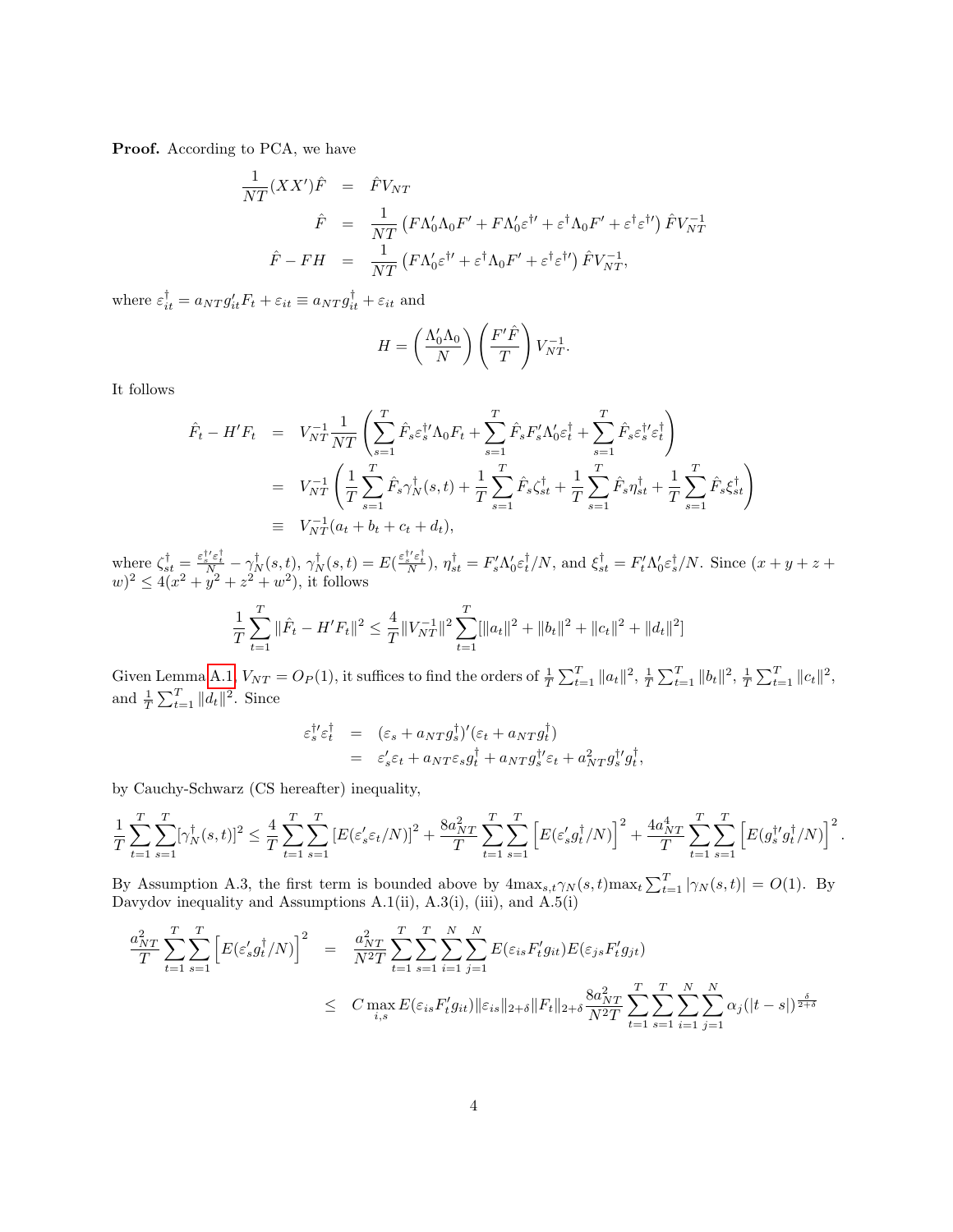$$
\leq C \max_{i,s} E(\varepsilon_{is} F'_t g_{it}) \|\varepsilon_{is}\|_{2+\delta} \|F_t\|_{2+\delta} \frac{8a_{NT}^2}{N} \sum_{j=1}^N \sum_{s=1}^\infty \alpha_j(s)^{\frac{\delta}{2+\delta}}
$$
  
=  $O(a_{NT}^2) = o(1).$ 

By Assumption A.1(ii) and  $A.5(i)$ ,

$$
\frac{4a_{NT}^4}{T} \sum_{t=1}^T \sum_{s=1}^T \left[ E(g_s^{\dagger \prime} g_t^{\dagger} / N) \right]^2 = O(a_{NT}^4 T) = o(1).
$$

Thus,  $\frac{1}{T} \sum_{t=1}^T \sum_{s=1}^T [\gamma_N^{\dagger}(s,t)]^2 \leq \frac{4}{T} \sum_{t=1}^T \sum_{s=1}^T [E(\varepsilon_s' \varepsilon_t/N)]^2 + o(1) = O(1)$ . By the sub-multiplicative property of the Frobenius norm, CS inequality, and the fact that  $T^{-1}\hat{F}'\hat{F} = \mathbb{I}_R$ , it follows

$$
\frac{1}{T} \sum_{t=1}^{T} \|a_t\|^2 = \frac{1}{T} \sum_{t=1}^{T} \left\| \frac{1}{T} \sum_{s=1}^{T} \hat{F}_s \gamma_N(s, t) \right\|^2
$$
\n
$$
\leq \frac{1}{T} \sum_{t=1}^{T} \left\{ \frac{1}{T} \sum_{s=1}^{T} \left\| \hat{F}_s \gamma_N(s, t) \right\| \right\}^2
$$
\n
$$
\leq \frac{1}{T} \sum_{t=1}^{T} \left\| \hat{F}_t \right\|^2 \frac{1}{T^2} \sum_{s=1}^{T} \sum_{t=1}^{T} [\gamma_N^{\dagger}(s, t)]^2
$$
\n
$$
= O_P(1)O(T^{-1}) = O_P(T^{-1}).
$$

The second term

$$
\frac{1}{T} \sum_{t=1}^{T} \|b_t\|^2 = \frac{1}{T} \sum_{t=1}^{T} \left\| \frac{1}{T} \sum_{s=1}^{T} \hat{F}_s \zeta_{st}^{\dagger} \right\|^2
$$
\n
$$
= \frac{1}{T^3} \sum_{t=1}^{T} \sum_{s=1}^{T} \sum_{r=1}^{T} \hat{F}_s' \hat{F}_r \zeta_{st}^{\dagger} \zeta_{rt}^{\dagger}
$$
\n
$$
\leq \frac{1}{T} \left[ \frac{1}{T^2} \sum_{s=1}^{T} \sum_{r=1}^{T} \left( \hat{F}_s' \hat{F}_r \right)^2 \right]^{1/2} \left[ \frac{1}{T^2} \sum_{s=1}^{T} \sum_{r=1}^{T} \left( \sum_{t=1}^{T} \zeta_{st}^{\dagger} \zeta_{rt}^{\dagger} \right)^2 \right]^{1/2}
$$
\n
$$
\leq \frac{1}{T} \left[ \frac{1}{T} \sum_{s=1}^{T} \left\| \hat{F}_s \right\|^2 \right] \left[ \frac{1}{T^2} \sum_{s=1}^{T} \sum_{r=1}^{T} \left( \sum_{t=1}^{T} \zeta_{st}^{\dagger} \zeta_{rt}^{\dagger} \right)^2 \right]^{1/2}.
$$

Given  $\zeta_{st}^{\dagger} = \frac{\varepsilon_{s}^{\dagger\prime}\varepsilon_{t}^{\dagger}}{N} - \gamma_{N}^{\dagger}(s,t)$ , we can show that  $\frac{1}{T^{2}}\sum_{s=1}^{T}\sum_{r=1}^{T}E\left(\sum_{t=1}^{T}\zeta_{st}^{\dagger}\zeta_{rt}^{\dagger}\right)^{2} = O(T^{2}N^{-2})$  under Assumptions A.3 and A.5. Since  $\frac{1}{T} \sum_{s=1}^{T} ||\hat{F}_s||$  $\sum_{t=1}^{2} |b_t|^2 = O_P(N^{-1}).$ For the third term,

$$
\frac{1}{T} \sum_{t=1}^{T} \|c_t\|^2 = \frac{1}{T} \sum_{t=1}^{T} \left\| \frac{1}{T} \sum_{s=1}^{T} \hat{F}_s \eta_{st}^{\dagger} \right\|^2
$$
\n
$$
= \frac{1}{T} \sum_{t=1}^{T} \left\| \frac{1}{T} \sum_{s=1}^{T} \hat{F}_s F_s' \Lambda_0' \varepsilon_t^{\dagger} / N \right\|^2
$$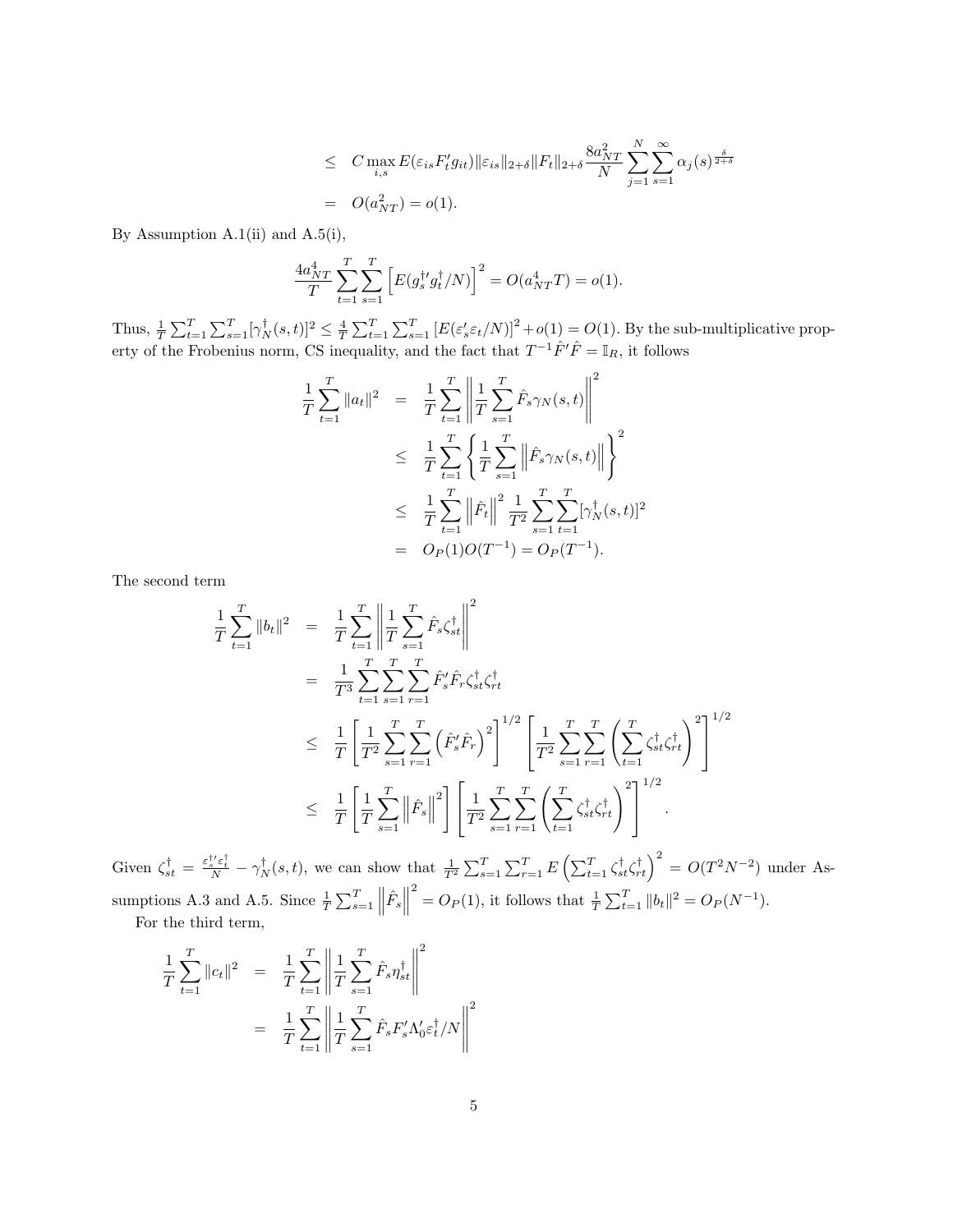$$
\leq \frac{1}{T} \sum_{t=1}^{T} \left\| \Lambda_0' \varepsilon_t^{\dagger} / N \right\|^2 \left[ \frac{1}{T} \sum_{s=1}^{T} \left\| \hat{F}_s \right\|^2 \right] \left[ \frac{1}{T} \sum_{s=1}^{T} \left\| F_s \right\|^2 \right] \n= \left[ \frac{1}{T} \sum_{t=1}^{T} \left\| \Lambda_0' \varepsilon_t / N \right\|^2 + \frac{a_{NT}^2}{T} \sum_{t=1}^{T} \left\| \Lambda_0' g_t^{\dagger} / N \right\|^2 \right] \left[ \frac{1}{T} \sum_{s=1}^{T} \left\| \hat{F}_s \right\|^2 \right] \left[ \frac{1}{T} \sum_{s=1}^{T} \left\| F_s \right\|^2 \right].
$$

Given  $\|\Lambda_0' \varepsilon_t/$ √  $\overline{N} \|^{2} = O_{P}(1)$ , we have  $\frac{1}{T} \sum_{t=1}^{T} \| \Lambda_{0}^{\prime} \varepsilon_{t} / N \|^{2} = O_{P}(N^{-1})$ . And

$$
\frac{a_{NT}^2}{T} \sum_{t=1}^T \left\| \Lambda'_0 g_t^{\dagger} / N \right\|^2 = \frac{a_{NT}^2}{T} \sum_{t=1}^T \left\| \frac{1}{N} \sum_{i=1}^N \lambda_{i0} F_t' g_{it} \right\|^2
$$
  

$$
\leq \frac{a_{NT}^2}{T} \sum_{t=1}^T \left\| \frac{1}{N} \sum_{i=1}^N F_t' g_{it} \right\|^2 \left\| \frac{1}{N} \sum_{i=1}^N \lambda_{i0} \right\|^2
$$
  

$$
= O(a_{NT}^2) O_P(1) O(1) = O_P(a_{NT}^2),
$$

where the last equality is implied by Assumption A.2(i) and A.5(i). Thus, it follows that  $\frac{1}{T} \sum_{t=1}^{T} ||c_t||^2 =$  $O_P(N^{-1})$ . For the fourth term

$$
\frac{1}{T} \sum_{t=1}^{T} ||d_t||^2 = \frac{1}{T} \sum_{t=1}^{T} \left\| \frac{1}{T} \sum_{s=1}^{T} \hat{F}_s \xi_{st}^{\dagger} \right\|^2
$$
\n
$$
= \frac{1}{T} \sum_{t=1}^{T} \left\| \frac{1}{T} \sum_{s=1}^{T} \hat{F}_s F_t' \Lambda_0 \varepsilon_s^{\dagger} / N \right\|^2
$$
\n
$$
\leq \frac{1}{T^3} \sum_{t=1}^{T} \left\| \sum_{s=1}^{T} \left\| \hat{F}_s F_t' \right\|^2 \sum_{s=1}^{T} ||\Lambda_0 \varepsilon_s^{\dagger} / N||^2 \right\}
$$
\n
$$
= \left[ \frac{1}{T^2} \sum_{t=1}^{T} \sum_{s=1}^{T} \left\| \hat{F}_s F_t' \right\|^2 \right] \left[ \frac{1}{T} \sum_{s=1}^{T} ||\Lambda_0 \varepsilon_s^{\dagger} / N||^2 \right]
$$
\n
$$
\leq \left[ \frac{1}{T} \sum_{s=1}^{T} \left\| \hat{F}_s \right\|^2 \right] \left[ \frac{1}{T} \sum_{t=1}^{T} ||F_t||^2 \right] \left[ \frac{1}{T} \sum_{t=1}^{T} ||\Lambda_0 \varepsilon_t / N||^2 + \frac{a_{NT}^2}{T} \sum_{t=1}^{T} \left\| \Lambda_0 g_t^{\dagger} / N \right\|^2 \right]
$$
\n
$$
= O_P(1)O_P(1) \left[ O_P(N^{-1}) + O_P(a_{NT}^2) \right],
$$

by analogous proof in  $\frac{1}{T} \sum_{t=1}^T ||c_t||^2$ . Thus,  $\frac{1}{T} \sum_{t=1}^T ||d_t||^2 = O_P(N^{-1})$ . Combining these results, we have  $\frac{1}{T} \sum_{t=1}^{T} ||\hat{F}_t - H'F_t||^2 = O_P(C_{NT}^{-2}).$ 

<span id="page-30-0"></span>**Lemma A.4** Suppose Assumption A.1-A.3 and A.5 hold, under  $\mathbb{H}_{A}(a_{NT})$ ,

$$
\hat{F}_t - H'F_t = O_P(C_{NT}^{-2} + a_{NT}) = O_P(C_{NT}^{-2}).
$$

Proof. Following Bai  $(2003)$ , we have

$$
\hat{F}_t - H'F_t \n= V_{NT}^{-1} \frac{1}{NT} \left( \sum_{s=1}^T \hat{F}_s \varepsilon_s^{\dagger \prime} \Lambda_0 F_t + \sum_{s=1}^T \hat{F}_s F_s' \Lambda_0' \varepsilon_t^{\dagger} + \sum_{s=1}^T \hat{F}_s \varepsilon_s^{\dagger \prime} \varepsilon_t^{\dagger} \right) \n= V_{NT}^{-1} \left[ \frac{1}{T} \sum_{s=1}^T \hat{F}_s \gamma_N(s, t) + \frac{1}{T} \sum_{s=1}^T \hat{F}_s \zeta_{st} + \frac{1}{T} \sum_{s=1}^T \hat{F}_s \eta_{st} + \frac{1}{T} \sum_{s=1}^T \hat{F}_s \xi_{st} + \frac{a_{NT}}{T} \sum_{s=1}^T \hat{F}_s \left( \frac{g_s^{\dagger \prime} \Lambda_0 F_t}{N} \right) \right]
$$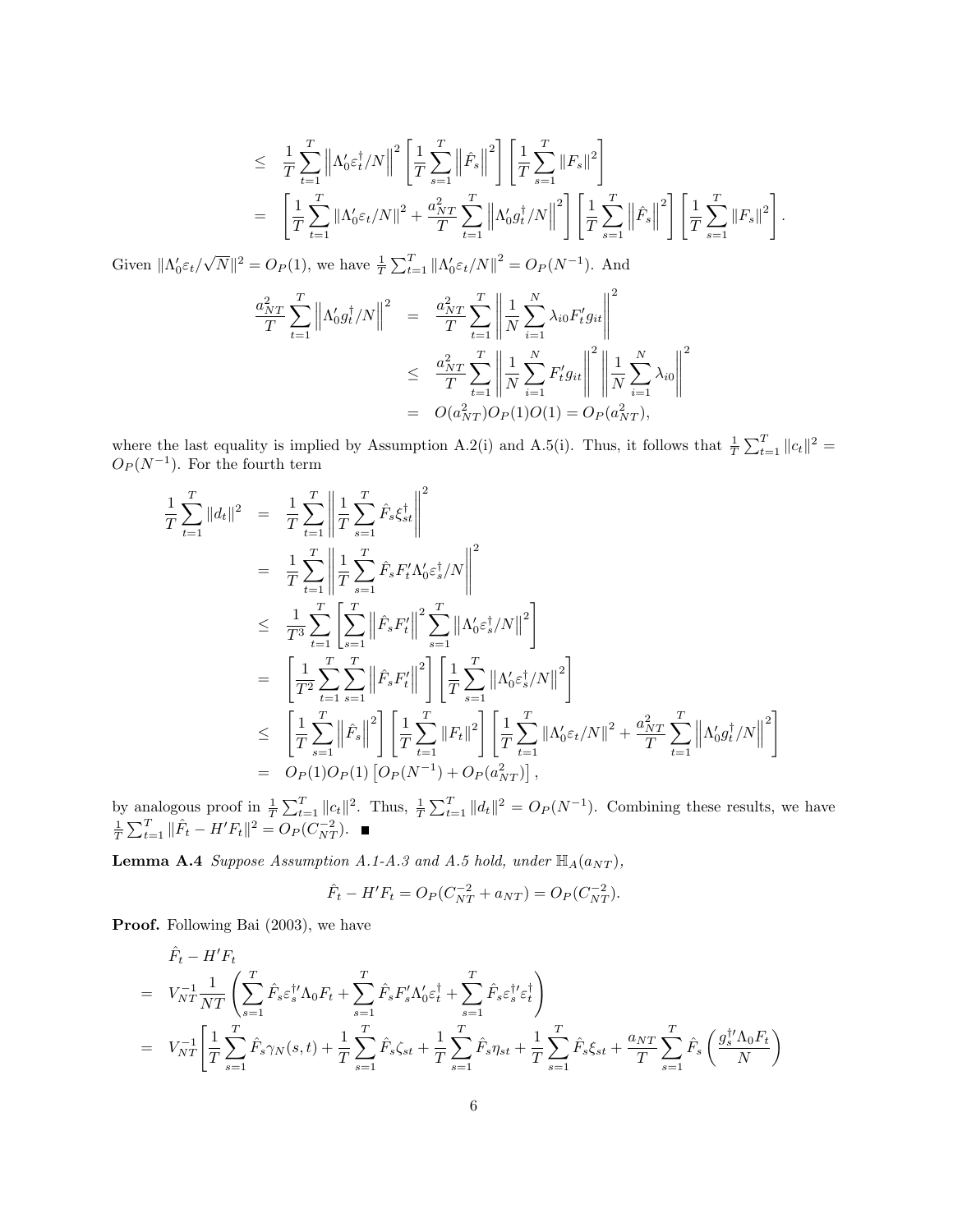$$
+\frac{a_{NT}}{T}\sum_{s=1}^T \hat{F}_s\left(\frac{g_t^{\dagger\prime}\Lambda_0F_s}{N}\right)+\frac{a_{NT}^2}{T}\sum_{s=1}^T \hat{F}_s\left(\frac{g_s^{\dagger\prime}g_t^{\dagger}}{N}\right)+\frac{a_{NT}}{T}\sum_{s=1}^T \hat{F}_s\left(\frac{\varepsilon_s^{\prime}g_t^{\dagger}}{N}\right)+\frac{a_{NT}}{T}\sum_{s=1}^T \hat{F}_s\left(\frac{\varepsilon_t^{\prime}g_s^{\dagger}}{N}\right)\Bigg],
$$

Now, we prove that (a).  $\frac{1}{T} \sum_{s=1}^{T} \hat{F}_s \gamma_N(s,t) = O_P(C_{NT}^{-1}T^{-1/2});$ (b).  $\frac{1}{T} \sum_{s=1}^{T} \hat{F}_s \zeta_{st} = O_P(C_{NT}^{-1} N^{-1/2});$ (c).  $\frac{1}{T} \sum_{s=1}^{T} \hat{F}_s \eta_{st} = O_P(N^{-1/2});$ (d).  $\frac{1}{T} \sum_{s=1}^{T} \hat{F}_s \xi_{st} = O_P(C_{NT}^{-1} N^{-1/2});$ (e).  $\frac{a_{NT}}{T} \sum_{s=1}^{T} \hat{F}_s(g_s^{\dagger'} \Lambda_0 F_t/N) = O_P(a_{NT});$ (f).  $\frac{a_{NT}}{T} \sum_{s=1}^{T} \hat{F}_s(g_t^{\dagger'} \Lambda_0 F_s/N) = O_P(a_{NT});$ (g).  $\frac{a_{NT}^2}{T} \sum_{s=1}^T \hat{F}_s(g_s^{\dagger} g_t^{\dagger}/N) = O_P(a_{NT}^2);$ (h).  $\frac{a_{NT}}{T} \sum_{s=1}^{T} \hat{F}_s(\varepsilon_s' g_t^{\dagger}/N) = O_P(a_{NT} C_{NT}^{-1} N^{-1/2});$ (i).  $\frac{a_{NT}}{T} \sum_{s=1}^{T} \hat{F}_s(\varepsilon'_t g_s^{\dagger}/N) = O_P(a_{NT} N^{-1/2}),$ where  $\zeta_{st} = \frac{\varepsilon_s'\varepsilon_t}{N} - \gamma_N(s,t)$ ,  $\gamma_N(s,t) = E(\frac{\varepsilon_s'\varepsilon_t}{N})$ ,  $\eta_{st} = F_s' \Lambda_0' \varepsilon_t/N$ , and  $\xi_{st} = F_t' \Lambda_0' \varepsilon_s/N$ .  $\frac{\varepsilon_s' \varepsilon_t}{\varepsilon_s} = \gamma_{\mathcal{M}}(s,t)$   $\gamma_{\mathcal{M}}(s,t) = E(\frac{\varepsilon_s' \varepsilon_t}{\varepsilon_s})$ 

Given Lemma  $A(1(i))$ , under Assumptions  $A(1-A.3)$ , we can show  $(a)-(d)$  following analogous proof of Lemma A.2 in Bai (2003). Consider part (e),

$$
\frac{a_{NT}}{T} \sum_{s=1}^{T} \hat{F}_s(g_s^{\dagger t} \Lambda_0 F_t / N) = \frac{a_{NT}}{T} \sum_{s=1}^{T} (\hat{F}_s - H'F_s)(g_s^{\dagger t} \Lambda_0 F_t / N) + \frac{a_{NT}}{T} \sum_{s=1}^{T} H'F_s(g_s^{\dagger t} \Lambda_0 F_t / N).
$$

The first term of (e)

$$
\left\| \frac{a_{NT}}{T} \sum_{s=1}^{T} (\hat{F}_s - H'F_s)(g_s^{\dagger \prime} \Lambda_0 F_t/N) \right\| \le a_{NT} \left( \frac{1}{T} \sum_{s=1}^{T} \left\| \hat{F}_s - H'F_s \right\|^2 \right)^{1/2} \left( \frac{1}{T} \sum_{s=1}^{T} \left\| \frac{g_s^{\dagger \prime} \Lambda_0}{N} \right\|^2 \right)^{1/2} \|F_t\|
$$
\n
$$
= O(a_{NT}) O_P(C_{NT}^{-1}) O_P(1) O_P(1)
$$
\n
$$
= O_P(a_{NT} C_{NT}^{-1}).
$$

For the second term of (e),

$$
\frac{a_{NT}}{T} \sum_{s=1}^T H'F_s(g_s^{\dagger\prime} \Lambda_0 F_t/N) \le a_{NT} \|H\| \left(\frac{1}{T} \sum_{s=1}^T \|F_s\|^2\right)^{1/2} \left(\frac{1}{T} \sum_{s=1}^T \left\|\frac{g_s^{\dagger\prime} \Lambda_0}{N}\right\|^2\right)^{1/2} \|F_t\| = O_P(a_{NT}).
$$

Thus, (e) is  $O_P(a_{NT})$ . For (f), we have

$$
\frac{a_{NT}}{T} \sum_{s=1}^{T} \hat{F}_s(g_t^{\dagger \prime} \Lambda_0 F_s / N) = \frac{a_{NT}}{T} \sum_{s=1}^{T} (\hat{F}_s - H'F_s)(g_t^{\dagger \prime} \Lambda_0 F_s / N) + \frac{a_{NT}}{T} \sum_{s=1}^{T} H'F_s(g_t^{\dagger \prime} \Lambda_0 F_s / N).
$$

For the second term of (f), it holds that

$$
a_{NT} \left( \frac{1}{T} \sum_{s=1}^T F_s F_s' \right) (\Lambda_0' g_t^{\dagger} / N) = a_{NT} \left( \frac{1}{T} \sum_{s=1}^T F_s F_s' \right) \left( \frac{1}{N} \sum_{i=1}^N \lambda_{i0} g_{it}' F_t \right) = O_P(a_{NT}) O_P(1) O_P(1).
$$

The first term has

$$
\left\| \frac{a_{NT}}{T} \sum_{s=1}^T (\hat{F}_s - H'F_s)(F'_s \Lambda'_0 g_t^{\dagger}/N) \right\| \leq a_{NT} \left( \frac{1}{T} \sum_{s=1}^T \left\| \hat{F}_s - H'F_s \right\|^2 \right)^{1/2} \left( \frac{1}{T} \sum_{s=1}^T \left\| F_s \right\|^2 \right)^{1/2} \left\| \frac{g_s^{\dagger} \Lambda_0}{N} \right\|
$$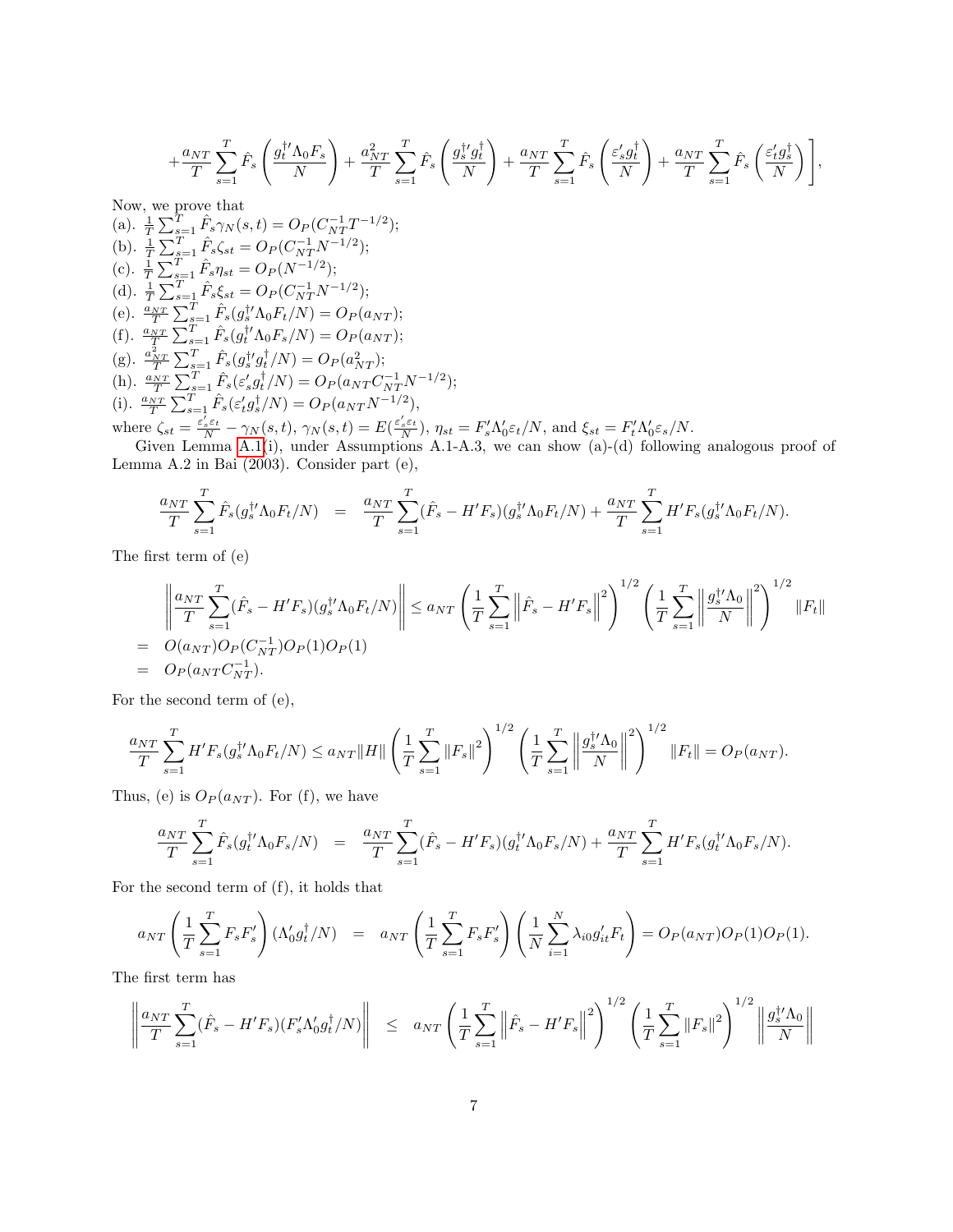$$
= O(a_{NT})O_P(C_{NT}^{-1})O_P(1).
$$

Therefore, we have (f) is  $O_P(a_{NT})$ . Now we consider part (g)

$$
\frac{a_{NT}^2}{T} \sum_{s=1}^T \hat{F}_s(g_s^{\dagger \prime} g_t^{\dagger}/N) = \frac{a_{NT}^2}{T} \sum_{s=1}^T (\hat{F}_s - H'F_s)(g_s^{\dagger \prime} g_t^{\dagger}/N) + \frac{a_{NT}^2}{T} \sum_{s=1}^T H'F_s(g_s^{\dagger \prime} g_t^{\dagger}/N).
$$

The first term has

$$
\left\| \frac{a_{NT}^2}{T} \sum_{s=1}^T (\hat{F}_s - H'F_s)(g_s^{\dagger \prime} g_t^{\dagger} / N) \right\|
$$
  
 
$$
\leq a_{NT}^2 \left( \frac{1}{T} \sum_{s=1}^T \left\| \hat{F}_s - H'F_s \right\|^2 \right)^{1/2} \left( \frac{1}{T} \sum_{s=1}^T \left\| g_s^{\dagger \prime} g_t^{\dagger} / N \right\|^2 \right)^{1/2}.
$$

Since  $||g_s^{\dagger t} g_t^{\dagger} / N||^2 = ||\frac{1}{N} \sum_{i=1}^N g'_{is} F_s g'_{it} F_t ||^2 \le \left(\frac{1}{N} \sum_{i=1}^N ||g'_{is} F_s||^2\right) \left(\frac{1}{N} \sum_{i=1}^N ||g'_{it} F_t||^2\right) = O_P(1)$  by CS inequality and Assumption A.1, A.2, and A.5. Thus, it follows the first term of (g) is  $O_p(a_{NT}^2C_{NT}^{-1})$ . By analogous arguments, we can show the second term of (g) is  $O_p(a_{NT}^2)$ , and thus (g) is  $O_p(a_{NT}^2)$ .

For part (h), we have

$$
\frac{a_{NT}}{T} \sum_{s=1}^T \hat{F}_s(\varepsilon_s' g_t^\dagger/N) = \frac{a_{NT}}{T} \sum_{s=1}^T (\hat{F}_s - H'F_s)(\varepsilon_s' g_t^\dagger/N) + \frac{a_{NT}}{T} \sum_{s=1}^T H'F_s(\varepsilon_s' g_t^\dagger/N).
$$

Consider the first term

$$
\left\| \frac{a_{NT}}{T} \sum_{s=1}^T (\hat{F}_s - H'F_s)(\varepsilon'_s g_t^{\dagger}/N) \right\| \le a_{NT} \left( \frac{1}{T} \sum_{s=1}^T \left\| \hat{F}_s - H'F_s \right\|^2 \right)^{1/2} \left( \frac{1}{T} \sum_{s=1}^T \left\| \frac{1}{N} \sum_{i=1}^N \varepsilon_{is} g_{it}' F_t \right\|^2 \right)^{1/2}.
$$

We can show that for each  $(s,t)$ ,  $\frac{1}{N} \sum_{i=1}^{N} \varepsilon_{is} g'_{it} F_t = O_p(1)$  $\overline{N}$ ), since  $E(\frac{1}{N}\sum_{i=1}^{N}\varepsilon_{is}g'_{it}F_t) = 0$  and  $E(\frac{1}{N}\sum_{i=1}^{N}\varepsilon_{is}g'_{it}F_t)^2 = O(N^{-1})$  by Assumption A.3 (iv). Thus, the first term of (h) is  $O_P(a_{NT}C_{NT}^{-1}N^{-1/2})$ . For the second term of (h), we have

$$
\frac{a_{NT}}{T} \sum_{s=1}^{T} H' F_s(\varepsilon'_s g_t^{\dagger}/N) = a_{NT} H' \left( \frac{1}{NT} \sum_{s=1}^{T} \sum_{i=1}^{N} F_s \varepsilon_{is} g_{it}' \right) F_t
$$
  
= 
$$
O_P(a_{NT} N^{-1/2} T^{-1/2}).
$$

Therefore, we have (h) is  $O_P(a_{NT}C_{NT}^{-1}N^{-1/2})$ . Lastly, we consider part (i)

$$
\frac{a_{NT}}{T} \sum_{s=1}^{T} \hat{F}_s(\varepsilon'_t g_s^{\dagger}/N) = \frac{a_{NT}}{T} \sum_{s=1}^{T} (\hat{F}_s - H'F_s)(\varepsilon'_t g_s^{\dagger}/N) + \frac{a_{NT}}{T} \sum_{s=1}^{T} H'F_s(\varepsilon'_t g_s^{\dagger}/N).
$$

Since we have shown that  $\frac{1}{N} \sum_{i=1}^{N} \varepsilon_{is} g'_{it} F_t = O_p(1)$  $(N)$  for each  $(s, t)$ 

$$
\left\| \frac{a_{NT}}{T} \sum_{s=1}^{T} (\hat{F}_s - H'F_s)(\varepsilon_t' g_s^{\dagger}/N) \right\| \leq a_{NT} \left( \frac{1}{T} \sum_{s=1}^{T} \left\| \hat{F}_s - H'F_s \right\|^2 \right)^{1/2} \left( \frac{1}{T} \sum_{s=1}^{T} \left\| \frac{1}{N} \sum_{i=1}^{N} \varepsilon_{it} g_{is}' F_s \right\|^2 \right)^{1/2}
$$
  
=  $O_P(a_{NT} C_{NT}^{-1} N^{-1/2}).$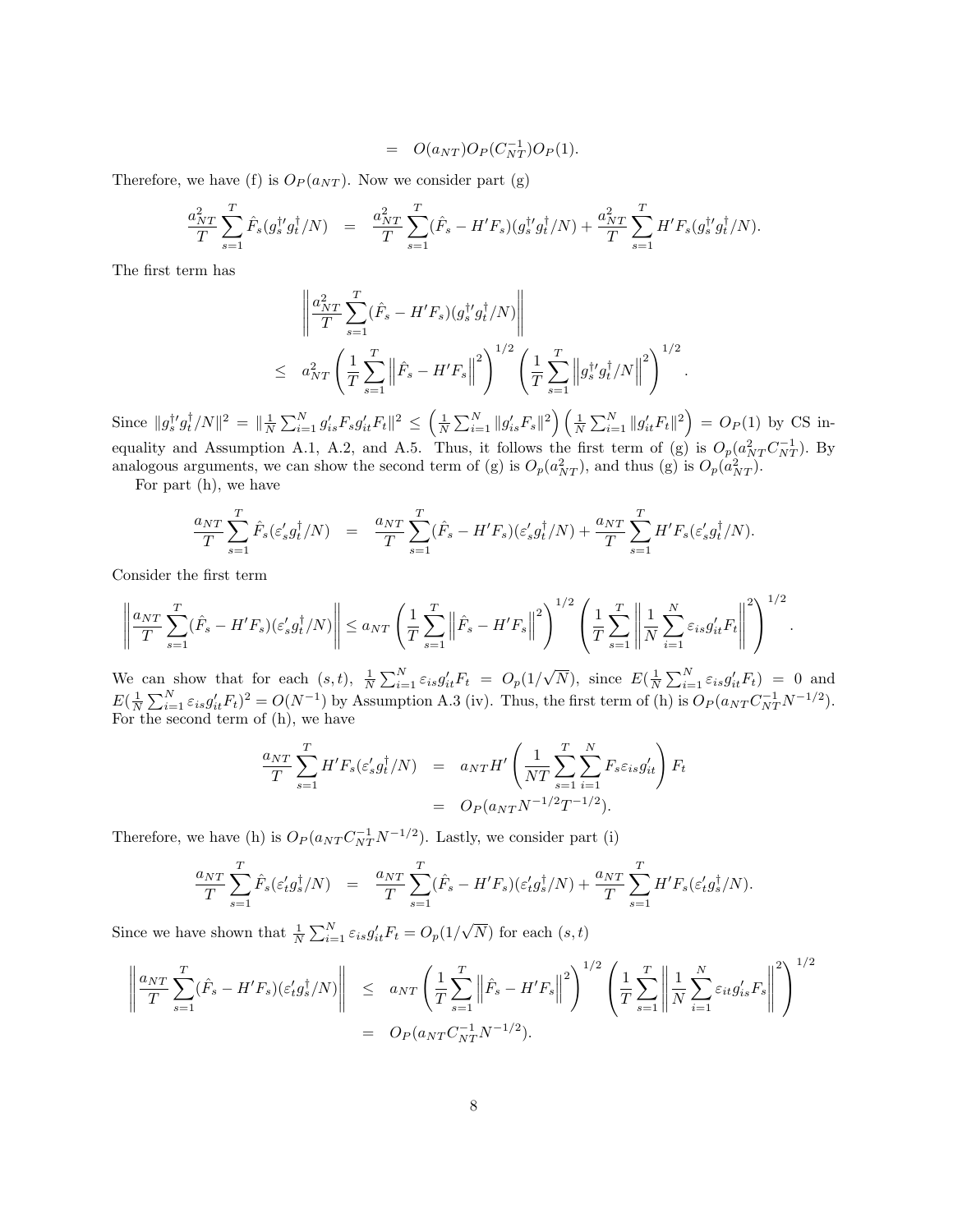For the second term of (i), we have

$$
\frac{a_{NT}}{T} \sum_{s=1}^{T} H' F_s(\varepsilon'_t g_s^{\dagger}/N) = \frac{a_{NT}}{T} \sum_{s=1}^{T} H' F_s \frac{1}{N} \sum_{i=1}^{N} \varepsilon_{it} g'_{is} F_s
$$
\n
$$
= a_{NT} H' \left(\frac{1}{T} \sum_{s=1}^{T} F_s F'_s\right) \left(\frac{1}{N} \sum_{i=1}^{N} g_{is} \varepsilon_{is}\right)
$$
\n
$$
= O_P(a_{NT} N^{-1/2}).
$$

Thus, we have (i) is  $O_P(a_{NT}N^{-1/2})$ .

<span id="page-33-0"></span>Lemma A.5 Suppose Assumptions A.1 to A.3 and A.5 hold,

$$
\frac{1}{T} \sum_{t=1}^{T} \left( \hat{F}_t \hat{F}'_t - \mathbb{I}_R \right) e^{\mathbf{i}u 2\pi t/T}
$$

and

$$
\frac{1}{T} \sum_{t=1}^{T} \left( \hat{F}_t F'_t - Q_0 \right) e^{\mathbf{i}u 2\pi t/T}
$$

are stochastically equicontinuous, where  $Q_0 = V_0^{1/2} \Upsilon_0' \Sigma_{\Lambda_0}^{-1/2}$  $\frac{1}{\Lambda_0}$  is as defined in Lemma [A.2.](#page-26-0)

**Proof.** We first show that  $\frac{1}{T} \sum_{t=1}^{T} (\hat{F}_t \hat{F}'_t - \mathbb{I}_R) e^{i u 2\pi t/T}$  is stochastically equicontinuous, i.e., we need to show that, for any  $\epsilon > 0$  and  $\kappa > 0$ , there exists  $\delta > 0$  such that

$$
\lim_{T,N\to\infty}P\left[\sup_{u_1,u_2\in\mathbb{R}:|u_1-u_2|<\delta}\left\|\frac{1}{T}\sum_{t=1}^T\left(\hat{F}_t\hat{F}_t'-\mathbb{I}_R\right)\left(e^{\mathbf{i}u_12\pi t/T}-e^{\mathbf{i}u_22\pi t/T}\right)\right\|>\kappa\right]<\epsilon.
$$

Let  $\bar{u} = au_1 + (1 - a)u_2$  for some  $a \in (0, 1)$  and

$$
e^{i u_1 2\pi t/T} = e^{i u_2 2\pi t/T} + i 2\pi t/T e^{i\bar{u}2\pi t/T} (u_1 - u_2),
$$

then

$$
\lim_{T,N\to\infty} P\left[\sup_{u_1,u_2\in\mathbb{R}:|u_1-u_2|<\delta}\left\|\frac{1}{T}\sum_{t=1}^T\left(\hat{F}_t\hat{F}'_t-\mathbb{I}_R\right)\left(e^{\mathbf{i}u_12\pi t/T}-e^{\mathbf{i}u_22\pi t/T}\right)\right\|>\kappa\right]
$$
\n
$$
=\lim_{T,N\to\infty} P\left[\sup_{u_1,u_2\in\mathbb{R}:|u_1-u_2|<\delta}\left\|\frac{1}{T}\sum_{t=1}^T\left(\hat{F}_t\hat{F}'_t-\mathbb{I}_R\right)\left(\mathbf{i}2\pi t/Te^{\mathbf{i}\vec{u}2\pi t/T}\right)(u_1-u_2)\right\|>\kappa\right]
$$
\n
$$
\leq \lim_{T,N\to\infty} P\left[\sup_{\vec{u}\in\mathbb{R}}\left\|\frac{1}{T}\sum_{t=1}^T\left(\hat{F}_t\hat{F}'_t-\mathbb{I}_R\right)\left(\mathbf{i}2\pi t/Te^{\mathbf{i}\vec{u}2\pi t/T}\right)\right\|>\kappa/\delta\right]
$$
\n
$$
\leq \lim_{T,N\to\infty} P\left[\sup_{\vec{u}\in\mathbb{R}}\frac{1}{T}\sum_{t=1}^T\left\|\left(\hat{F}_t\hat{F}'_t-\mathbb{I}_R\right)\left(\mathbf{i}2\pi t/Te^{\mathbf{i}\vec{u}2\pi t/T}\right)\right\|>\kappa/\delta\right]
$$
\n
$$
\leq \lim_{T,N\to\infty} P\left[\sqrt{\frac{1}{T}\sum_{t=1}^T\left\|\left(\hat{F}_t\hat{F}'_t-\mathbb{I}_R\right)\right\|_{\vec{u}\in\mathbb{R}}^2}\sqrt{\frac{1}{T}\sum_{t=1}^T\left\|\left(\mathbf{i}2\pi t/Te^{\mathbf{i}\vec{u}2\pi t/T}\right)\right\|^2>\kappa/\delta\right]
$$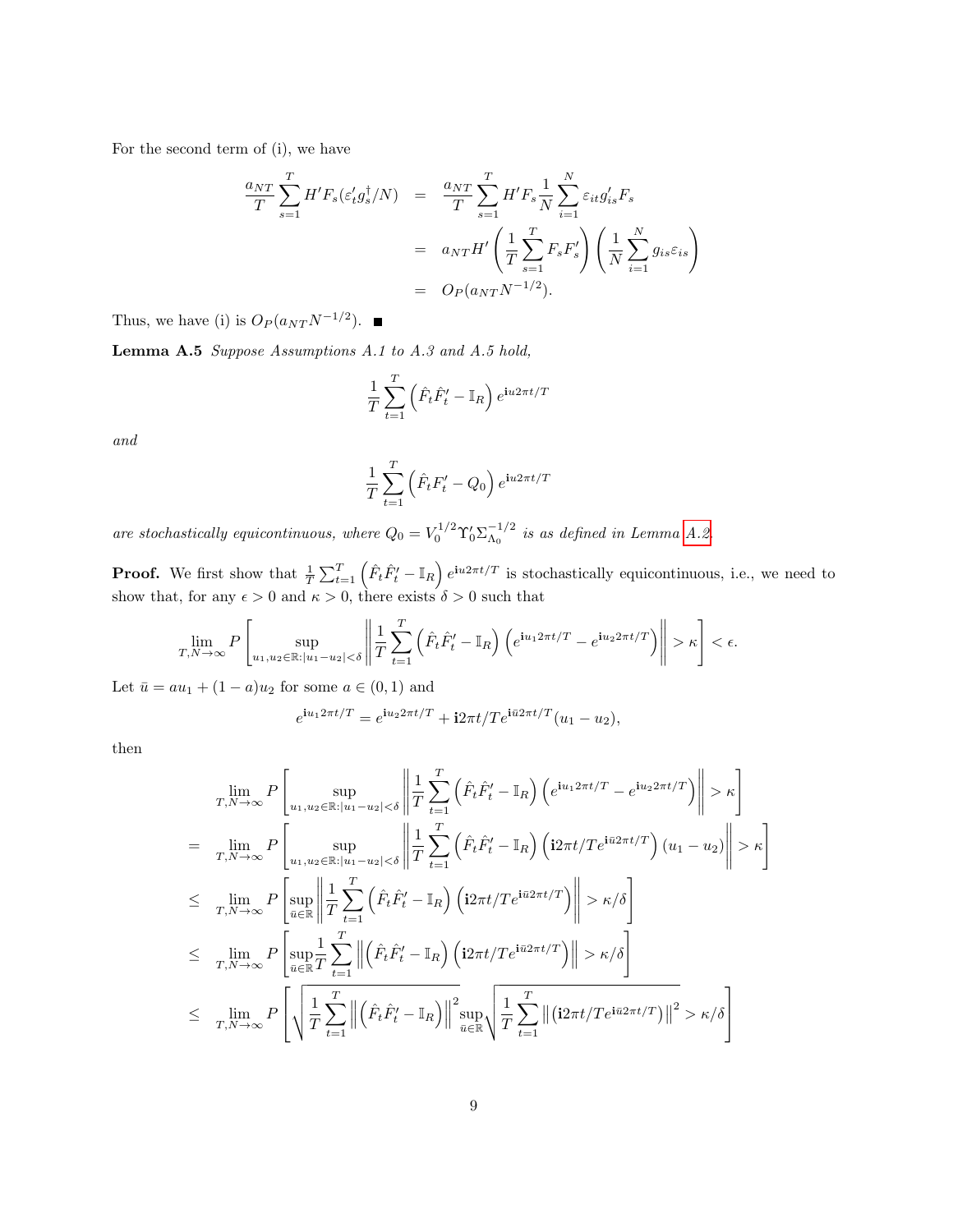$$
= \lim_{T,N\to\infty} P\left[\sqrt{\frac{1}{T}\sum_{t=1}^T \left\|\left(\hat{F}_t\hat{F}'_t - \mathbb{I}_R\right)\right\|^2} \sqrt{\frac{1}{T}\sum_{t=1}^T 4\pi t^2/T^2} > \kappa/\delta\right]\right]
$$
  
<  $\epsilon$ ,

where the third to last inequality is by triangle inequality and the second to last is by CS inequality. As is shown in Andrews (1994), the last inequality holds since we always find a  $\delta > 0$  small enough given  $\frac{1}{T}\sum_{t=1}^T\left\|\right\|$  $\left\| \left( \hat{F}_t \hat{F}_t' - \mathbb{I}_R \right) \right\|$ <sup>2</sup> is  $O_P(1)$ , and  $\frac{1}{T} \sum_{t=1}^T 4\pi t^2/T^2$  is  $O(1)$ . By analogous argument, we can show  $\frac{1}{T}\sum_{t=1}^{T}(\hat{F}_{t}F'_{t}-Q_{0})e^{\mathbf{i}u2\pi t/T}$  is also stochastically equicontinuous, where  $Q_{0}=\text{plim }\frac{1}{T}\sum_{t=1}^{T}\hat{F}_{t}F'_{t}$ . Note that these results hold under both  $H_0$  and  $H_A(a_{NT})$ .

<span id="page-34-0"></span>**Lemma A.6** Suppose Assumptions A.1 to A.3 and A.5 hold, then as  $(T, N) \rightarrow \infty$ 

$$
\sup_{u \in \mathbb{R}} \left\| \frac{1}{T} \sum_{t=1}^T \hat{F}_t \hat{F}_t' e^{iu2\pi t/T} - \mathbb{I}_R \int e^{iu2\pi \tau} d\tau \right\| \xrightarrow{p} 0,
$$
  

$$
\sup_{u \in \mathbb{R}} \left\| \frac{1}{T} \sum_{t=1}^T \hat{F}_t F_t' e^{iu2\pi t/T} - Q_0 \int e^{iu2\pi \tau} d\tau \right\| \xrightarrow{p} 0.
$$

Proof.

$$
\sup_{u \in \mathbb{R}} \left\| \frac{1}{T} \sum_{t=1}^{T} \hat{F}_{t} \hat{F}_{t}' e^{i u 2\pi t/T} - \mathbb{I}_{R} \int e^{i u 2\pi \tau} d\tau \right\|
$$
\n
$$
= \sup_{u \in \mathbb{R}} \left\| \frac{1}{T} \sum_{t=1}^{T} \hat{F}_{t} \hat{F}_{t}' e^{i u 2\pi t/T} - \mathbb{I}_{R} \frac{1}{T} \sum_{t=1}^{T} e^{i u 2\pi t/T} + \mathbb{I}_{R} \frac{1}{T} \sum_{t=1}^{T} e^{i u 2\pi t/T} - \mathbb{I}_{R} \int e^{i u 2\pi \tau} d\tau \right\|
$$
\n
$$
\leq \sup_{u \in \mathbb{R}} \left\| \frac{1}{T} \sum_{t=1}^{T} \hat{F}_{t} \hat{F}_{t}' e^{i u 2\pi t/T} - \mathbb{I}_{R} \frac{1}{T} \sum_{t=1}^{T} e^{i u 2\pi t/T} \right\| + \sup_{u \in \mathbb{R}} \left\| \mathbb{I}_{R} \frac{1}{T} \sum_{t=1}^{T} e^{i u 2\pi t/T} - \mathbb{I}_{R} \int e^{i u 2\pi \tau} d\tau \right\|
$$
\n
$$
= \sup_{u \in \mathbb{R}} \left\| \frac{1}{T} \sum_{t=1}^{T} \left( \hat{F}_{t} \hat{F}_{t}' - \mathbb{I}_{R} \right) e^{i u 2\pi t/T} \right\| + \mathbb{I}_{R} \sup_{u \in \mathbb{R}} \left\| \frac{1}{T} \sum_{t=1}^{T} \left( e^{i u 2\pi t/T} - \int e^{i u 2\pi \tau} d\tau \right) \right\|
$$
\n
$$
= R_{1} + R_{2},
$$

We now show  $R_1 = o_P(1)$ .

$$
\sup_{u \in \mathbb{R}} \left\| \frac{1}{T} \sum_{t=1}^T \left( \hat{F}_t \hat{F}'_t - \mathbb{I}_R \right) e^{i u 2 \pi t/T} \right\|
$$
\n
$$
\leq \sup_{u \in \mathbb{R}} \left\| \frac{1}{T} \sum_{t=1}^T \left( \hat{F}_t \hat{F}'_t - \mathbb{I}_R \right) \cos(u 2 \pi t/T) \right\| + \sup_{u \in \mathbb{R}} \left\| \frac{1}{T} \sum_{t=1}^T \left( \hat{F}_t \hat{F}'_t - \mathbb{I}_R \right) \sin(u 2 \pi t/T) \right\|
$$
\n
$$
\equiv R_{11} + R_{12}, \text{ say.}
$$

Next, we show that  $R_{11} = o_P(1)$ . Let D be the space of all functions  $\theta : [0,1] \rightarrow [-1,1]$ , where  $\theta(\tau) =$ cos(u2πτ) for  $\tau = t/T$ ,  $t = 1, 2, ..., T$ , and  $\theta(\tau) = 0$  otherwise. Therefore,

$$
\lim_{T,N\to\infty} P(R_{11} > 2\kappa) \leq \lim_{T,N\to\infty} P\left(\sup_{\theta\in\mathbb{D}} \left\| \frac{1}{T} \sum_{t=1}^T \left(\hat{F}_t \hat{F}'_t - \mathbb{I}_R\right) \theta\left(\tau\right) \right\| > 2\kappa\right)
$$
\n
$$
\leq \lim_{T,N\to\infty} P\left(\max_{j\leq J} \sup_{\tilde{\theta}\in B(\theta_j,\delta)} \left\{ \left\|\frac{1}{T} \sum_{t=1}^T \left(\hat{F}_t \hat{F}'_t - \mathbb{I}_R\right) \left[\tilde{\theta}\left(\tau\right) - \theta_j\left(\tau\right)\right] \right\| \right.
$$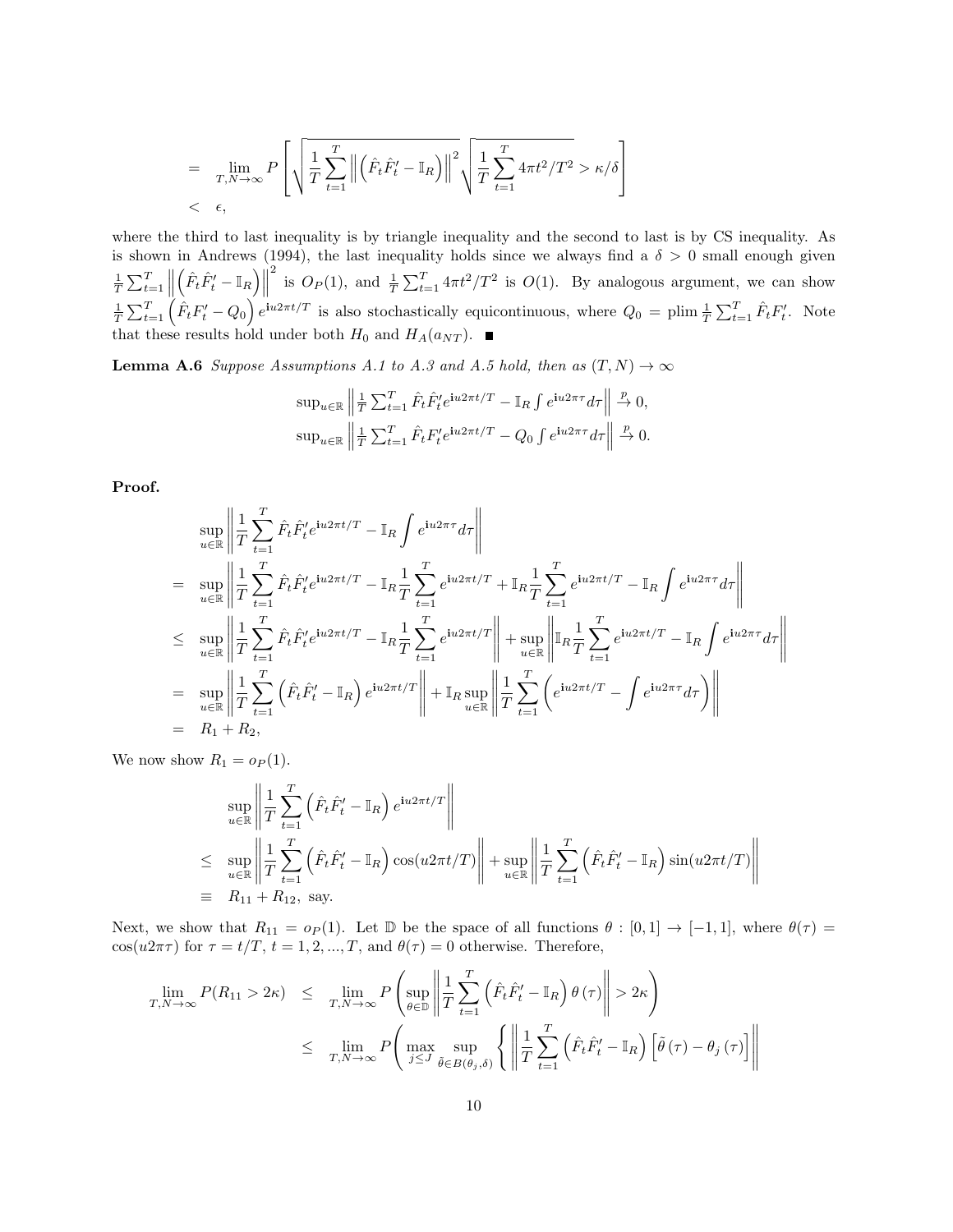$$
+\left\|\frac{1}{T}\sum_{t=1}^{T}\left(\hat{F}_{t}\hat{F}_{t}'-\mathbb{I}_{R}\right)\theta_{j}\left(\tau\right)\right\| \geq 2\kappa\right\}\leq \lim_{T,N,N\to\infty}P\left(\sup_{\theta\in\mathbb{D}}\sup_{\tilde{\theta}\in B(\theta_{j},\delta)}\left\|\frac{1}{T}\sum_{t=1}^{T}\left(\hat{F}_{t}\hat{F}_{t}'-\mathbb{I}_{R}\right)\left[\tilde{\theta}\left(\tau\right)-\theta_{j}\left(\tau\right)\right]\right\| > \kappa\right)+\lim_{T,N,N\to\infty}P\left(\max_{j\leq J}\left\|\frac{1}{T}\sum_{t=1}^{T}\left(\hat{F}_{t}\hat{F}_{t}'-\mathbb{I}_{R}\right)\theta_{j}\left(\tau\right)\right\| > \kappa\right)< \kappa,
$$

 $\sqrt{\int_0^1 |\theta(\tau) - \theta_j(\tau)|^2 d\tau} \leq \delta$ . To let the last inequality hold, we need to show: (i).  $\frac{1}{T} \sum_{t=1}^T (\hat{F}_t \hat{F}_t' - \mathbb{I}_R) \theta(\tau)$ where we let  $\{B(\theta_j, \delta) : j = 1, 2, ..., J\}$  be a finite cover of D such that  $\theta \in B(\theta_j, \delta)$  if and only if  $d(\theta, \theta_j) \equiv$ is stochastically equicontinuous; and (ii).  $\frac{1}{T} \sum_{t=1}^{T} (\hat{F}_t \hat{F}'_t - \mathbb{I}_R) \theta(\tau) = o_P(1)$  for any  $\theta \in \mathbb{D}$ . For (i):

$$
\lim_{T,N\to\infty} P\left[\sup_{\theta_1,\theta_2\in\mathbb{D}:d(\theta_1,\theta_2)<\delta}\left\|\frac{1}{T}\sum_{t=1}^T\left(\hat{F}_t\hat{F}'_t-\mathbb{I}_R\right)(\theta_1(\tau)-\theta_2(\tau))\right\|>\kappa\right]
$$
\n
$$
\leq \lim_{T,N\to\infty} P\left[\left\|\frac{1}{T}\sum_{t=1}^T\left(\hat{F}_t\hat{F}'_t-\mathbb{I}_R\right)\right\|>\kappa/\delta\right]<\epsilon,
$$

by analogous arguments in the proof of Lemma [A.5.](#page-33-0) The point-wise convergence (ii) is easy to verify, since under both  $\mathbb{H}_0$  and  $\mathbb{H}_A(a_{NT})$ , by Lemma [A.4,](#page-30-0)

$$
\hat{F}_t \hat{F}'_t = (\hat{F}_t - H'F_t) (\hat{F}_t - H'F_t)' + (\hat{F}_t - H'F_t) F'_t H + H'F_t (\hat{F}_t - H'F_t)' + H'F_t F'_t H \n= O_P(N^{-1}) + O_P(N^{-1/2}) + O_P(N^{-1/2}) + H'F_t F'_t H.
$$

By Lemma [A.2\(](#page-26-0)ii), we know  $H = Q_0^{-1}$ . Thus  $E(H'F_tF_t'H) = E(Q_0^{-1}F_tF_t'Q_0^{-1}) + O_P(C_{NT}^{-2})$  $Q_0^{-1}\Sigma_F Q_0^{-1} + O_P(C_{NT}^{-2}) = V_0^{-1/2} \Upsilon_0' \Sigma_{\Lambda_0}^{1/2}$  ${}^{1/2}_{\Lambda_0}\Sigma_F\Sigma_{\Lambda_0}^{1/2}$  $N_0^{1/2} \Upsilon_0 V_0^{-1/2} = V_0^{-1/2} V_0 V_0^{-1/2} = \mathbb{I}_R$ . Together with the boundedness condition of D, we have that  $\frac{1}{T} \sum_{t=1}^{T} (\hat{F}_t \hat{F}'_t - \mathbb{I}_R) \theta(\tau) = o_P(1)$  for any  $\theta \in \mathbb{D}$ . By analogous proof, we can show that  $R_{12} = o_P(1)$ . Therefore,  $R_1 = o_P(1)$ .

By Riemann approximation of an integral, we can show that  $R_2$  is  $o(1)$ . Thus, we have shown

$$
\sup_{u \in \mathbb{R}} \left\| \frac{1}{T} \sum_{t=1}^T \hat{F}_t \hat{F}_t' e^{i u 2\pi t/T} - \mathbb{I}_R \int e^{i u 2\pi \tau} d\tau \right\| \xrightarrow{p} 0.
$$

By analogous proof, we can also show

$$
\sup_{u \in \mathbb{R}} \left\| \frac{1}{T} \sum_{t=1}^T \hat{F}_t F'_t e^{iu2\pi t/T} - Q_0 \int e^{iu2\pi \tau} d\tau \right\| \xrightarrow{p} 0,
$$

where  $Q_0$  is defined in Lemma [A.2.](#page-26-0)

**Lemma A.7** Suppose Assumptions A.1 to A.3 and A.5 hold, then as  $(T, N) \rightarrow \infty$ ,

$$
\sqrt{NT}\hat{A}_2(u) \Rightarrow \mathcal{N}(u),
$$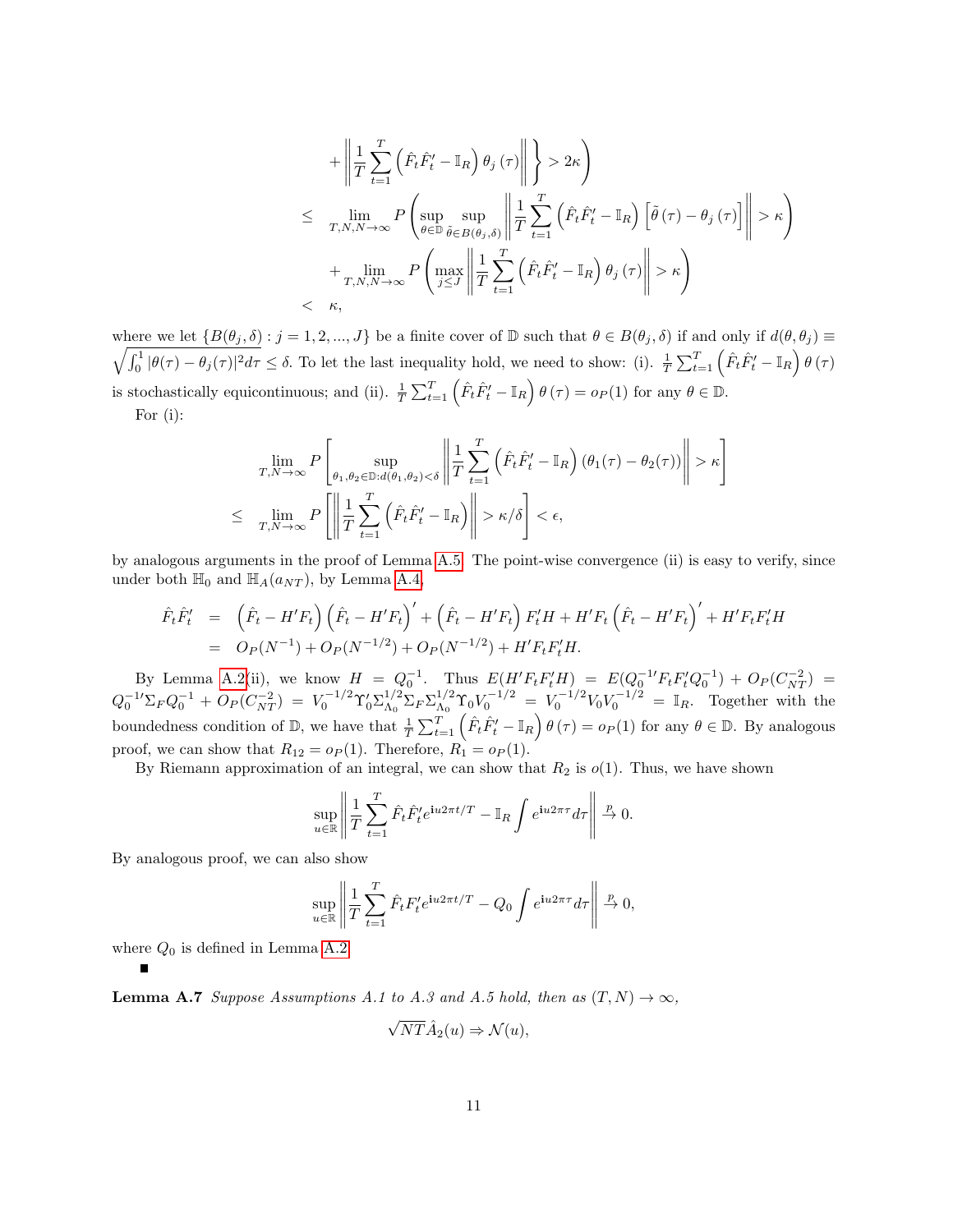where  $\mathcal{N}(u)$  is a complex-valued Gaussian process with covariance-kernel

$$
\mathcal{M}(u_1, u_2) = H'_0 \left[ \lim_{N, T \to \infty} \frac{1}{NT} \sum_{s, t=1}^T \sum_{i,j=1}^N E\left[F_t F'_s \varepsilon_{it} \varepsilon_{js}\right] M_t(u_1) M_s(u_2)^* \right] H_0,
$$

where  $H_0 = Q_0^{-1}$ , and  $M_t(u)$  is a demeaned Fourier process such that

$$
M_t(u) = e^{\mathbf{i}u 2\pi t/T} - \int e^{\mathbf{i}u 2\pi\tau} d\tau.
$$

**Proof.** By the definition of  $\hat{A}_2(u)$  and Lemma [A.6,](#page-34-0) we have

$$
\hat{A}_2(u) = \frac{1}{NT} \sum_{i=1}^N \sum_{t=1}^T \hat{G}_t(u) \varepsilon_{it} \n= \frac{1}{NT} \sum_{i=1}^N \sum_{t=1}^T \hat{F}_t e^{iu2\pi t/T} \varepsilon_{it} - \frac{1}{NT} \sum_{i=1}^N \left( \frac{1}{T} \sum_{t=1}^T \hat{F}_t \hat{F}_t' e^{iu2\pi t/T} \right) \sum_{t=1}^T \hat{F}_t \varepsilon_{it} \n= \frac{1}{NT} \sum_{i=1}^N \sum_{t=1}^T \hat{F}_t e^{iu2\pi t/T} \varepsilon_{it} - \frac{1}{NT} \sum_{i=1}^N \mathbb{I}_R \int e^{iu2\pi \tau} d\tau \sum_{t=1}^T \hat{F}_t \varepsilon_{it} + o_P(1) \n= \frac{1}{NT} \sum_{i=1}^N \sum_{t=1}^T \hat{F}_t \varepsilon_{it} M_t(u) + o_P(1),
$$

where

$$
M_t(u) = e^{\mathbf{i}u 2\pi t/T} - \int e^{\mathbf{i}u 2\pi\tau} d\tau.
$$

It follows

$$
\hat{A}_2(u) = \frac{1}{NT} \sum_{i=1}^N \sum_{t=1}^T (\hat{F}_t - H'F_t) \varepsilon_{it} M_t(u) + \frac{1}{NT} \sum_{i=1}^N \sum_{t=1}^T H'F_t \varepsilon_{it} M_t(u) + o_P(1)
$$
\n
$$
\equiv \hat{A}_{21}(u) + \hat{A}_{22}(u) + o_P(1), \text{ say.}
$$

It is straightforward to show that

$$
\left\| \frac{1}{NT} \sum_{i=1}^{N} \sum_{t=1}^{T} (\hat{F}_t - H'F_t) \varepsilon_{it} M_t(u) \right\|
$$
  
\n
$$
\leq \left( \frac{1}{T} \sum_{t=1}^{T} \left\| \hat{F}_t - H'F_t \right\|^2 \right)^{1/2} \left( \frac{1}{T} \sum_{t=1}^{T} \left\| \frac{1}{N} \sum_{i=1}^{N} \varepsilon_{it} \right\|^2 \|M_t(u)\|^2 \right)^{1/2}
$$
  
\n
$$
= O_P(C_{NT}^{-1}) O_P(N^{-1/2}).
$$

Therefore, we have  $\hat{A}_{21}(u) = O_P(C_{NT}^{-2}) = o_P(1)$ . It follows that the dominant term in  $\hat{A}_2(u)$  is  $\hat{A}_{22}(u)$ . By Lemma [A.2\(](#page-26-0)ii),  $H = H_0 + O_P(C_{NT}^{-1}),$ 

$$
\hat{A}_{22}(u) = \frac{1}{NT} \sum_{i=1}^{N} \sum_{t=1}^{T} H'_0 F_t \varepsilon_{it} M_t(u) + o_P(1)
$$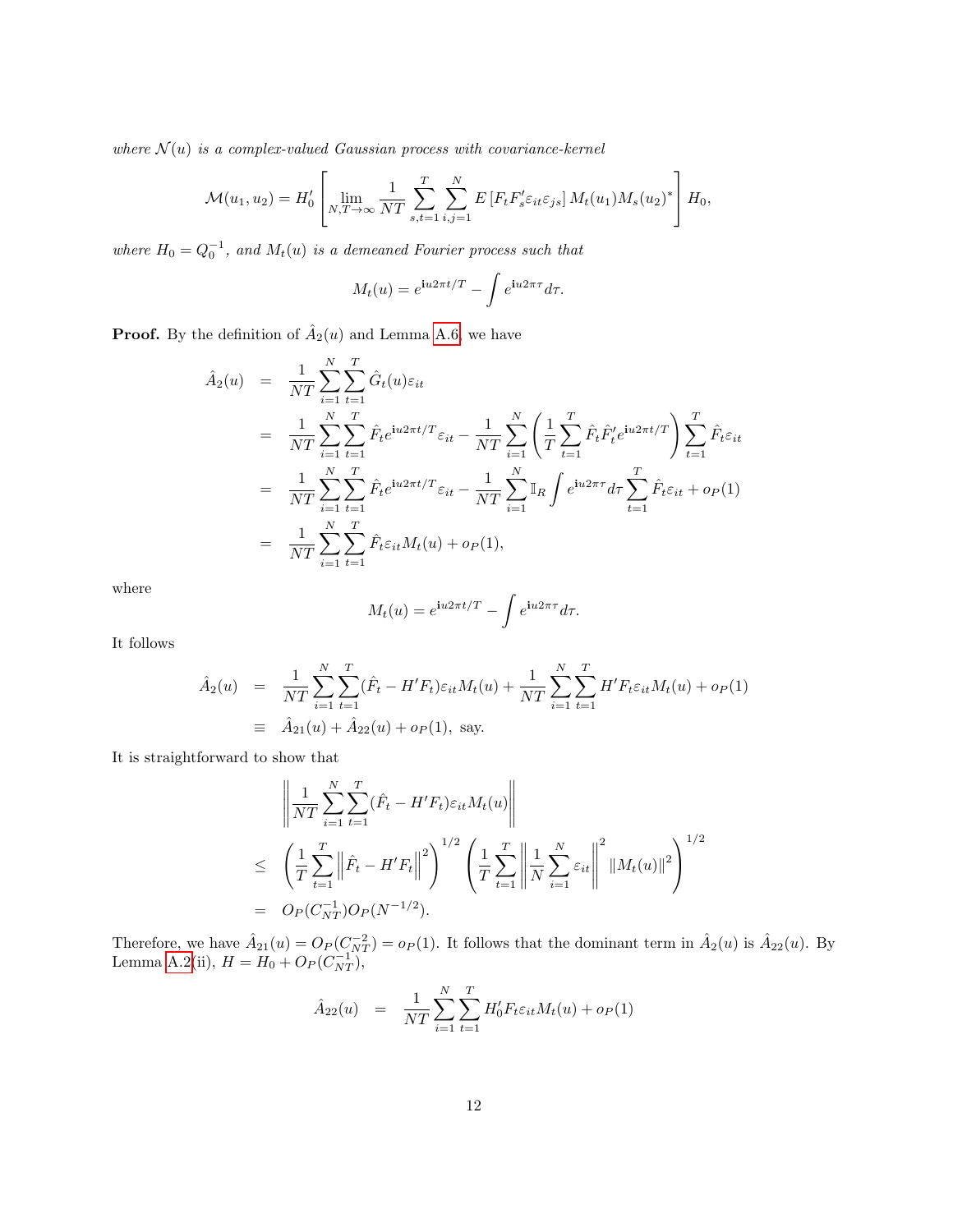Under Assumption A.1 to A.3, we have for each fixed  $u \in \mathbb{R}$ 

$$
\sqrt{NT}\hat{A}_2(u) \stackrel{d}{\rightarrow} N(0, \mathcal{M}(u, u)),
$$

where

Ē

$$
\mathcal{M}(u, u) = \text{avar}[\sqrt{NT}\hat{A}_{22}(u)]
$$
  
\n
$$
= \lim_{N,T \to \infty} \frac{1}{NT} \text{var}\left[\sum_{i=1}^{N} \sum_{t=1}^{T} H_0' F_t \varepsilon_{it} M_t(u)\right]
$$
  
\n
$$
= H_0' \left[\lim_{N,T \to \infty} \frac{1}{NT} \sum_{s,t=1}^{T} \sum_{i,j=1}^{N} E\left[F_t F_s' \varepsilon_{it} \varepsilon_{js}\right] M_t(u) M_s(u)^* \right] H_0,
$$

where the last equation is obtained by Lemma [A.2.](#page-26-0) Furthermore, given the stochastic equi-continuity results established in Lemma [A.5,](#page-33-0) we can show

$$
\sqrt{NT}\hat{A}_2(u) \Rightarrow \mathcal{N}(u),
$$

where  $\mathcal{N}(u)$  is a complex-valued Gaussian process with covariance-kernel

$$
\mathcal{M}(u_1, u_2) = H'_0 \left[ \lim_{N, T \to \infty} \frac{1}{NT} \sum_{s,t=1}^T \sum_{i,j=1}^N E\left(F_t F'_s \varepsilon_{it} \varepsilon_{js}\right) M_t(u_1) M_s(u_2)^* \right] H_0.
$$

Especially, when  $\varepsilon_{it}$  is a MDS, then

$$
\mathcal{M}(u_1, u_2) = H'_0 \left[ \lim_{N \to \infty} \frac{1}{N} \sum_{i,j=1}^N E(F_t F'_t \varepsilon_{it} \varepsilon_{jt}) \right] H_0 \left[ \int e^{i2\pi \tau (u_1 - u_2)} d\tau - \iint e^{i2\pi (\tau u_1 - \lambda u_2)} d\tau d\lambda \right].
$$

Furthermore, if  $\varepsilon_{it}$  is also cross-sectional uncorrelated,

$$
\mathcal{M}(u_1, u_2) = H'_0 E(F_t F'_t \varepsilon_{it}^2) H_0 \left[ \int e^{i2\pi \tau (u_1 - u_2)} d\tau - \int \int e^{i2\pi (\tau u_1 - \lambda u_2)} d\tau d\lambda \right].
$$

### A.2 Proofs of the Theorems and Propositions in Section 3

**Proof of Proposition 1.** Under  $\mathbb{H}_0 : \lambda_{it} = \lambda_{i0}$ , we have

$$
\hat{A}_1(u) = \frac{1}{N} \sum_{i=1}^N \left[ \frac{1}{T} \sum_{t=1}^T \hat{G}_t(u) F_t' \lambda_{i0} \right]
$$
\n
$$
= \left[ \frac{1}{T} \sum_{t=1}^T \hat{G}_t(u) F_t' \right] \left[ \frac{1}{N} \sum_{i=1}^N \lambda_{i0} \right]
$$
\n
$$
= \left[ \frac{1}{T} \sum_{t=1}^T \hat{G}_t(u) (F_t - H'^{-1} \hat{F}_t)' \right] \bar{\lambda}_{N,0} + \left[ \frac{1}{T} \sum_{t=1}^T \hat{G}_t(u) \hat{F}_t' H^{-1} \right] \bar{\lambda}_{N,0}
$$
\n
$$
\equiv \hat{A}_{11}(u) + \hat{A}_{12}(u),
$$

where  $\bar{\lambda}_{N,0} = \left[\frac{1}{N} \sum_{i=1}^{N} \lambda_{i0}\right]$ .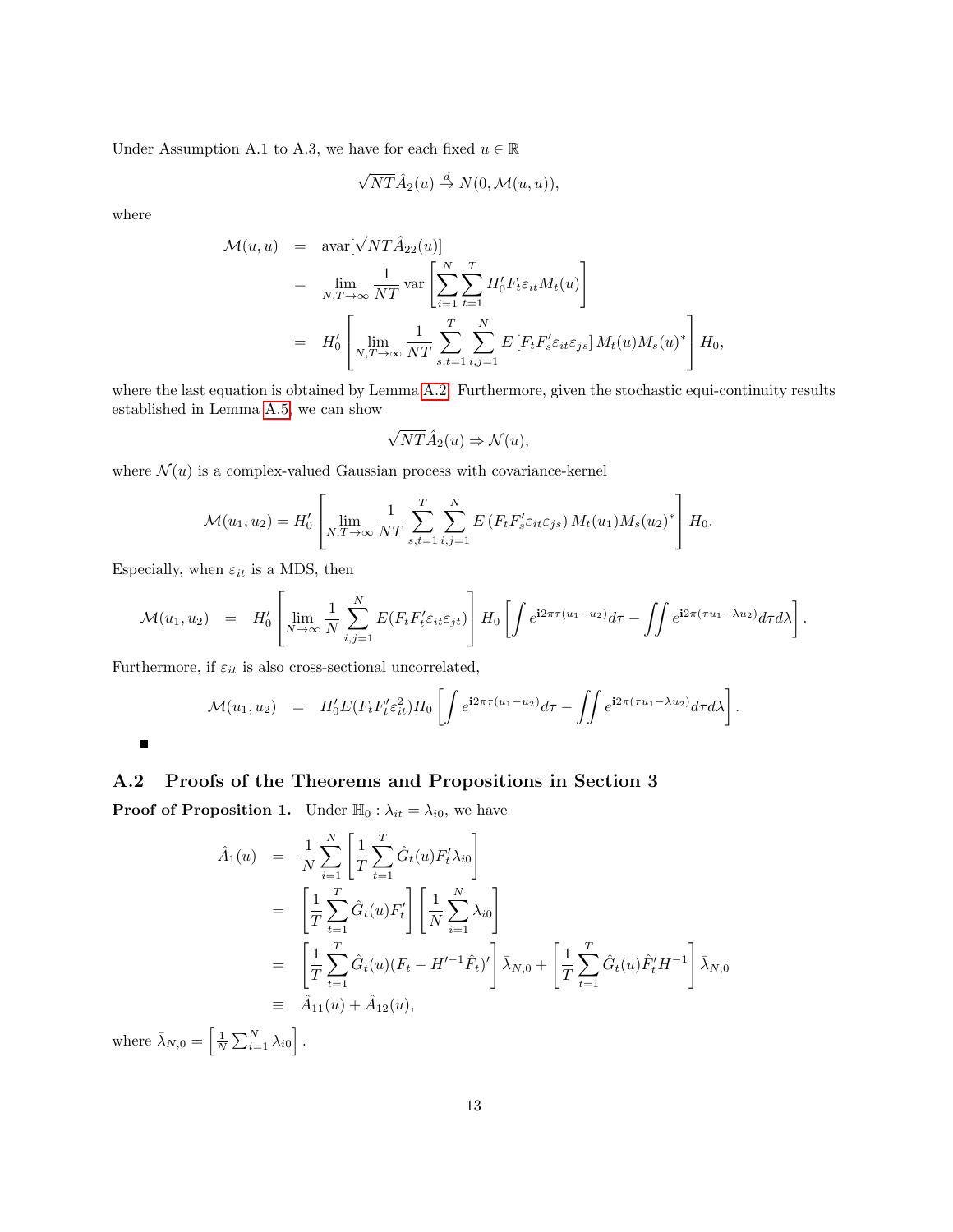For  $\hat{A}_{12}(u)$ , it follows that

$$
\hat{A}_{12}(u) = \left[ \frac{1}{T} \sum_{t=1}^{T} \hat{G}_t(u) \hat{F}_t' H^{-1} \right] \bar{\lambda}_{N,0} \n= \left[ \frac{1}{T} \sum_{t=1}^{T} \hat{F}_t e^{iu2\pi t/T} \hat{F}_t' H^{-1} - \left( \frac{1}{T} \sum_{t=1}^{T} \hat{F}_t \hat{F}_t' e^{iu2\pi t/T} \right) \left( \frac{1}{T} \sum_{t=1}^{T} \hat{F}_t \hat{F}_t' \right) H^{-1} \right] \bar{\lambda}_{N,0} \n= 0,
$$

where the last equality comes from the fact that  $\frac{1}{T} \sum_{t=1}^{T} \hat{F}_t \hat{F}'_t = \mathbb{I}_R$ . By Lemma A.2 of Bai (2003),

$$
\hat{F}_t - H'F_t = V_{NT}^{-1} \left( \frac{1}{T} \sum_{s=1}^T \hat{F}_s \gamma_N(s, t) + \frac{1}{T} \sum_{s=1}^T \hat{F}_s \zeta_{st} + \frac{1}{T} \sum_{s=1}^T \hat{F}_s \eta_{st} + \frac{1}{T} \sum_{s=1}^T \hat{F}_s \zeta_{st} \right).
$$

Then, it follows

$$
F_t - H'^{-1}\hat{F}_t = -H'^{-1}V_{NT}^{-1}\left(\frac{1}{T}\sum_{s=1}^T \hat{F}_s\gamma_N(s,t) + \frac{1}{T}\sum_{s=1}^T \hat{F}_s\zeta_{st} + \frac{1}{T}\sum_{s=1}^T \hat{F}_s\eta_{st} + \frac{1}{T}\sum_{s=1}^T \hat{F}_s\zeta_{st}\right),
$$

and

$$
\frac{1}{T} \sum_{s=1}^{T} \hat{F}_s \gamma_N(s,t) = O_P\left(\frac{1}{\sqrt{T}C_{NT}}\right)
$$
\n
$$
\frac{1}{T} \sum_{s=1}^{T} \hat{F}_s \zeta_{st} = O_P\left(\frac{1}{\sqrt{N}C_{NT}}\right)
$$
\n
$$
\frac{1}{T} \sum_{s=1}^{T} \hat{F}_s \eta_{st} = O_P\left(\frac{1}{\sqrt{N}}\right)
$$
\n
$$
\frac{1}{T} \sum_{s=1}^{T} \hat{F}_s \zeta_{st} = O_P\left(\frac{1}{\sqrt{N}C_{NT}}\right),
$$

where

$$
C_{NT} = \min\{\sqrt{N}, \sqrt{T}\}.
$$

We claim only  $\frac{1}{T} \sum_{s=1}^{T} \hat{F}_s \gamma_N(s,t)$  and  $\frac{1}{T} \sum_{s=1}^{T} \hat{F}_s \eta_{st}$  can be the dominant terms. Let  $T \propto N^{\nu}$ , we have the following three cases

• CASE 1: If  $\nu > 1/2$ , then the dominant term is

$$
\frac{1}{T} \sum_{s=1}^{T} \hat{F}_s \eta_{st} = O_P\left(\frac{1}{\sqrt{N}}\right).
$$

• **CASE 2:** If  $\nu = 1/2$ , then the dominant terms will be

$$
\frac{1}{T} \sum_{s=1}^T \hat{F}_s \eta_{st} + \frac{1}{T} \sum_{s=1}^T \hat{F}_s \gamma_N(s,t) = O_P\left(\frac{1}{\sqrt{N}}\right) = O_P\left(\frac{1}{T}\right).
$$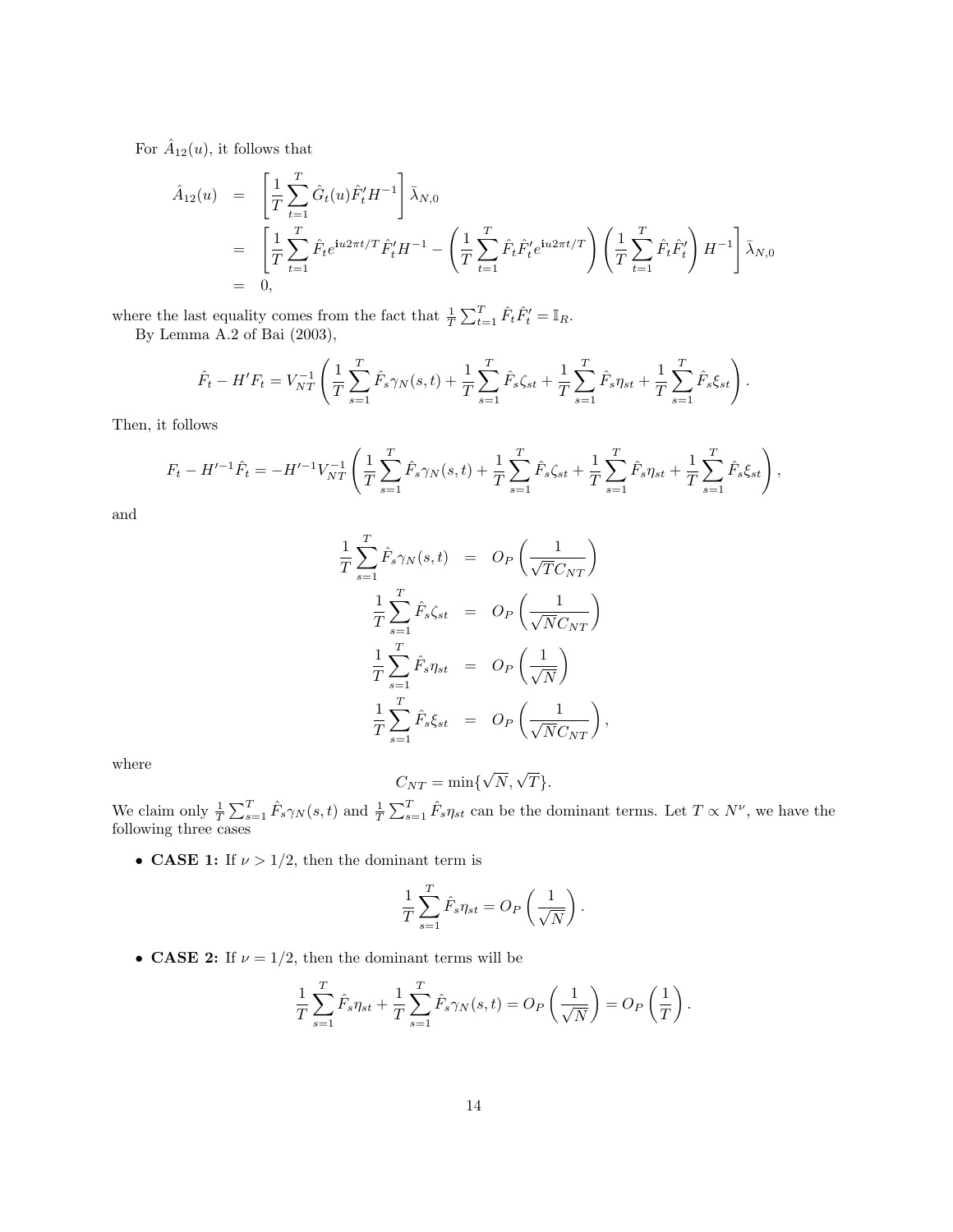$\bullet\,$  CASE 3: If  $\nu<1/2,$  then the dominant term will be

$$
\frac{1}{T} \sum_{s=1}^{T} \hat{F}_s \gamma_N(s, t) = O_P\left(\frac{1}{T}\right).
$$

When  $\nu > 1/2$ ,

$$
\hat{A}_{11}(u) = \left[ \frac{1}{T} \sum_{t=1}^{T} \hat{G}_{t}(u) \left( -H'^{-1} V_{NT}^{-1} \frac{1}{T} \sum_{s=1}^{T} \hat{F}_{s} \eta_{st} \right)^{\prime} \right] \bar{\lambda}_{N,0} + o_{P}(1)
$$
\n
$$
= \left\{ \frac{1}{T} \sum_{t=1}^{T} \hat{G}_{t}(u) \left[ -H'^{-1} V_{NT}^{-1} \left( \frac{1}{T} \sum_{s=1}^{T} \hat{F}_{s} F'_{s} \right) \left( \frac{1}{N} \sum_{i=1}^{N} \lambda_{i0} \varepsilon_{it} \right) \right]^{\prime} \right\} \bar{\lambda}_{N,0} + o_{P}(1)
$$
\n
$$
= \left\{ -\frac{1}{T} \sum_{t=1}^{T} \hat{G}_{t}(u) \left( \frac{1}{N} \sum_{i=1}^{N} \lambda_{i0} \varepsilon_{it} \right)^{\prime} \left( \frac{1}{T} \sum_{s=1}^{T} \hat{F}_{s} F'_{s} \right)^{\prime} V_{NT}^{-1} H^{-1} \right\} \bar{\lambda}_{N,0} + o_{P}(1)
$$
\n
$$
= -\frac{1}{NT} \sum_{i=1}^{N} \sum_{t=1}^{T} \hat{G}_{t}(u) \varepsilon_{it} \lambda_{i0}^{\prime} \left( \frac{1}{T} \sum_{s=1}^{T} \hat{F}_{s} F'_{s} \right)^{\prime} V_{NT}^{-1} H^{-1} \bar{\lambda}_{N,0} + o_{P}(1)
$$
\n
$$
= -\frac{1}{NT} \sum_{i=1}^{N} \sum_{t=1}^{T} \hat{G}_{t}(u) \varepsilon_{it} \lambda_{i0}^{\prime} (\Lambda_{0}^{\prime} \Lambda_{0} / N)^{-1} \bar{\lambda}_{N,0} + o_{P}(1).
$$

Therefore, we combine  $\hat{A}_1(u)$  and  $\hat{A}_2(u)$  and get

$$
\hat{A}(u) = \frac{1}{NT} \sum_{i=1}^{N} \sum_{t=1}^{T} \hat{G}_t(u) \hat{B}_i \varepsilon_{it} + o_P(1),
$$

where

$$
\hat{B}_i = 1 - \lambda'_{i0} (\Lambda'_0 \Lambda_0 / N)^{-1} \bar{\lambda}_{N,0}.
$$

Given

$$
\hat{F}_t \hat{F}'_t = (\hat{F}_t - H'F_t) (\hat{F}_t - H'F_t)' + (\hat{F}_t - H'F_t) F'_t H + H'F_t (\hat{F}_t - H'F_t)' + H'F_t F'_t H
$$
\n
$$
= O_P(N^{-1}) + O_P(N^{-1/2}) + O_P(N^{-1/2}) + H'F_t F'_t H,
$$

it follows

$$
\frac{1}{T} \sum_{t=1}^{T} \hat{F}_t \hat{F}'_t e^{i\omega 2\pi t/T} = H' \left( \frac{1}{T} \sum_{t=1}^{T} F_t F'_t e^{i\omega 2\pi t/T} \right) H + O_P(N^{-1/2}).
$$

Therefore, for each fixed  $u \in \mathbb{R}$ ,

$$
\hat{G}_t(u) = \hat{F}_t e^{iu2\pi t/T} - \left(\frac{1}{T} \sum_{t=1}^T \hat{F}_t \hat{F}'_t e^{iu2\pi t/T}\right) \hat{F}_t
$$
\n
$$
= \left(\hat{F}_t - H'F_t\right) e^{iu2\pi t/T} - H' \left(\frac{1}{T} \sum_{t=1}^T F_t F'_t e^{iu2\pi t/T}\right) H \left(\hat{F}_t - H'F_t\right) + O_P(N^{-1/2})
$$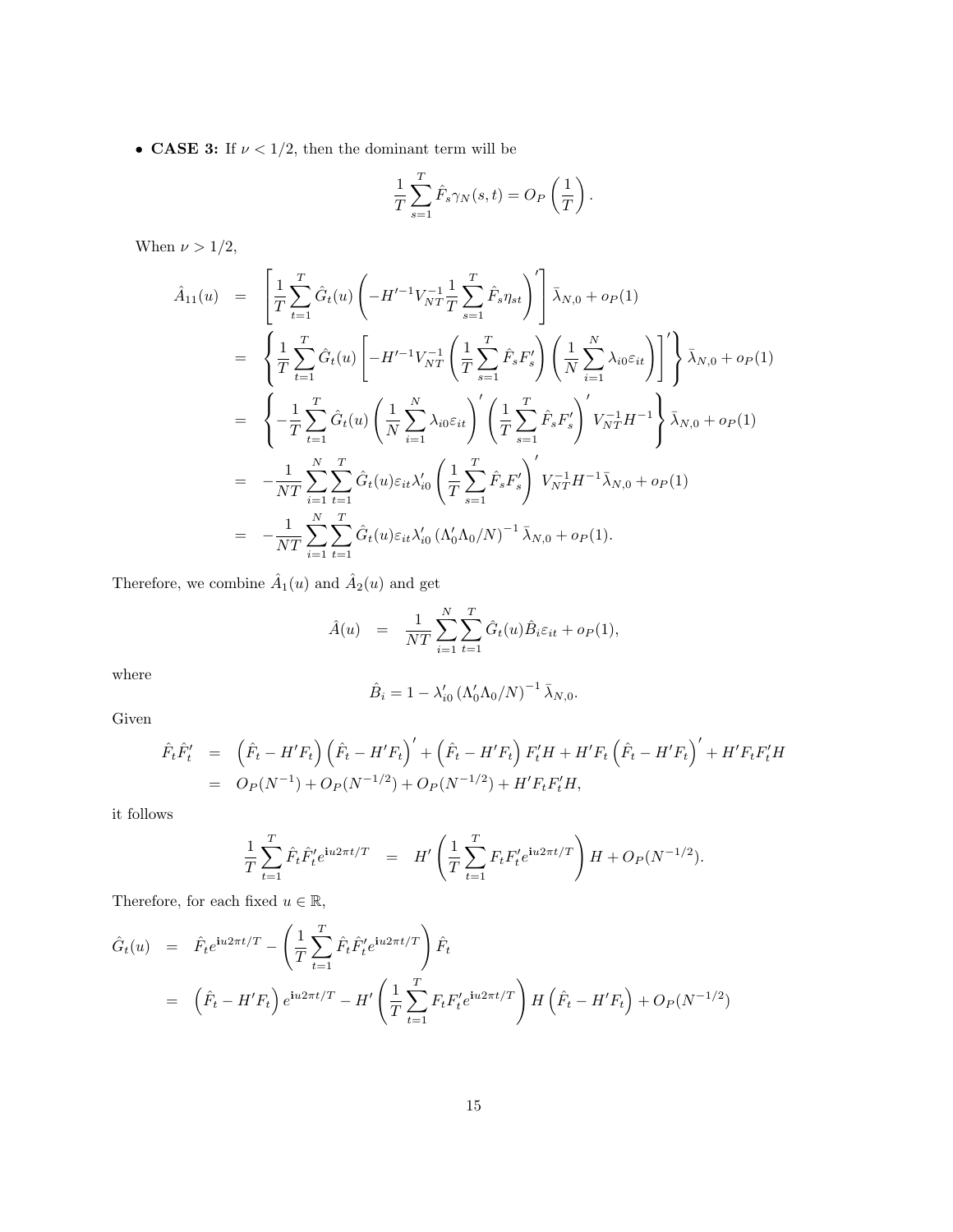$$
= H'F_t e^{iu2\pi t/T} - H' \left[ \frac{1}{T} \sum_{t=1}^T (F_t F_t' - \Sigma_F) e^{iu2\pi t/T} \right] HH' F_t - H' \Sigma_F HH' F_t \left[ \frac{1}{T} \sum_{t=1}^T e^{iu2\pi t/T} \right] + O_P(N^{-1/2})
$$
  
\n
$$
= H'F_t e^{iu2\pi t/T} + O_P(T^{-1/2}) - H' \Sigma_F HH' F_t \left[ \frac{1}{T} \sum_{t=1}^T e^{iu2\pi t/T} \right] + O_P(N^{-1/2})
$$
  
\n
$$
= H'_0 F_t e^{iu2\pi t/T} - H'_0 \Sigma_F H_0 H'_0 F_t \left( \int_0^1 e^{iu2\pi \tau} d\tau \right) + O_P(C_{NT}^{-1})
$$
  
\n
$$
= H'_0 F_t \left( e^{iu2\pi t/T} - \int_0^1 e^{iu2\pi \tau} d\tau \right) + O_P(C_{NT}^{-1})
$$
  
\n
$$
\equiv G_t(u) + O_P(C_{NT}^{-1}).
$$

where the third to last equality is due to that Lemma A.2 establishes that  $H = H_0 + O_P(C_{NT}^{-1})$ . Furthermore, it is straightforward to show that  $\hat{B}_i = B_i + O_P(N^{-1/2})$ , where  $B_i = 1 - \lambda'_{i0} \Sigma_{\Lambda_0} \bar{\lambda}_0$  and  $\bar{\lambda}_0 = \lim_{N \to \infty} \lambda_{N,0}$ . As a result, it follows that

$$
\hat{A}(u) = \frac{1}{NT} \sum_{i=1}^{N} \sum_{t=1}^{T} G_t(u) B_i \varepsilon_{it} + o_P(1).
$$

When  $\nu < 1/2$ ,

$$
\hat{A}_{11}(u) = \left[ \frac{1}{T} \sum_{t=1}^{T} \hat{G}_{t}(u) \left( -H'^{-1} V_{NT}^{-1} \frac{1}{T} \sum_{s=1}^{T} \hat{F}_{s} \gamma_{N}(s, t) \right)^{\prime} \right] \bar{\lambda}_{N,0} + o_{P}(1)
$$
\n
$$
= \left[ \frac{1}{T} \sum_{t=1}^{T} \hat{G}_{t}(u) \left( -H'^{-1} V_{NT}^{-1} \frac{1}{T} \sum_{s=1}^{T} \hat{F}_{s} \left( \frac{1}{N} \sum_{i=1}^{N} E(\varepsilon_{is} \varepsilon_{it}) \right) \right)^{\prime} \right] \bar{\lambda}_{N,0} + o_{P}(1)
$$
\n
$$
= -\frac{1}{NT^{2}} \sum_{i=1}^{N} \sum_{s,t=1}^{T} \hat{G}_{t}(u) \hat{F}_{s}^{\prime} E(\varepsilon_{is} \varepsilon_{it}) V_{NT}^{-1} H^{-1} \bar{\lambda}_{N,0} + o_{P}(1)
$$
\n
$$
= -\frac{1}{NT^{2}} \sum_{i=1}^{N} \sum_{t=1}^{T} \hat{G}_{t}(u) \hat{F}_{t}^{\prime} E(\varepsilon_{it}^{2}) V_{NT}^{-1} H^{-1} \bar{\lambda}_{N,0}
$$
\n
$$
- \frac{1}{NT^{2}} \sum_{i=1}^{N} \sum_{s \neq t}^{T} \hat{G}_{t}(u) \hat{F}_{s}^{\prime} E(\varepsilon_{is} \varepsilon_{it}) V_{NT}^{-1} H^{-1} \bar{\lambda}_{N,0} + o_{P}(1)
$$
\n
$$
= \hat{A}_{111}(u) + \hat{A}_{112}(u) + o_{P}(1), \text{ say.}
$$

When  $\varepsilon_{it}$  is weakly stationary, then  $E(\varepsilon_{it}^2) = \sigma_i^2$ , and

$$
\hat{A}_{111}(u) = -\frac{1}{T} \sum_{t=1}^{T} \hat{G}_t(u) \hat{F}_t V_{NT}^{-1} H^{-1} \bar{\lambda}_{N,0} \left( \frac{1}{N} \sum_{i=1}^{N} \sigma_i^2 \right)
$$
\n
$$
= -\left[ \frac{1}{T} \sum_{t=1}^{T} \hat{F}_t e^{i u 2\pi t/T} \hat{F}_t' - \left( \frac{1}{T} \sum_{t=1}^{T} \hat{F}_t \hat{F}_t' e^{i u 2\pi t/T} \right) \left( \frac{1}{T} \sum_{t=1}^{T} \hat{F}_t \hat{F}_t' \right) \right] V_{NT}^{-1} H^{-1} \bar{\lambda}_{N,0} \left( \frac{1}{N} \sum_{i=1}^{N} \sigma_i^2 \right)
$$
\n
$$
= 0.
$$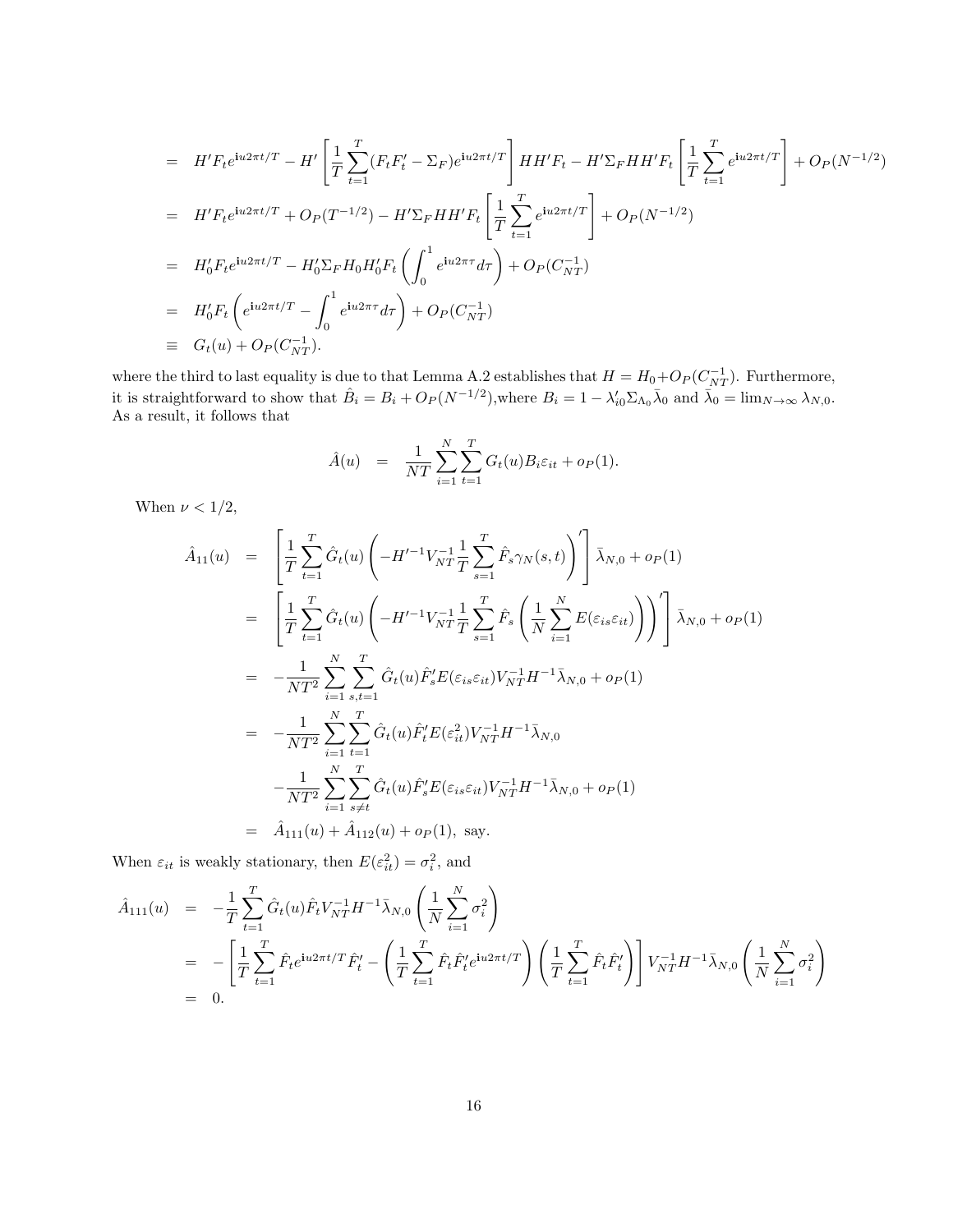Since  $\nu < 1/2$ ,  $\hat{F}_t - H'F_t = O_P(T^{-1})$ . Then we can show

$$
\frac{1}{T} \sum_{t=1}^{T} \hat{F}_t \hat{F}'_t e^{\mathbf{i}u 2\pi t/T} = H' \left( \frac{1}{T} \sum_{t=1}^{T} F_t F'_t e^{\mathbf{i}u 2\pi t/T} \right) H + O_P(T^{-1}),
$$

and therefore it follows  $\hat{G}_t(u) = G_t(u) + O_P(T^{-1/2})$ . For  $\hat{A}_{112}(u)$ ,

$$
\hat{A}_{112}(u) = -\frac{1}{NT^2} \sum_{i=1}^{N} \sum_{s \neq t}^{T} \hat{G}_t(u) \hat{F}_s' E(\varepsilon_{is} \varepsilon_{it}) V_{NT}^{-1} H^{-1} \bar{\lambda}_{N,0} \n= -\frac{1}{T^2} \sum_{s \neq t}^{T} G_t(u) F_s' H_0 \gamma_N(s, t) V_0^{-1} H_0^{-1} \bar{\lambda}_0 + o_P(1) \n= -\frac{1}{T^2} \sum_{s \neq t}^{T} H_0' F_t F_s' H_0 M_t(u) \gamma_N(s, t) V_0^{-1} H_0^{-1} \bar{\lambda}_0 + o_P(1) \n= -\frac{2}{T^2} \sum_{j=1}^{T-1} \sum_{t=1}^{T-j} H_0' F_t F_{t+j}' H_0 M_t(u) \gamma_N(t, t+j) V_0^{-1} H_0^{-1} \bar{\lambda}_0 + o_P(1) \n= -\frac{2}{T^2} \sum_{j=1}^{T-1} \sum_{t=1}^{T-j} H_0' E(F_t F_{t+j}') H_0 M_t(u) \gamma_N(t, t+j) V_0^{-1} H_0^{-1} \bar{\lambda}_N + o_P(1) \n- \frac{2}{T^2} \sum_{j=1}^{T-1} \sum_{t=1}^{T-j} H_0' [F_t F_{t+j}' - E(F_t F_{t+j}')] H_0 M_t(u) \gamma_N(t, t+j) V_0^{-1} H_0^{-1} \bar{\lambda}_0 + o_P(1) \n= -\frac{2}{T} \sum_{j=1}^{T-1} H_0' F_t F_{t+j}' H_0 \gamma_N(t, t+j) \left[ \frac{1}{T} \sum_{t=1}^{T-j} M_t(u) \right] V_0^{-1} H_0^{-1} \bar{\lambda}_0 + o_P(1) \n= O_P(T^{-1}) * O_P(T^{-1/2}),
$$

where we use the fact that

$$
\frac{1}{T} \sum_{t=1}^{T} M_t(u) = O_P(T^{-1/2}),
$$

and

.

$$
\sum_{j=-\infty}^{\infty} E(F_t F_{t+j}) \gamma_N(t, t+j) < C < \infty
$$

Therefore,  $\hat{A}_{11}(u) = O_P(T^{-3/2})$ . And

$$
\hat{A}_1(u) = -\frac{2}{T} \sum_{j=1}^{T-1} H'_0 F_t F'_{t+j} H_0 \gamma_N(t, t+j) \left[ \frac{1}{T} \sum_{t=1}^{T-j} M_t(u) \right] V_0^{-1} H_0^{-1} \bar{\lambda}_0 + o_P(1),
$$

which is a degenerate statistic. When  $\nu = 1/2$ , it is straightforward to show that

$$
\hat{A}(u) = \frac{1}{NT} \sum_{i=1}^{N} \sum_{t=1}^{T} G_t(u) B_i \varepsilon_{it} - \frac{2}{T} \sum_{j=1}^{T-1} H'_0 F_t F'_{t+j} H_0 \gamma_N(t, t+j) \left[ \frac{1}{T} \sum_{t=1}^{T-j} M_t(u) \right] V_0^{-1} H_0^{-1} \bar{\lambda}_0 + o_P(1).
$$

 $\blacksquare$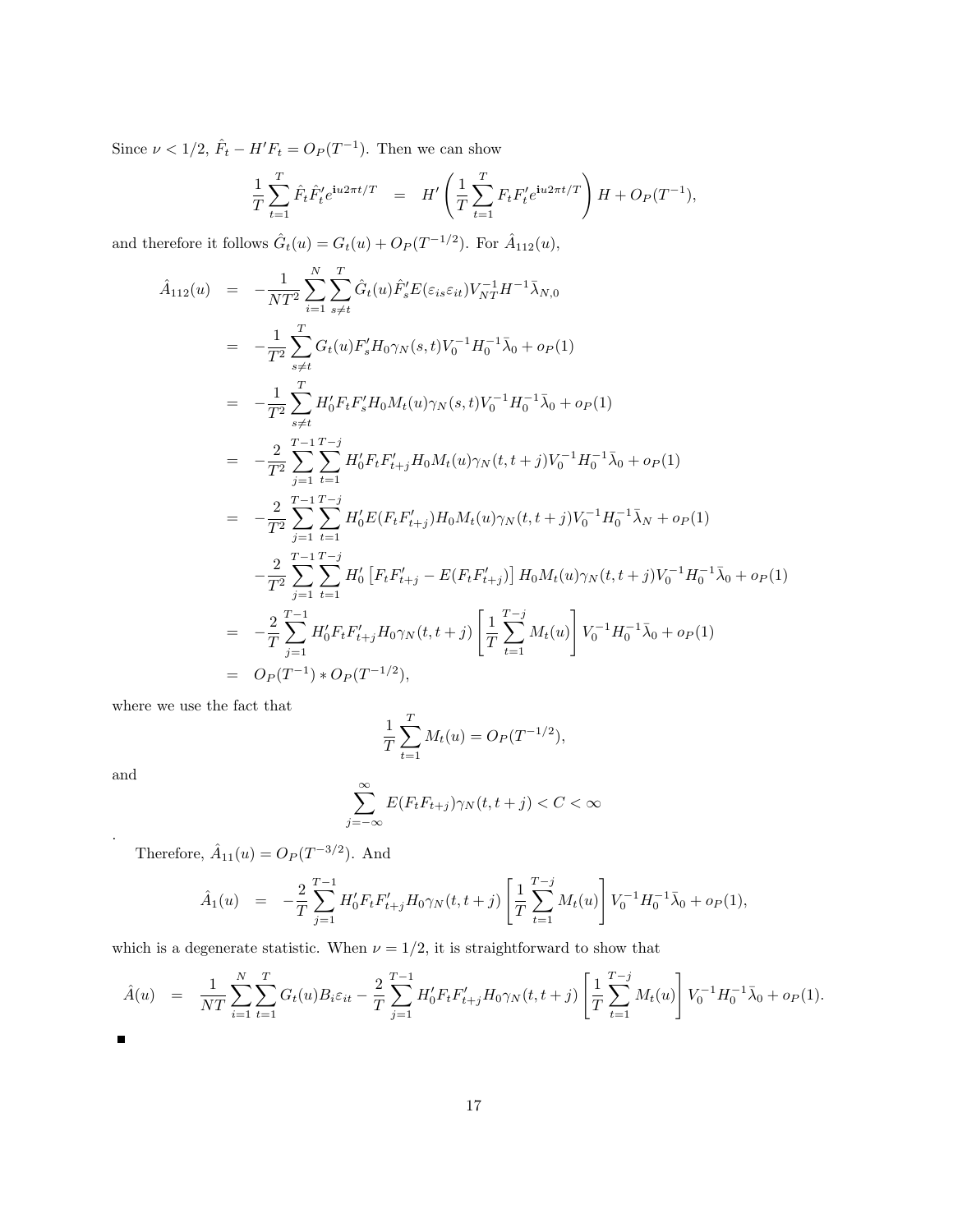**Proof of Proposition 2.** Under  $\mathbb{H}_{A}(a_{NT}): \lambda_{it} = \lambda_{i0} + a_{NT} g_{it}$  we can show that

$$
\hat{A}_1(u) = \frac{1}{N} \sum_{i=1}^N \left[ \frac{1}{T} \sum_{t=1}^T \hat{G}_t(u) F_t' \lambda_{it} \right] \n= \frac{1}{N} \sum_{i=1}^N \left[ \frac{1}{T} \sum_{t=1}^T \hat{G}_t(u) F_t' \lambda_{i0} \right] + \frac{a_{NT}}{N} \sum_{i=1}^N \left[ \frac{1}{T} \sum_{t=1}^T \hat{G}_t(u) F_t' g_{it} \right].
$$

By Proposition 1, the first term is  $O_P(T^{-3/2} + N^{-1/2}T^{-1/2})$ . The second term is

$$
\frac{a_{NT}}{N} \sum_{i=1}^{N} \left[ \frac{1}{T} \sum_{t=1}^{T} \hat{G}_t(u) F_t' g_{it} \right]
$$
\n
$$
= \frac{a_{NT}}{N} \sum_{i=1}^{N} \left[ \frac{1}{T} \sum_{t=1}^{T} \hat{F}_t F_t' e^{iu2\pi t/T} g_{it} - \left( \frac{1}{T} \sum_{t=1}^{T} \hat{F}_t \hat{F}_t' e^{iu2\pi t/T} \right) \frac{1}{T} \sum_{t=1}^{T} \hat{F}_t F_t' g_{it} \right].
$$

For the first term, we have

$$
\frac{1}{T} \sum_{t=1}^{T} \hat{F}_t F'_t e^{iu2\pi t/T} g_{it}
$$
\n
$$
= \frac{1}{T} \sum_{t=1}^{T} (\hat{F}_t F'_t - Q_0) e^{iu2\pi t/T} g_{it} + \frac{1}{T} \sum_{t=1}^{T} Q_0 e^{iu2\pi t/T} g_{it}
$$

By Lemma A.2(i), A.5, A.6, and Assumption A.5, we know  $\frac{1}{T} \sum_{t=1}^{T} (\hat{F}_t F'_t - Q_0) e^{i u 2\pi t/T} g_{it} = O_P(C_{NT}^{-1})$ . By law of large numbers, the second term

$$
\frac{1}{T} \sum_{t=1}^{T} Q_0 e^{i u 2\pi t/T} g_{it} \Rightarrow Q_0 \lim_{T \to \infty} \frac{1}{T} \sum_{t=1}^{T} e^{i u 2\pi t/T} g_{it}.
$$

Similarly, for the second term, we know  $\frac{1}{T} \sum_{t=1}^{T} \hat{F}_t \hat{F}'_t e^{i\omega 2\pi t/T} = O_P(1)$ , and

$$
\frac{1}{T} \sum_{t=1}^{T} \hat{F}_t F'_t g_{it} = \frac{1}{T} \sum_{t=1}^{T} \left( \hat{F}_t - H' F_t \right) F'_t g_{it} + \frac{1}{T} \sum_{t=1}^{T} H' F_t F'_t g_{it}.
$$

By Lemma [A.4](#page-30-0) and Assumption 5, we know the term  $\frac{1}{T} \sum_{t=1}^{T} (\hat{F}_t - H'F_t) F'_t g_{it} = O_P(C_{NT}^{-2}) = o_P(1)$ , and the term  $\frac{1}{T} \sum_{t=1}^{T} H' F_t F_t' g_{it} = H' \sum_{F} \frac{1}{T} \sum_{t=1}^{T} g_{it} + o_P(1) = o_P(1)$ . Therefore, given  $a_{NT} = N^{-1/2}T^{-1/2}$ , and  $\nu > 1/2$ ,

 $\sqrt{NT}\hat{A}_1(u) \Rightarrow Q_0 \lim_{N,T \to \infty}$ 1  $_{NT}$  $\sum_{i=1}^{N}$  $i=1$  $\sum_{i=1}^{T}$  $t=1$  $e^{\mathbf{i}u2\pi t/T}g_{it} + o_P(1)$  $= Q_0 \lim_{N,T \to \infty}$ 1  $\sum_{i=1}^N \left(\frac{1}{T}\right)$  $\sum_{i=1}^{T}$  $e^{\mathbf{i}u2\pi t/T}g_{it}-\frac{1}{\tau}$  $\sum_{i=1}^{T}$  $e^{i u 2\pi t/T} \frac{1}{\pi}$  $\sum_{i=1}^{T}$  $g_{it}$  +  $o_P(1)$ .

T

 $t=1$ 

N

T

 $t=1$ 

T

 $t=1$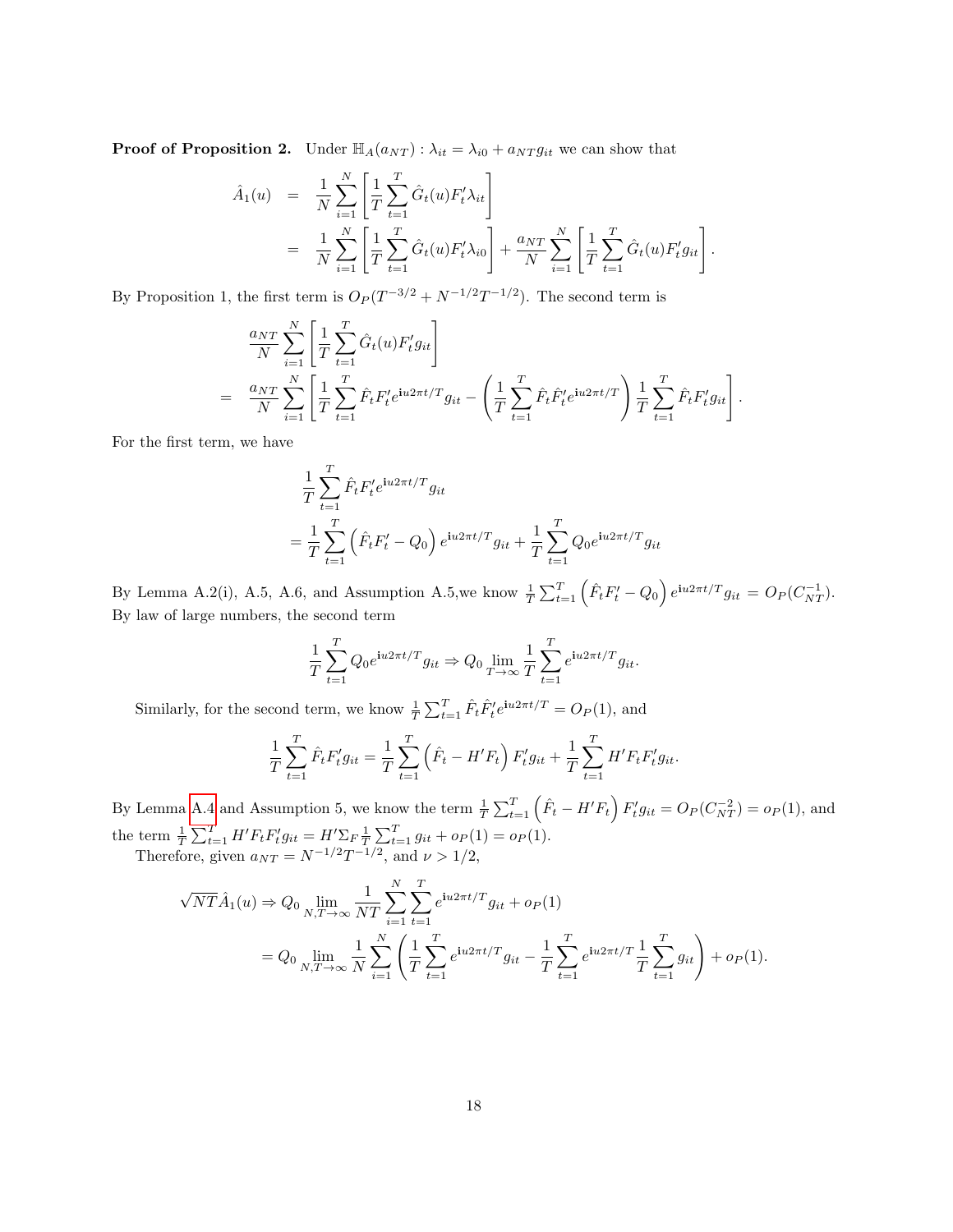Furthermore, if  $g_{it} = g_i(\frac{t}{T})$ , we have

$$
\sqrt{NT}\hat{A}_1(u) \Rightarrow Q_0 \lim_{N \to \infty} \frac{1}{N} \sum_{i=1}^N \widetilde{cov}(e^{\mathbf{i}u2\pi\tau}, g_i(\tau)),
$$

where  $\widetilde{cov}(e^{i\omega_2 \pi \tau}, g_i(\tau))$  is a pseudo-covariance such that

$$
\widetilde{cov}[e^{\mathbf{i}u2\pi\tau}, g_i(\tau)] = \int_0^1 e^{\mathbf{i}u2\pi\tau} g_i(\tau) d\tau - \int_0^1 e^{\mathbf{i}u2\pi\tau} d\tau \int_0^1 g_i(\tau) d\tau = \int_0^1 e^{\mathbf{i}u2\pi\tau} g_i(\tau) d\tau
$$

By Lemma A.2,  $\sqrt{NT}\hat{A}_2(u) \Rightarrow \mathcal{G}(u)$ . Thus, we proved the result.

**Proof of Theorem [1.](#page-9-0)** Under  $\mathbb{H}_0 : \lambda_{it} = \lambda_{i0}$ , Proposition 1 shows

$$
\hat{A}(u) = \frac{1}{NT} \sum_{i=1}^{N} \sum_{t=1}^{T} \hat{G}_t(u) B_i \varepsilon_{it} + O(T^{-3/2}) + o_P(1).
$$

Given  $\sqrt{N}/T \to 0$ ,

$$
\sqrt{NT}\hat{A}(u) = \frac{1}{\sqrt{NT}}\sum_{i=1}^{N}\sum_{t=1}^{T}\hat{G}_t(u)B_i\varepsilon_{it} + o_P(1)
$$

By Lemma A.7,

$$
\sqrt{NT}\hat{A}(u) \Rightarrow \mathcal{G}(u),
$$

where  $\mathcal{G}(u)$  is a complex-valued Gaussian process with covariance-kernel  $\mathcal{K}(u_1, u_2)$  such that

$$
\mathcal{K}(u_1, u_2) = H'_0 \left[ \lim_{N, T \to \infty} \frac{1}{NT} \sum_{s, t=1}^T \sum_{i, j=1}^N B_i B_j E \left[ F_t F'_s \varepsilon_{it} \varepsilon_{js} \right] M_t(u_1) M_s(u_2)^* \right] H_0.
$$

By Lemma A.5, it is straightforward to show that  $\hat{A}(u)$  is stochastically equicontinuous over  $u \in \mathbb{R}$ , under Assumption A.4 and continuous mapping theorem, we have

$$
\hat{D} \stackrel{d}{\to} \int_{\mathbb{R}} \|\mathcal{G}(u)\|^2 W(u) du.
$$

 $\blacksquare$ 

**Proof of Theorem [2.](#page-11-0)** Under  $\mathbb{H}_A(a_{NT})$  :  $\lambda_{it} = \lambda_{i0} + a_{NT} g_{it}$ ,

$$
\hat{A}_1(u) = \frac{1}{NT} \sum_{i=1}^N \sum_{t=1}^T \hat{G}_t(u) F'_t \lambda_{it}
$$
  
\n
$$
= \frac{1}{NT} \sum_{i=1}^N \sum_{t=1}^T \hat{G}_t(u) F'_t \lambda_{i0} + \frac{a_{NT}}{NT} \sum_{i=1}^N \sum_{t=1}^T \hat{G}_t(u) F'_t g_{it}.
$$

By Proposition 1, we have

$$
\frac{1}{NT} \sum_{i=1}^{N} \sum_{t=1}^{T} \hat{G}_t(u) F'_t \lambda_{i0}
$$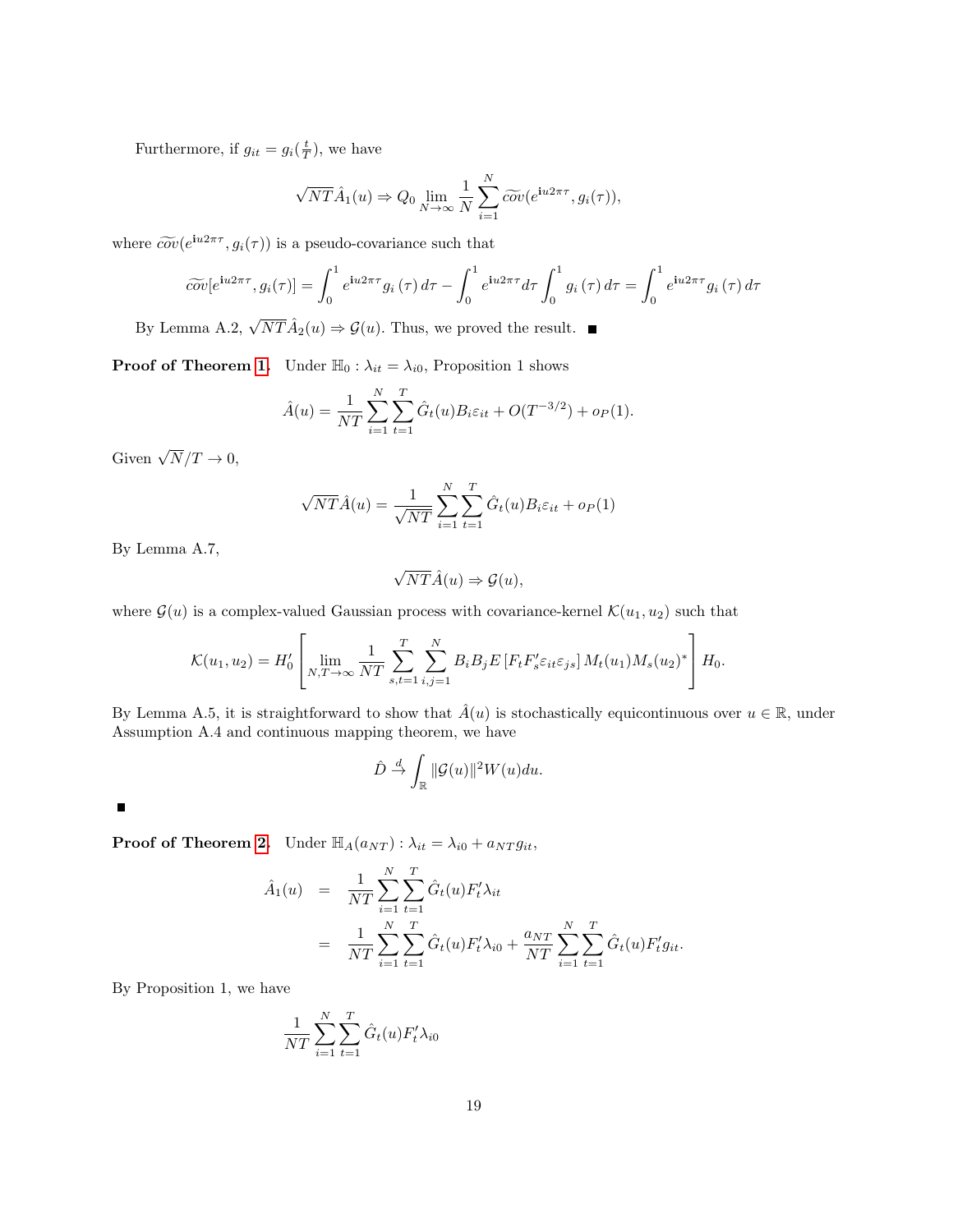$$
= -\frac{1}{NT} \sum_{i=1}^{N} \sum_{t=1}^{T} \hat{G}_t(u) \varepsilon_{it} \lambda'_{i0} (\Lambda'_0 \Lambda_0/N)^{-1} \bar{\lambda}_0 + O_P(T^{-3/2}) + o_P(1).
$$

Given  $a_{NT} = \frac{1}{\sqrt{NT}}$ , by Proposition 2,

$$
\sqrt{NT} \frac{a_{NT}}{NT} \sum_{i=1}^{N} \sum_{t=1}^{T} \hat{G}_t(u) F'_t g_{it} \Rightarrow \psi(u),
$$

where

$$
\psi(u) = Q_0 \lim_{N,T \to \infty} \frac{1}{N} \sum_{i=1}^N \left( \frac{1}{T} \sum_{t=1}^T e^{iu2\pi t/T} g_{it} - \frac{1}{T} \sum_{t=1}^T e^{iu2\pi t/T} \frac{1}{T} \sum_{t=1}^T g_{it} \right).
$$

Given Theorem [1,](#page-9-0) it follows

$$
\sqrt{NT}\hat{A}(u) \Rightarrow \psi(u) + \mathcal{G}(u)
$$

when  $\sqrt{N}/T \to 0$ . By continuous mapping theorem, we have

$$
\hat{D} \stackrel{d}{\rightarrow} \int \|\psi(u) + \mathcal{G}(u)\|^2 W(u) du.
$$

Furthermore, when  $\sqrt{N}/T \to \infty$ ,

$$
\sqrt{NT}\hat{A}(u) \to \infty.
$$

Е

#### References

Andrews, D. W. (1994) Empirical process methods in econometrics. Handbook of econometrics 4, 2247-2294.

Bai, J. (2003) Inferential theory for factor models of large dimensions. Econometrica 71, 135-172.

Stewart, G.W. & J.G., Sun (1990) Matrix Perturbation Theory. Boston: Academic Press.

# B Some Additional Simulation Results

In this appendix, we report some additional simulation results.

Tables A.1 to A.3 report the size and power performance of various tests at the 5% and 10% significant levels when the number of factors is determined by Bai and Ng's (2002)  $IC_{p1}$ . The results are similar to those reported in Tables [1](#page-16-0) to [4.](#page-20-0) For cases (i)-(iii), the results of our test are based on Su and Wang's (2017) modified parametric bootstrap procedure, while for cases (iv) and (v), the results of our test are based on the MBB given in section 3.4.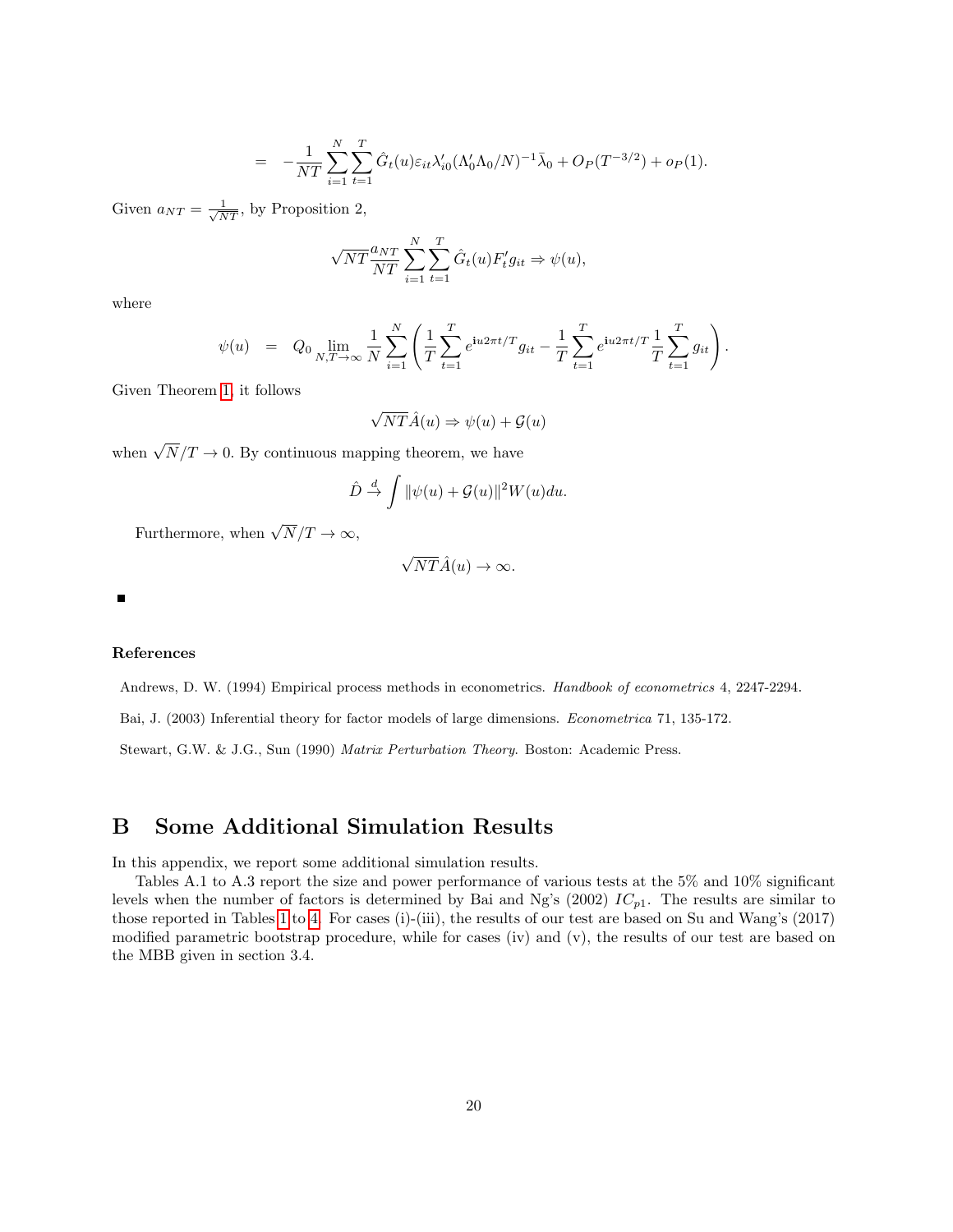| $\overline{N}$ | $\overline{T}$ |       | $D_B$ |         | SW                                                                                                                                            |         | $HI_{LM}$ |         | $HI_W$                                                  |         | $\overline{C}DG_{LM}$ |         | $\overline{C}DG_W$ |         | $BE_{LM}$ |          | SW, MBB |
|----------------|----------------|-------|-------|---------|-----------------------------------------------------------------------------------------------------------------------------------------------|---------|-----------|---------|---------------------------------------------------------|---------|-----------------------|---------|--------------------|---------|-----------|----------|---------|
|                |                | $5\%$ | 10%   | $5\%$   | $10\%$                                                                                                                                        | $5\%$   | $10\%$    |         | 5\% 10\%                                                |         | 5\% 10\%              |         | 5\% 10\%           | $5\%$   | $10\%$    | $5\%$    | $10\%$  |
|                |                |       |       |         |                                                                                                                                               |         |           |         | i.i.d. error term: $\varepsilon_{it} \sim i.i.d.N(0,1)$ |         |                       |         |                    |         |           |          |         |
| 100            | 100            | 5.6   | 10.6  | 5.6     | 12.6                                                                                                                                          | 1.0     | 4.4       | $0.2\,$ | 1.4                                                     | 2.0     | 6.2                   | 5.2     | 12.8               | 2.7     | 6.3       |          |         |
| 100            | 200            | 4.6   | 9.6   | 6.6     | 12.8                                                                                                                                          | 2.2     | 7.0       | 2.2     | $6.6\,$                                                 | $3.4\,$ | $8.0\,$               | 4.8     | 11.6               | 3.5     | 7.5       |          |         |
| 200            | 100            | 6.0   | 10.0  | 5.0     | 11.2                                                                                                                                          | 1.2     | 5.0       | $0.6\,$ | 2.6                                                     | 2.2     | 6.2                   | 7.6     | 11.8               | 2.8     | 6.4       |          |         |
| 200            | 200            | 4.2   | 9.4   | 5.6     | 11.4                                                                                                                                          | 3.4     | 7.6       | 3.0     | 8.6                                                     | $2.4\,$ | 7.2                   | 6.6     | 9.8                | $3.3\,$ | 7.3       |          |         |
|                |                |       |       |         | heteroskedastic error terms: $\varepsilon_{it} = \sigma_i v_{it}, \overline{\sigma_i \sim i.i.d. U(0.5, 1.5)}, v_{it} \sim i.i.d. N(0, 1)$    |         |           |         |                                                         |         |                       |         |                    |         |           |          |         |
| 100            | 100            | 6.0   | 11.0  | 5.4     | 12.0                                                                                                                                          | $0.8\,$ | 4.4       | $0.2\,$ | 1.6                                                     | 1.4     | 7.0                   | $5.6\,$ | 12.2               | 2.8     | 6.3       |          |         |
| 100            | 200            | 4.6   | 8.8   | 6.8     | 14.6                                                                                                                                          | 2.2     | 7.2       | 2.4     | 6.8                                                     | 3.4     | 8.6                   | 4.6     | 11.2               | 3.5     | 7.4       | $\equiv$ |         |
| 200            | 100            | 7.0   | 10.0  | 5.6     | 10.0                                                                                                                                          | 1.4     | 5.2       | $0.6\,$ | 2.6                                                     | 2.0     | $5.8\,$               | 7.2     | 11.8               | 2.8     | 6.4       |          |         |
| 200            | 200            | 4.2   | 9.2   | 5.4     | 11.8                                                                                                                                          | 3.2     | 7.6       | 3.0     | 8.4                                                     | $2.0\,$ | 7.0                   | $5.8\,$ | $\rm 9.2$          | $3.3\,$ | 7.3       |          |         |
|                |                |       |       |         | cross-sectionally dependent error terms: $\varepsilon_t \sim i.i.d.N(0, \Sigma_{\varepsilon})$                                                |         |           |         |                                                         |         |                       |         |                    |         |           |          |         |
| 100            | 100            | 8.2   | 11.0  | 5.4     | 10.2                                                                                                                                          | $1.0\,$ | 4.0       | $0.2\,$ | $1.0\,$                                                 | 1.6     | 7.0                   | $6.6\,$ | 12.8               | 2.7     | 6.3       |          |         |
| 100            | 200            | 8.6   | 14.2  | 4.2     | 8.8                                                                                                                                           | 2.0     | 6.4       | 2.0     | 4.6                                                     | 2.0     | $7.2\,$               | 5.0     | 10.6               | 3.4     | 7.4       |          |         |
| $200\,$        | 100            | 8.0   | 12.2  | $5.8\,$ | 12.4                                                                                                                                          | 1.6     | 6.0       | $0.8\,$ | $3.0\,$                                                 | 1.6     | $5.8\,$               | $7.0\,$ | 12.0               | 2.8     | 6.4       |          |         |
| 200            | 200            | 5.4   | 9.2   | 5.4     | 11.2                                                                                                                                          | 3.2     | 7.6       | 3.4     | 8.0                                                     | 2.6     | $7.2\,$               | $5.8\,$ | 9.4                | 3.5     | 7.6       |          |         |
|                |                |       |       |         | serially correlated error terms: $\varepsilon_{it} = 0.5\varepsilon_{it-1} + v_{it}, v_{it} \sim i.i.d.N(0,1)$                                |         |           |         |                                                         |         |                       |         |                    |         |           |          |         |
| 40             | 100            | 6.2   | 11.6  | 93.6    | 97.0                                                                                                                                          | 1.2     | 4.6       | $0.2\,$ | 1.8                                                     | $3.0\,$ | 7.0                   | 7.0     | 13.2               | 13.4    | 22.8      | 5.4      | 12.4    |
| 40             | 200            | 5.4   | 13.6  | 98.2    | 99.6                                                                                                                                          | $2.0\,$ | 7.4       | 3.4     | 8.4                                                     | 3.4     | $7.8\,$               | 4.4     | 9.8                | 18.1    | 28.0      | 5.8      | 10.6    |
| 80             | 100            | 8.8   | 16.2  | 99.4    | 99.8                                                                                                                                          | $0.2\,$ | 3.4       | $0.4\,$ | $1.2\,$                                                 | $2.4\,$ | 7.4                   | $6.2\,$ | $13.2\,$           | 13.6    | 22.6      | 1.0      | $6.8\,$ |
| 80             | 200            | 5.2   | 9.8   | 100     | 100                                                                                                                                           | 2.0     | 5.4       | 1.4     | $5.2\,$                                                 | 4.0     | 9.6                   | 4.2     | 9.8                | 17.9    | 28.1      | 6.0      | 11.0    |
|                |                |       |       |         | cross-sectionally dependent and serially correlated error terms: $\varepsilon_t = 0.5\varepsilon_{t-1} + v_t, v_t \sim i.i.d. N(0, \Sigma_v)$ |         |           |         |                                                         |         |                       |         |                    |         |           |          |         |
| 40             | 100            | 6.2   | 12.8  | 87.0    | 95.2                                                                                                                                          | 1.4     | 4.6       | $0.6\,$ | $2.6\,$                                                 | $3.8\,$ | 10.0                  | 5.8     | 11.0               | 13.6    | 22.6      | 7.0      | 15.6    |
| 40             | <b>200</b>     | 6.4   | 12.2  | 93.8    | 97.2                                                                                                                                          | 2.4     | $6.6\,$   | 2.8     | $7.0\,$                                                 | 3.0     | 8.2                   | 4.8     | 10.4               | 18.0    | 28.2      | 6.6      | 13.6    |
| 80             | 100            | 8.8   | 14.2  | 98.6    | 99.4                                                                                                                                          | 1.4     | 2.6       | $0.6\,$ | 1.4                                                     | 2.4     | 7.8                   | 6.0     | 11.6               | 13.7    | 23.0      | 3.4      | 8.0     |
| 80             | 200            | 6.2   | 11.0  | 99.0    | 99.8                                                                                                                                          | 2.0     | 4.0       | 1.8     | $6.0\,$                                                 | 4.0     | $10.8\,$              | 5.6     | 10.8               | 17.9    | 28.1      | 4.2      | 10.6    |

Table A.1 Size of tests under DGP.S1 when the number of factors is determined from the data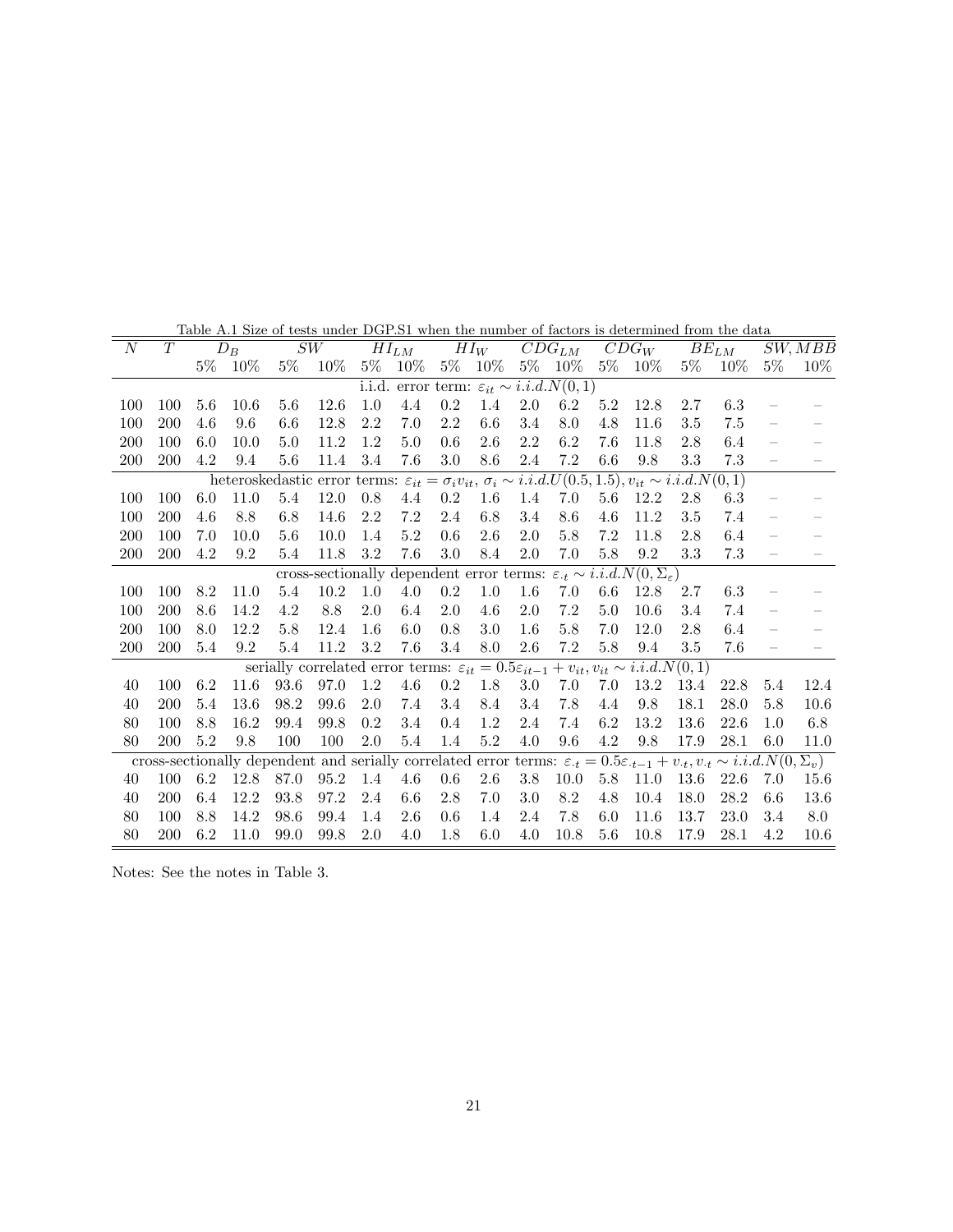|                     | determined from the data<br>$\overline{T}$<br>$\overline{N}$<br>$\overline{SW}$<br>$\overline{CDG_{LM}}$<br>$\overline{D}_B$<br>$\overline{CDG_W}$<br>$\overline{H}I_{LM}$<br>$HI_W$ |                  |                   |                                                   |                   |          |                  |                                                                                                |                  |                  |                  |                  |                  |                                                                               |                  |                      |
|---------------------|--------------------------------------------------------------------------------------------------------------------------------------------------------------------------------------|------------------|-------------------|---------------------------------------------------|-------------------|----------|------------------|------------------------------------------------------------------------------------------------|------------------|------------------|------------------|------------------|------------------|-------------------------------------------------------------------------------|------------------|----------------------|
|                     |                                                                                                                                                                                      |                  |                   |                                                   |                   |          |                  |                                                                                                |                  |                  |                  |                  |                  |                                                                               |                  | $\overline{BE}_{LM}$ |
|                     |                                                                                                                                                                                      |                  | $5\%$             | 10%                                               | $5\%$             | 10%      | $5\%$            | 10%                                                                                            | $5\%$            | 10%              | $5\%$            | 10%              | $5\%$            | 10%                                                                           | $5\%$            | 10%                  |
|                     |                                                                                                                                                                                      |                  |                   |                                                   |                   |          |                  | i.i.d. error terms: $\varepsilon_{it} \sim i.i.\overline{d.N(0,1)}$                            |                  |                  |                  |                  |                  |                                                                               |                  |                      |
| DGP.P1              | 100                                                                                                                                                                                  | 100              | 99.0              | 99.4                                              | 71.0              | 80.2     | 1.6              | $5.6\,$                                                                                        | $0.0\,$          | 2.0              | 2.2              | 7.6              | 6.0              | 12.6                                                                          | 5.4              | 10.8                 |
|                     | 100                                                                                                                                                                                  | 200              | 100               | 100                                               | 97.6              | 99.0     | 4.6              | $9.8\,$                                                                                        | $5.6\,$          | 12.2             | 3.6              | 7.6              | 6.0              | 11.4                                                                          | 10.5             | 17.7                 |
|                     | 200                                                                                                                                                                                  | 100              | 100               | 100                                               | 88.6              | 93.2     | 1.4              | $5.4\,$                                                                                        | 1.2              | 3.2              | 2.4              | 9.0              | 7.6              | 11.2                                                                          | 5.4              | 10.7                 |
|                     | 200                                                                                                                                                                                  | 200              | 100               | 100                                               | 100               | 100      | $5.4\,$          | 12.6                                                                                           | $5.6\,$          | 12.8             | 4.0              | 8.8              | $3.6\,$          | 10.6                                                                          | 10.7             | 17.9                 |
| $\overline{DGP.P2}$ | 100                                                                                                                                                                                  | $\overline{100}$ | $\overline{26.2}$ | 37.4                                              | 10.2              | 17.8     | $\overline{1.2}$ | 4.4                                                                                            | $\overline{0.2}$ | $\overline{1.6}$ | $\overline{1.8}$ | $\overline{7.6}$ | 4.0              | $\overline{10.2}$                                                             | 2.9              | 6.6                  |
|                     | 100                                                                                                                                                                                  | 200              | 62.6              | 76.6                                              | 21.4              | $31.0\,$ | 2.2              | $7.4\,$                                                                                        | 2.2              | $5.8\,$          | 3.8              | 8.6              | 4.8              | $9.4\,$                                                                       | 4.0              | $\!\!\!\!\!8.3$      |
|                     | 200                                                                                                                                                                                  | 100              | 42.0              | 59.4                                              | 11.4              | 20.0     | 1.2              | $5.4\,$                                                                                        | 0.4              | $3.0\,$          | 3.2              | 8.4              | 6.6              | 10.4                                                                          | $2.9\,$          | 6.7                  |
|                     | 200                                                                                                                                                                                  | 200              | 87.2              | 93.4                                              | 24.6              | 37.4     | 3.4              | 8.0                                                                                            | 2.4              | 8.2              | 4.2              | 9.2              | 2.8              | 9.8                                                                           | 3.8              | $8.2\,$              |
| DGP.P3              | 100                                                                                                                                                                                  | 100              | 82.2              | 91.2                                              | 37.0              | 48.4     | 0.6              | $\overline{3.6}$                                                                               | 0.4              | 2.4              | $\overline{2.2}$ | $\overline{8.0}$ | 5.8              | 12.0                                                                          | 3.7              | 8.2                  |
|                     | 100                                                                                                                                                                                  | 200              | 98.2              | 98.6                                              | 72.0              | 80.8     | 1.6              | $5.6\,$                                                                                        | 3.8              | $9.8\,$          | 4.2              | 8.8              | 4.8              | 12.0                                                                          | $5.5\,$          | $11.0\,$             |
|                     | 200                                                                                                                                                                                  | 100              | 89.6              | 95.6                                              | 42.8              | 54.4     | 1.6              | $4.6\,$                                                                                        | 1.0              | 3.4              | 1.8              | 4.6              | 9.8              | 15.6                                                                          | 3.7              | $8.2\,$              |
|                     | 200                                                                                                                                                                                  | 200              | 100               | 100                                               | 89.8              | 93.4     | 1.8              | $5.6\,$                                                                                        | 3.6              | $11.2\,$         | 2.6              | 7.0              | 7.4              | 12.6                                                                          | 5.5              | 11.0                 |
|                     |                                                                                                                                                                                      |                  |                   | heteroskedastic error terms: $\varepsilon_{it}$ = |                   |          |                  |                                                                                                |                  |                  |                  |                  |                  | $\sigma_i v_{it}, \sigma_i \sim i.i.d.U(0.5, 1.5), v_{it} \sim i.i.d.N(0, 1)$ |                  |                      |
| DGP.P1              | 100                                                                                                                                                                                  | 100              | 99.0              | 99.8                                              | $73.6\,$          | 81.4     | $1.6\,$          | $5.6\,$                                                                                        | $0.0\,$          | $\rm 0.2$        | $2.2\,$          | 7.6              | 5.6              | 12.2                                                                          | 6.7              | 12.3                 |
|                     | 100                                                                                                                                                                                  | 200              | 100               | 100                                               | 98.2              | 98.6     | 4.6              | $9.8\,$                                                                                        | $5.6\,$          | 12.2             | 3.6              | 7.8              | 6.4              | 11.6                                                                          | 13.2             | $20.5\,$             |
|                     | 200                                                                                                                                                                                  | 100              | 100               | 100                                               | 91.4              | 95.8     | $1.4\,$          | $5.2\,$                                                                                        | $1.2\,$          | $3.0\,$          | 2.6              | 9.0              | $7.4\,$          | 11.6                                                                          | 6.7              | 12.2                 |
|                     | 200                                                                                                                                                                                  | 200              | 100               | 100                                               | 100               | 100      | 5.8              | 13.0                                                                                           | 6.0              | 12.8             | 4.0              | 9.2              | 3.8              | 10.4                                                                          | 13.5             | 20.7                 |
| DGP.P2              | 100                                                                                                                                                                                  | 100              | 26.6              | 40.6                                              | 10.2              | 18.8     | 1.2              | 4.2                                                                                            | $\overline{0.2}$ | 1.6              | 1.8              | 7.8              | 3.8              | 10.2                                                                          | 2.9              | 6.6                  |
|                     | 100                                                                                                                                                                                  | 200              | 62.8              | 75.4                                              | 21.2              | 33.8     | 2.6              | $6.8\,$                                                                                        | 2.4              | $6.0\,$          | $4.2\,$          | 8.6              | 4.8              | $10.2\,$                                                                      | 4.1              | $8.6\,$              |
|                     | 200                                                                                                                                                                                  | 100              | 45.6              | 62.8                                              | 13.2              | 20.2     | 1.4              | 5.4                                                                                            | 0.4              | 3.2              | 3.2              | 9.2              | 6.4              | 10.4                                                                          | 3.0              | $6.8\,$              |
|                     | 200                                                                                                                                                                                  | 200              | 86.4              | 92.6                                              | 28.2              | 39.4     | 3.2              | 7.6                                                                                            | 2.4              | 8.2              | 4.0              | 9.6              | 3.0              | $\,9.8$                                                                       | 4.0              | $\!\!\!\!\!8.5$      |
| $\overline{DGP.P3}$ | 100                                                                                                                                                                                  | $\overline{100}$ | 78.4              | 89.6                                              | 31.6              | 43.4     | $\overline{0.6}$ | $\overline{3.0}$                                                                               | $\overline{0.4}$ | $\overline{2.6}$ | $\overline{2.2}$ | $\overline{8.4}$ | $\overline{7.8}$ | 13.2                                                                          | $\overline{3.9}$ | $\overline{8.2}$     |
|                     | 100                                                                                                                                                                                  | 200              | 96.0              | 97.4                                              | 63.8              | 73.4     | $1.2\,$          | $5.0\,$                                                                                        | 3.8              | 10.4             | $3.2\,$          | 7.6              | $5.2\,$          | 12.6                                                                          | 5.7              | 11.0                 |
|                     | 200                                                                                                                                                                                  | 100              | 86.6              | 96.0                                              | 37.8              | 49.6     | 1.4              | $4.6\,$                                                                                        | 1.0              | $3.6\,$          | 1.6              | 4.8              | $9.8\,$          | 14.6                                                                          | 3.8              | $8.1\,$              |
|                     | 200                                                                                                                                                                                  | 200              | 100               | 100                                               | 83.0              | $90.6\,$ | 2.0              | $5.6\,$                                                                                        | 4.2              | 11.2             | 2.6              | 7.6              | 8.2              | 13.8                                                                          | 5.7              | 11.1                 |
|                     |                                                                                                                                                                                      |                  |                   |                                                   |                   |          |                  | cross-sectionally dependent error terms: $\varepsilon_t \sim i.i.d.N(0, \Sigma_{\varepsilon})$ |                  |                  |                  |                  |                  |                                                                               |                  |                      |
| DGP.P1              | 100                                                                                                                                                                                  | 100              | 98.6              | 99.4                                              | 66.2              | 76.4     | $1.2\,$          | $4.6\,$                                                                                        | 0.0              | 1.2              | 2.4              | 7.4              | 5.6              | 13.0                                                                          | 5.4              | 10.6                 |
|                     | 100                                                                                                                                                                                  | 200              | 100               | 100                                               | 97.6              | 98.6     | $5.2\,$          | $9.8\,$                                                                                        | 4.4              | 12.4             | $3.0\,$          | 8.4              | $5.6\,$          | 10.8                                                                          | 10.9             | 18.0                 |
|                     | 200                                                                                                                                                                                  | 100              | 100               | 100                                               | 88.0              | 94.6     | 1.4              | 5.4                                                                                            | 1.0              | 4.0              | 2.2              | 8.4              | 6.4              | 11.4                                                                          | 5.5              | 10.8                 |
|                     | 200                                                                                                                                                                                  | 200              | 100               | 100                                               | 100               | 100      | 5.8              | 13.2                                                                                           | 5.8              | 12.0             | 4.4              | $8.8\,$          | 4.6              | 10.6                                                                          | 10.9             | 18.1                 |
| $\overline{DGP.P2}$ | 100                                                                                                                                                                                  | $\overline{100}$ | $\overline{26.4}$ | 38.0                                              | $\overline{10.4}$ | 17.2     | $\overline{1.2}$ | 5.0                                                                                            | $\overline{0.0}$ | $\overline{0.8}$ | $\overline{2.6}$ | $\overline{7.2}$ | 4.4              | $\overline{10.2}$                                                             | $\overline{2.9}$ | 6.6                  |
|                     | 100                                                                                                                                                                                  | 200              | 62.8              | 77.6                                              | 17.4              | $27.4\,$ | 2.6              | 7.4                                                                                            | 1.6              | 6.6              | 4.0              | 9.2              | 4.6              | $8.8\,$                                                                       | 3.8              | 8.1                  |
|                     | 200                                                                                                                                                                                  | 100              | 40.6              | 56.4                                              | 12.4              | 19.8     | 1.6              | $5.0\,$                                                                                        | 0.6              | 3.2              | 2.2              | 7.8              | $5.8\,$          | 10.2                                                                          | 3.0              | 6.7                  |
|                     | 200                                                                                                                                                                                  | 200              | 88.6              | 94.6                                              | 27.6              | 42.8     | 3.4              | 7.8                                                                                            | 3.2              | 7.8              | 4.2              | 9.2              | 2.6              | 9.8                                                                           | 3.9              | $\!\!\!\!\!8.5$      |
| DGP.P3              | 100                                                                                                                                                                                  | 100              | 82.2              | 90.6                                              | 31.4              | 43.6     | $\overline{0.8}$ | $\overline{3.2}$                                                                               | $\overline{0.8}$ | $\overline{2.8}$ | $\overline{2.2}$ | 8.4              | 8.6              | $\overline{14.0}$                                                             | $\overline{3.4}$ | $\overline{7.5}$     |
|                     | 100                                                                                                                                                                                  | 200              | 98.4              | 99.2                                              | 74.0              | 82.4     | 1.4              | 5.4                                                                                            | 3.2              | 9.6              | 3.4              | 7.8              | 5.0              | 12.0                                                                          | 5.0              | 10.2                 |
|                     | 200                                                                                                                                                                                  | 100              | 90.6              | 96.2                                              | 45.8              | 57.8     | 1.4              | 4.6                                                                                            | 1.2              | $4.0\,$          | 1.6              | $5.2\,$          | 10.4             | 15.2                                                                          | 3.5              | 7.7                  |
|                     | 200                                                                                                                                                                                  | 200              | 98.8              | 99.6                                              | 91.8              | 95.0     | 1.6              | $5.0\,$                                                                                        | 3.8              | 11.4             | 2.2              | 7.6              | 7.8              | 15.0                                                                          | $5.3\,$          | 10.4                 |

Table A.2 Power of tests under DGP.P1-P3 with serially uncorrelated error terms when the number of factors is